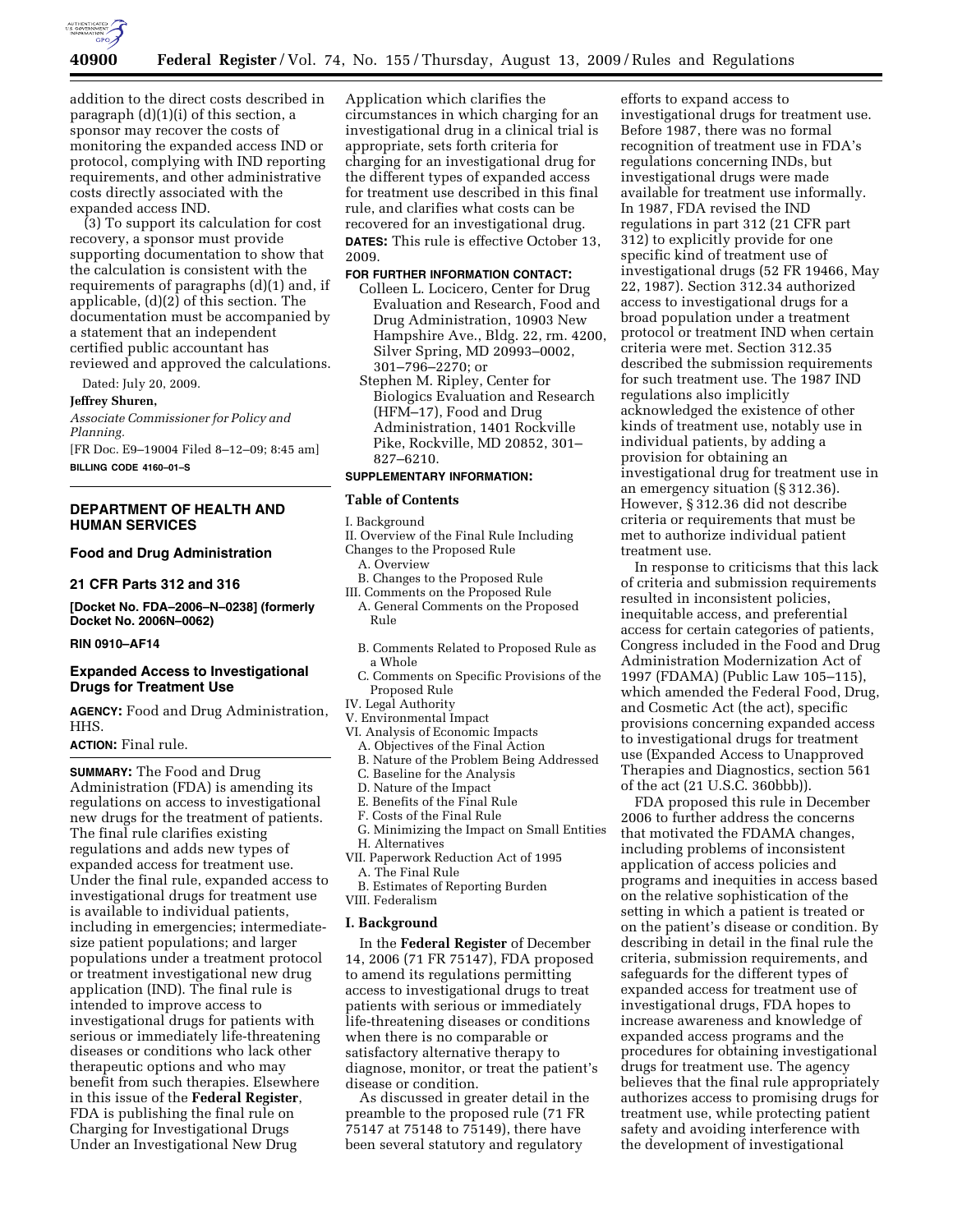drugs for marketing under approved applications.

In 2007, after the proposed rule on expanded access was published, Congress passed the Food and Drug Administration Amendments Act of 2007 (FDAAA) (Public Law 110–85). One provision, codified in 505–1(f)(6) of the act  $(21 \text{ U.S.C. } 355-1(f)(6))$ , requires the Secretary of Health of Human Services (the Secretary) to promulgate regulations concerning how a physician may provide a drug under the mechanisms of section 561 when the drug is subject to elements to assure safe use under a risk evaluation and mitigation strategy (REMS). The expanded access mechanisms described in this final rule can be used by a patient seeking access to a drug with a REMS in the event that the drug is not available to the patient under the criteria of the REMS, provided the drug and the patient meet the criteria for an expanded access program. Therefore, this rule fulfills the FDAAA requirement.

This final rule applies both to drug products that are subject to section 505 of the act (21 U.S.C. 355) and biological products subject to the licensing provisions of the Public Health Service Act (42 U.S.C. 201 *et seq.*) and 21 CFR part 601. This is consistent with the previous regulations on treatment use, which applied to both drug and biological products.

## **II. Overview of the Final Rule Including Changes to the Proposed Rule**

#### *A. Overview*

The final rule amends FDA regulations by removing the current sections on treatment use of investigational drugs (§§ 312.34, 312.35, and 312.36), revising § 312.42 on clinical holds, and adding subpart I of part 312 on expanded access. Subpart I describes the following ways that expanded access to treatment use of investigational drugs are available:

• Expanded access for individual patients, including in emergencies;

• Expanded access for intermediatesize patient populations (smaller than those typical of a treatment IND or treatment protocol); and

• Expanded access treatment IND or treatment protocol (described in previous §§ 312.34 and 312.35).

The final rule provides the following: (1) Criteria that must be met to authorize the expanded access use, (2) requirements for expanded access submissions, and (3) safeguards to protect patients and preserve the ability to develop meaningful data about treatment use.

### *B. Changes to the Proposed Rule*

The final rule has been revised in response to comments received on the proposed rule. The responses are discussed in section III of this document. The final rule:

• Revises proposed § 312.300(a) to clarify that subpart I is intended to apply not only to the use of investigational new drugs but also to approved drugs whose availability is limited because the drugs are subject to a risk evaluation and mitigation strategy (REMS) in accordance with section 505–  $1(f)(6)$  of the act.

• Also revises proposed § 312.300(a) to clarify that subpart I is intended to apply to all those with a serious disease or condition, regardless of whether the patient would currently be considered seriously ill with that disease or condition.

• Revises proposed § 312.300(b) to include a definition of ''serious disease or condition.''

• Revises proposed § 312.305(c)(5) to clarify that a sponsor should make an investigator's brochure available to licensed physicians in an expanded access program whenever such a brochure exists.

• Revises proposed § 312.310(a)(2) to omit the words ''type of.''

• Revises proposed § 312.310(c)(2) to clarify that the summary of the expanded access use should include all adverse effects, not merely unexpected ones, and that the summary should be submitted to FDA.

• Revises proposed § 312.310(d)(2) to extend the time in which to make written submissions to 15 working days after FDA's authorization of emergency use.

The agency did not propose to amend the text of § 316.40. However, because § 316.40 references the requirements of § 312.34, which is being withdrawn, FDA has revised § 316.40 to remove the reference to § 312.34.

#### **III. Comments on the Proposed Rule**

The agency received 119 comments on the proposed rule. Comments were received from individuals (persons with serious or immediately life-threatening diseases or conditions, persons with family members with such diseases or conditions, and other interested persons), healthcare and consumer advocacy organizations, healthcare professionals (physicians and pharmacists), pharmaceutical and biotechnology companies, trade organizations representing pharmaceutical and biotechnology companies, health insurance companies, a trade organization representing health

insurance companies, hospitals, a trade organization representing hospitals, and a professional society representing oncologists.

# *A. General Comments on the Proposed Rule*

Most of the comments strongly supported the goal of expanding access to investigational drugs for treatment use. The vast majority of these comments expressed strong support for the proposed rule as a way to expand access. As a category, the largest volume of comments came from individuals, and the vast majority of those supported the proposed rule. Healthcare and consumer advocacy organizations provided the next largest volume of comments. Comments from these organizations spanned the spectrum from strongly supportive to strongly negative. Many healthcare and consumer advocacy organizations commented that they believe the rule strikes the appropriate balance between increased access and patient safety without impeding enrollment in clinical trials or otherwise jeopardizing the development of new drugs for marketing approval.

Healthcare and consumer advocacy organizations who opposed the proposed rule had widely divergent views. Some of these commenters expressed the view that the rule did not go far enough in removing the obstacles to patient access to investigational drugs for treatment use and argued that, after phase 1 safety testing, there should be largely unfettered access to investigational drugs for patients with serious or immediately life-threatening diseases or conditions and no alternative therapies. One of these organizations urged that the rule be withdrawn and a substantially more permissive access policy (one that affords individual patients greater autonomy) be developed and implemented.

Some healthcare and consumer advocacy organizations expressed the view that the proposed rule went much too far in making investigational drugs available to patients for treatment use. One comment argued that expanded access as described in the proposed rule would eliminate the incentive for patients to enroll in clinical trials that provide the evidence necessary to make effective use of new therapies, would be harmful to patients exposed to therapies for which there is limited safety and effectiveness information, and raises issues of fairness because of the potential that the supply of the drug may not be adequate to make it available to all those seeking access. Some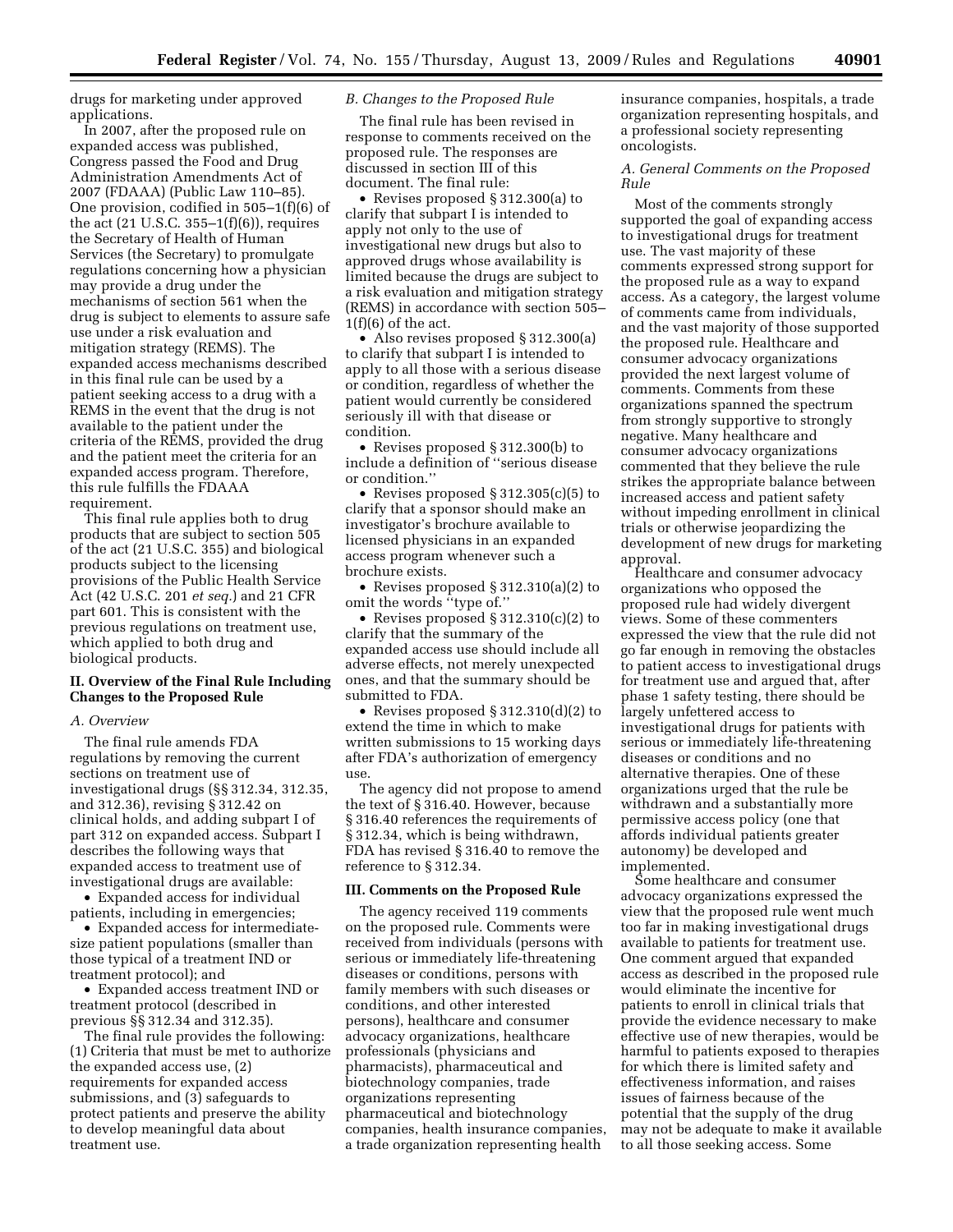comments argued that there should be access only in the very late stages of clinical development, ideally not until phase 3 testing had been completed.

Comments from pharmaceutical and biotechnology companies and their trade organizations were the next largest category of comments. These comments were generally supportive of the goal of expanding access, but expressed concern about the potential for expanded access, as described in the proposed rule, to impede drug development and add new administrative burdens or expense for companies.

FDA's response to these general comments is that we believe the final rule appropriately addresses the competing concerns surrounding expanded access. As discussed in detail in the preamble to the proposed rule (71 FR 75147 at 75160), the key question in making investigational drugs available for treatment use is how to address the various interests—individual patients' desires to make their own decisions about their healthcare, including decisions about using experimental therapies in advance of such treatments being approved for marketing, society's interest in the efficient development of new therapies to treat serious and immediately life-threatening diseases or conditions, and the need to protect vulnerable patients from unnecessary and unacceptable risks. FDA recognizes that these issues are complex and can have life-or-death implications, both for individuals seeking access to investigational drugs and for large populations of patients with a given disease or condition who desire that innovative therapies for their disease or condition be developed and marketed as quickly as possible. Therefore, it is not surprising that there are a range of perspectives about how best to reconcile these competing interests and highly impassioned defenses of the various perspectives.

FDA's perspective in attempting to address and, where possible, reconcile these different views, is intended to be consistent with its statutory mandate to ensure that drug therapies developed and marketed for serious and immediately life-threatening diseases or conditions are safe and effective (which requires substantial evidence from clinical trials) and that individuals exposed to investigational therapies under an IND, whether in a clinical trial or for an expanded access use, are not subject to unnecessary and unacceptable risks. FDA acknowledges the varied positions expressed on access to investigational drugs for treatment use. The agency recognizes that this rule

may not be satisfactory to all; sometimes it is not possible to reconcile the more disparate views. FDA has made its best effort to set forth a regulatory policy that is consistent with its statutory mandate, taking into account the views of those who commented. FDA believes it has addressed these competing issues in a way that affords patients a meaningful and reasonable measure of autonomy over their own healthcare decisions while preserving the integrity of the drug approval process and protecting patient safety.

Specific issues raised by the comments and the agency's responses follow.

### *B. Comments Related to the Proposed Rule as a Whole*

1. Public Awareness and Physician and Patient Education Programs

(Comment 1) In the preamble to the proposed rule (71 FR 75147 at 75149), FDA stated that the major goals of this rulemaking are to broaden the scope of expanded access and to address concerns about inequities in access to investigational drugs under expanded access programs. FDA explained that by describing in detail in regulation the criteria, submission requirements, and safeguards for the different types of expanded access programs, FDA hoped to increase knowledge and awareness of expanded access programs and the procedures for obtaining investigational drugs under such programs and, as a result, facilitate wider availability of investigational drugs in appropriate circumstances. FDA also explained that it wished to address concerns that in the past, access to investigational drugs has been primarily available to patients with certain serious or immediately lifethreatening diseases or condition particularly cancers, Human Immunodeficiency Virus (HIV) disease, and HIV-related conditions—and hoped that the greater awareness and clarity fostered by this rulemaking would facilitate access to investigational drugs for patients with serious or immediately life-threatening diseases or conditions who may have been underserved in the past.

Several comments expressed the view that this rulemaking alone would not be sufficient to accomplish these goals. One comment argued that promulgating expanded access regulations is an ineffective vehicle to increase knowledge and awareness of expanded access programs because FDA regulations are not widely read by healthcare providers and consumers. Another comment stated that **Federal Register** notices are not the best way of

disseminating information to the lay public or their healthcare providers and complained that the proposed rule did not mention any additional efforts to disseminate the new policies.

Several comments recommended that FDA do more to publicize its expanded access regulations, educate and train physicians, and/or improve communications with patients and patient advocacy organizations. One comment stated that patients are sometimes confused about the reasons they are not able to enroll in an expanded access program or obtain individual access and urged FDA to consider ways to improve communication to patients about the standards for expanded access to minimize this confusion. One comment recommended that training materials and information be made available to the general public in an easily accessible format and medium, such as on FDA's Web site, so that patients and patient advocates can obtain the instructions for submitting an expanded access request. Another comment from a patient advocacy group recommended that FDA provide guidance on each of the specific types of expanded access. The comment stated that not all physicians will have the time or inclination to inform themselves about the expanded access mechanisms and processes and, therefore, it is important that patients and patient advocates be informed about expanded access and FDA's requirements for expanded access so that they can inform their physicians.

(Response) FDA believes that clearly specifying in regulations the mechanisms and processes for obtaining investigational drugs for treatment use is the essential and fundamental platform on which to build awareness of, and accessibility to, expanded access programs. FDA agrees, however, that new expanded access regulations alone will not be sufficient to increase knowledge and awareness about expanded access to an extent that will meet FDA's goals for broader and more equitable access. Therefore, in conjunction with publication of this final rule, FDA intends to develop and engage in a broad range of publicity and educational efforts in a variety of forums and media to increase awareness of the mechanisms for obtaining investigational drugs for treatment use.

(Comment 2) Some comments stated that additional steps would be needed to address complaints that access to investigational drugs was biased toward cancer and HIV disease patients. One comment recommended that FDA work more closely on early access programs with disease-specific institutes at the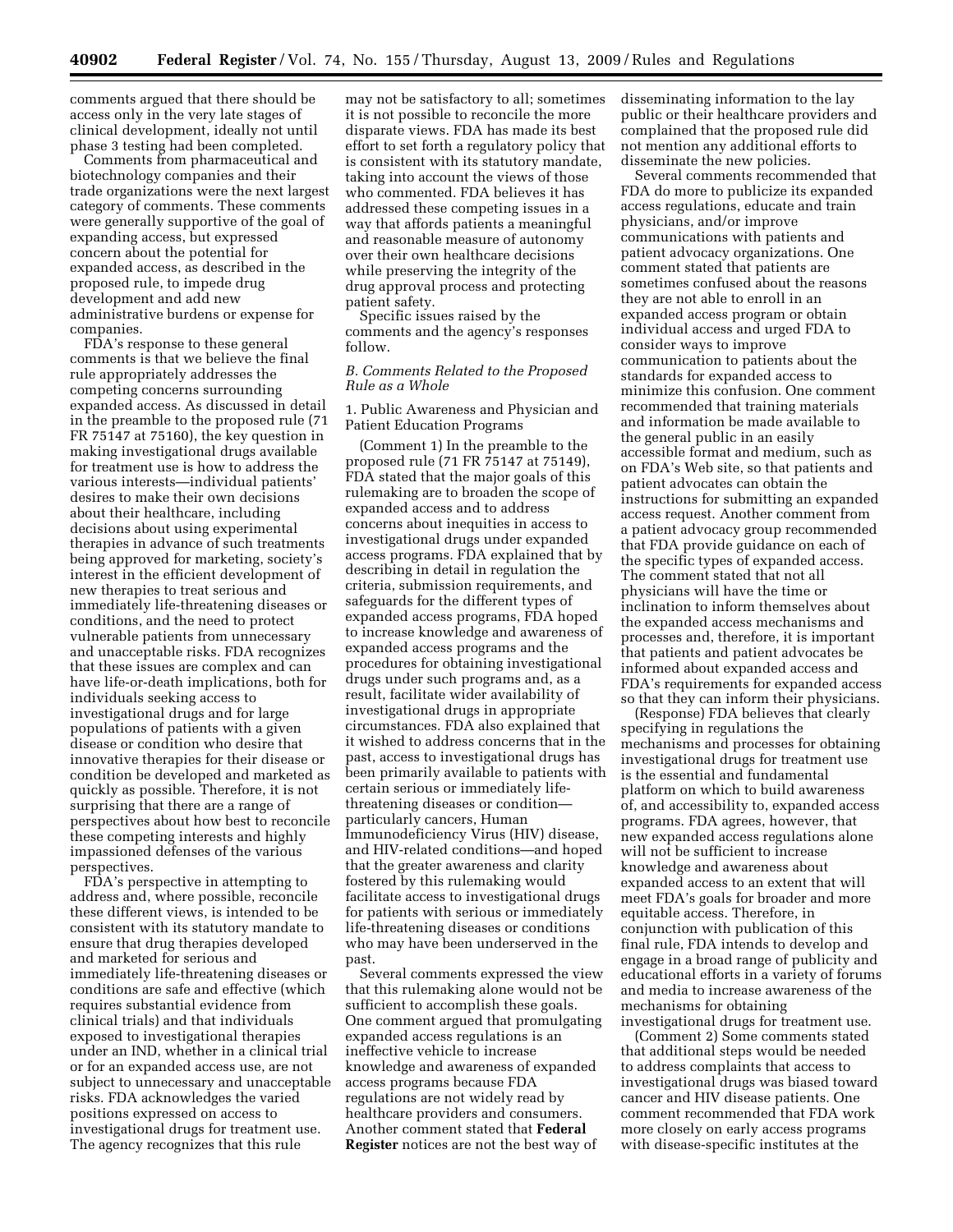National Institutes of Health (NIH) in addition to the National Cancer Institute and the Office of AIDS Research in the National Institute for Allergy and Infectious Disease. One comment recommended outreach to better inform minorities about access to investigational drugs for treatment use. The comment suggested a program specifically directed at African-American women because of their low rates of cancer survival relative to white women.

FDA's Office of Special Health Issues (OSHI) works closely with individual patients and patient organizations, including minority and special disease groups, and with the healthcare provider community and organizations. The office responds to questions about expanded access and directs inquiries for specific treatment uses of investigational products to the appropriate staff within FDA. The office maintains a Web site with general information about expanded access and other ways of getting promising therapies to seriously ill patients (see *http://www.fda.gov/ForConsumers/ ByAudience/ForPatientAdvocates/ SpeedingAccesstoImportant NewTherapies/default.htm*).

(Comment 3) Some comments urged that all expanded access INDs and protocols be listed on ClinicalTrials.gov (*http://www.clinicaltrials.gov*), the Web site maintained by NIH that is intended to include a listing of controlled clinical trials for drugs in development. One comment asked that FDA clarify whether the public notification provision (the provision that describes what should be listed on ClinicalTrials.gov) applies to access programs for intermediate-size patient populations.

(Response) ClinicalTrials.gov is governed by section 402(j) of the Public Health Service Act (PHS Act) (42 U.S.C. 282(j)). The law, as amended by FDAAA, requires the registration of certain controlled clinical trials on ClinicalTrials.gov and specifically requires information to be included about whether expanded access to an investigational drug under section 561 of the act is available for those who do not qualify for enrollment in the clinical trial and how to obtain information about such access (section  $402(j)(2)(A)(ii)(II)(gg)$  of the PHS Act). The ClinicalTrials.gov provisions only apply to certain controlled clinical trials (see definition of ''applicable drug clinical trial'' in section 402(j)(1)(iii) of the PHS Act). Thus, information about expanded access is required to appear in ClinicalTrials.gov when the drug at issue is the subject of certain controlled

clinical trials (i.e., other than phase 1 trials in which one group of participants is given an investigational drug subject to FDA's jurisdiction, while the control group receives either a standard treatment for the disease or a placebo). If expanded access is for an investigational drug that is not the subject of certain controlled clinical trials, the statute does not require information about the expanded access in ClinicalTrials.gov. Thus, for example, information about an expanded access program for an intermediate-size patient population for a drug that is being developed (see § 312.315(a)(2)) would be included in ClinicalTrials.gov as long as the other requirements for inclusion are met. However, information about an expanded access program for an intermediate-size patient population for a drug that is not being developed under a clinical trial (see § 312.315(a)(1)) and therefore is not subject to the mandatory registration provisions in section 402(j) of the PHS Act would not be required to be included in ClinicalTrials.gov.

### 2. Administrative Burdens Associated With Obtaining Expanded Access

(Comment 4) A number of comments, particularly from patient advocacy groups, stated that the administrative burdens associated with expanded access could undermine FDA's efforts to broaden access. The general concern was that the requirements, particularly for physicians seeking individual patient INDs, are too onerous and, therefore, physicians will be reluctant or unwilling to seek investigational drugs for treatment use for their patients. Two comments argued that the burden would be greatest in nonacademic settings because physicians in those settings are typically not as familiar with IND regulations and Institutional Review Board (IRB) requirements. The comments recommended that the requirements for expanded access for individual patients be simplified and disconnected from compliance with other sections of part 312 (e.g., investigator and sponsor responsibilities in subpart D (Responsibilities of Sponsors and Investigators)). Another comment stated that administrative burdens are a particular problem in the academic research setting, where intensive IRB approval and oversight, combined with the data collection requirements of the protocols, have forced some centers to forego participation in expanded access programs until they can find a source of funding.

(Response) FDA shares the concern that the requirements for obtaining access to investigational drugs, if

perceived as burdensome, may be a deterrent to obtaining access to investigational drugs for treatment use. However, FDA believes the evidentiary, submission, and data collection requirements are generally non-labor intensive, straightforward, and appropriate to the kind of assurances needed to permit treatment use of investigational drugs. We acknowledge that compliance with the expanded access requirements might pose particular challenges for physicians (whether in academic or nonacademic settings) who are not very familiar with IND and IRB regulations, as well as for medical centers in which existing administrative burdens already test the limits of available resources. However, we believe that the burdens associated with IND compliance and IRB review under expanded access programs have been minimized to the extent possible while still ensuring patient safety.

The majority of the data necessary to satisfy the IND submission requirements for a licensed physician obtaining an IND for an individual patient will, in most cases, be provided by reference to the content of an IND held by a sponsor who is developing the investigational drug for marketing. (In the case of treatment access to an approved drug that is subject to a REMS, reference to a sponsor's IND may not be necessary.) Therefore, in making an IND submission, the physician will ordinarily only be required to provide a narrative explaining the rationale for the intended use and dose, why there are no comparable or satisfactory therapeutic alternatives, a description of the patient's disease or condition (including recent medical history and previous treatments), and the monitoring, testing, or other procedures needed to minimize the risks of the drug to the patient. For the post-treatment submission, the physician must provide a written summary of the results of the expanded access use, including adverse effects. The information needed for each of these submissions is the same kind of information that is captured during routine patient care and, consequently, is already known to the physician or can be readily accessed. Therefore, FDA does not consider these submission requirements to be a burden that is out of proportion with the risks inherent in using an investigational product for treatment use (see response to comment 60 for discussion of IRB review issues). FDA intends to engage in educational efforts to help physicians understand the individual patient requirements and how to navigate those requirements in a way that minimizes the administrative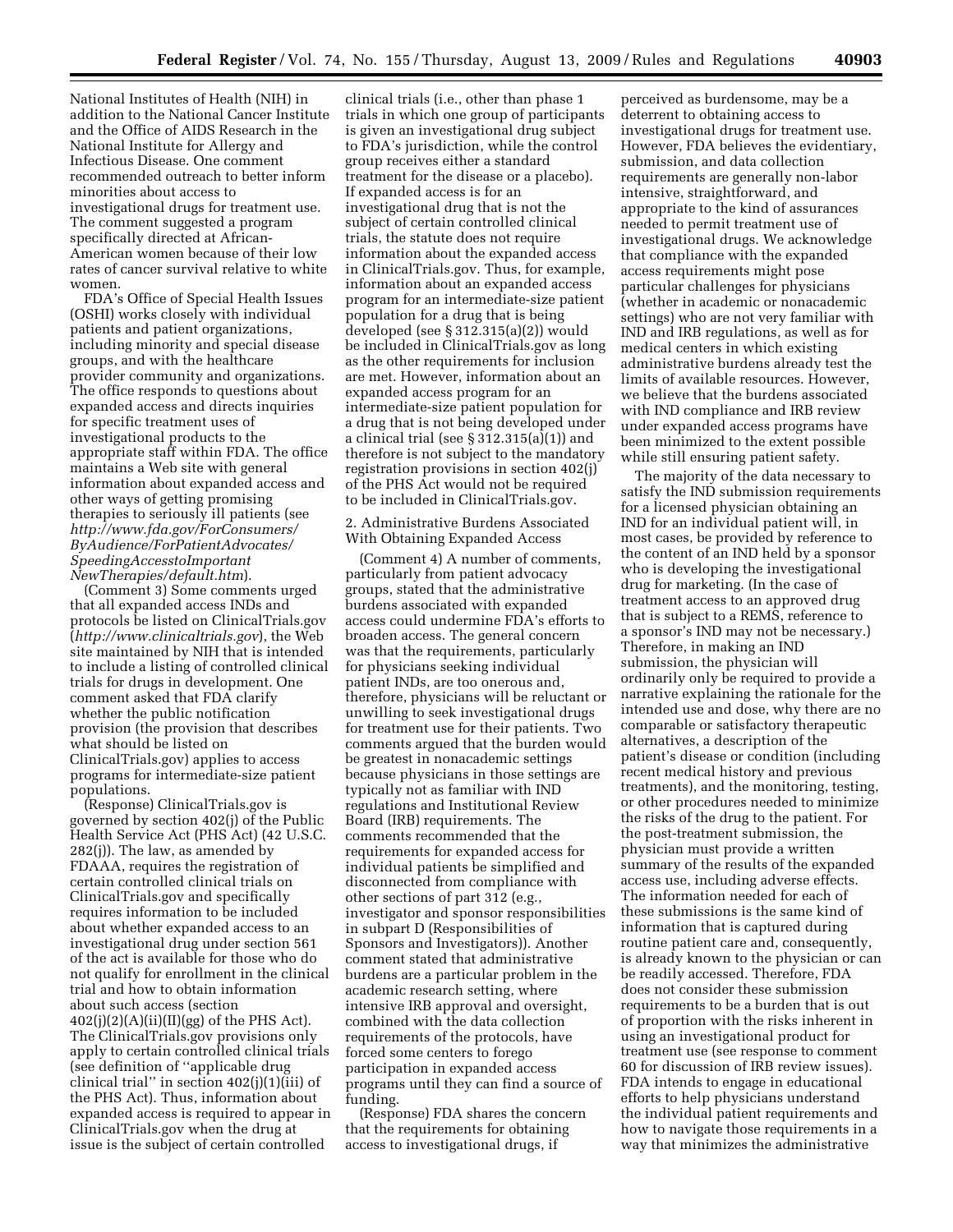burdens. These efforts will be directed at physicians in both academic and nonacademic settings.

For multi-patient expanded access INDs, FDA agrees that there are steps that could be taken to minimize administrative burdens at participating sites. As with any use of investigational agents, FDA encourages the use of centralized IRBs and standardized data collection documentation across expanded access IND sites when there are multiple sites. As part of its ongoing outreach efforts on expanded access, FDA intends to work with constituents in patient advocacy, clinical settings, and the pharmaceutical industry to minimize the burdens associated with multi-patient expanded access programs generally, as well as the burdens associated with specific multi-patient access programs as they arise.

FDA does not believe that licensed physicians and sponsors should be exempt from compliance with the sponsor and investigator requirements in subpart D of part 312. It is crucial to keep in mind that expanded access involves use of an investigational therapy in a vulnerable population, so the rationale for oversight, monitoring, recordkeeping and human subject protections applicable to clinical trials is equally applicable in the treatment use context. Accordingly, § 312.305(c) of the final rule provides that investigators, sponsors, and sponsor-investigators must comply with the responsibilities for sponsors and investigators set forth in subpart D of part 312 to the extent they are applicable to the expanded access use. Section 312.305(c)(1) provides that a licensed physician under whose immediate direction an investigational drug is administered or dispensed for an expanded access use is considered an investigator. Section 312.305(c)(2) provides that an individual or entity that submits an expanded access IND or protocol is considered a sponsor. Section 312.305(c)(3) provides that a licensed physician under whose immediate direction an investigational drug is administered or dispensed, and who submits an IND for expanded access use, is considered a sponsorinvestigator.

#### 3. Equitable Access

The preamble to the proposed rule (71 FR 75147 at 75149) explains that, by describing in detail the categories of expanded access use and the criteria and submission requirements for such use, and otherwise increasing awareness of the mechanisms and processes for obtaining investigational drugs for treatment use, FDA hopes to make

investigational drugs for treatment use more accessible for diseases and conditions and in clinical settings that have purportedly been underserved by expanded access programs.

(Comment 5) Several comments agreed that certain diseases, conditions, and regions have been underserved by expanded access programs. Some comments maintained that minority populations, in particular African-Americans and women, have been underserved by expanded access programs and that these populations should be the focus of efforts to make access to investigational drugs for treatment use more equitable.

(Response) FDA agrees that regions, diseases, or populations that have been underserved by expanded access programs should be the focus of efforts to ensure more equitable access. FDA's OSHI is committed to working with any underserved constituencies to help address inequities in the access to investigational drugs for treatment use.

(Comment 6) One comment expressed concern that the implications of one of FDA's stated goals—to improve access to investigational therapies outside academic medical centers—are unknown and may be harmful. The comment suggested that a possible reason that access to investigational drugs for treatment use is more likely in academic medical centers is that these centers tend to treat more patients with serious and immediately life-threatening diseases or conditions who have exhausted all available conventional treatment options. The comment noted that there is a lack of information in the proposed rule concerning differences in patient outcomes between patients treated with investigational drugs in academic medical centers and those treated elsewhere and suggested that, absent such data, it is not necessarily desirable for the use of investigational drugs for treatment use to become significantly more prevalent outside academic medical centers.

(Response) FDA acknowledges that patients who have the diseases or conditions for which treatment use of investigational drugs is generally sought may be found in greater numbers in academic medical centers specializing in the treatment of serious and immediately life-threatening conditions. FDA does not agree, however, that the intent to facilitate access in all settings requires data on comparative quality of care across different settings, any more than it would require such a comparison among academic centers in geographic regions. FDA believes it is important to foster use of investigational drugs for treatment use in all settings in which

eligible patients receive care, provided there are appropriate controls and oversight, as set forth in this final rule.

### 4. Supplies of Investigational Drugs

(Comment 7) Several comments were concerned that there seemed to be an implicit assumption in the proposed rule that there will be an adequate supply of an investigational drug to meet the demand for the drug generated by potentially broader access over an indefinite period of time. Some comments pointed out that increasing demand for an investigational drug could create supply constraints, which could make it impossible to provide a drug for treatment use to all those who seek it and could also threaten the completion of clinical studies of the drug. One comment argued that expanded access programs should focus on investigational drugs with an adequate supply to meet the potential demand. Two comments stated that access should be fair and equitable in situations in which the supply cannot meet the demand. One comment recommended that the treatment IND provisions in the final rule include a way to ensure fair and equitable access in situations in which there is not enough supply of a drug to meet the demand.

(Response) FDA agrees that, in cases when there is not sufficient supply of an investigational drug to make it available to all patients who seek it, access to the drug for treatment use should be as equitable as reasonably possible. FDA does not agree that expanded access programs should be limited to only those situations in which there is an adequate drug supply for all potential subjects. Mechanisms to fairly allocate limited drug supply (e.g., lotteries) have been used in the past to provide drugs to at least some of the patients who could benefit. FDA supports the use of these mechanisms where they are needed.

However, FDA does not believe that it is necessary to include in the final rule a requirement that fair and equitable distribution mechanisms be used to allocate an investigational drug in the event of insufficient supply. Current IRB regulations require an IRB to determine that selection of subjects, in this case patients to be treated, is equitable (21 CFR 56.111(a)(3)). FDA believes that provision is adequate to ensure equitable access in cases in which the drug supply is not adequate to meet the demand.

FDA anticipates that the most appropriate distribution mechanism for a drug with limited supply will be very case specific, for example, requiring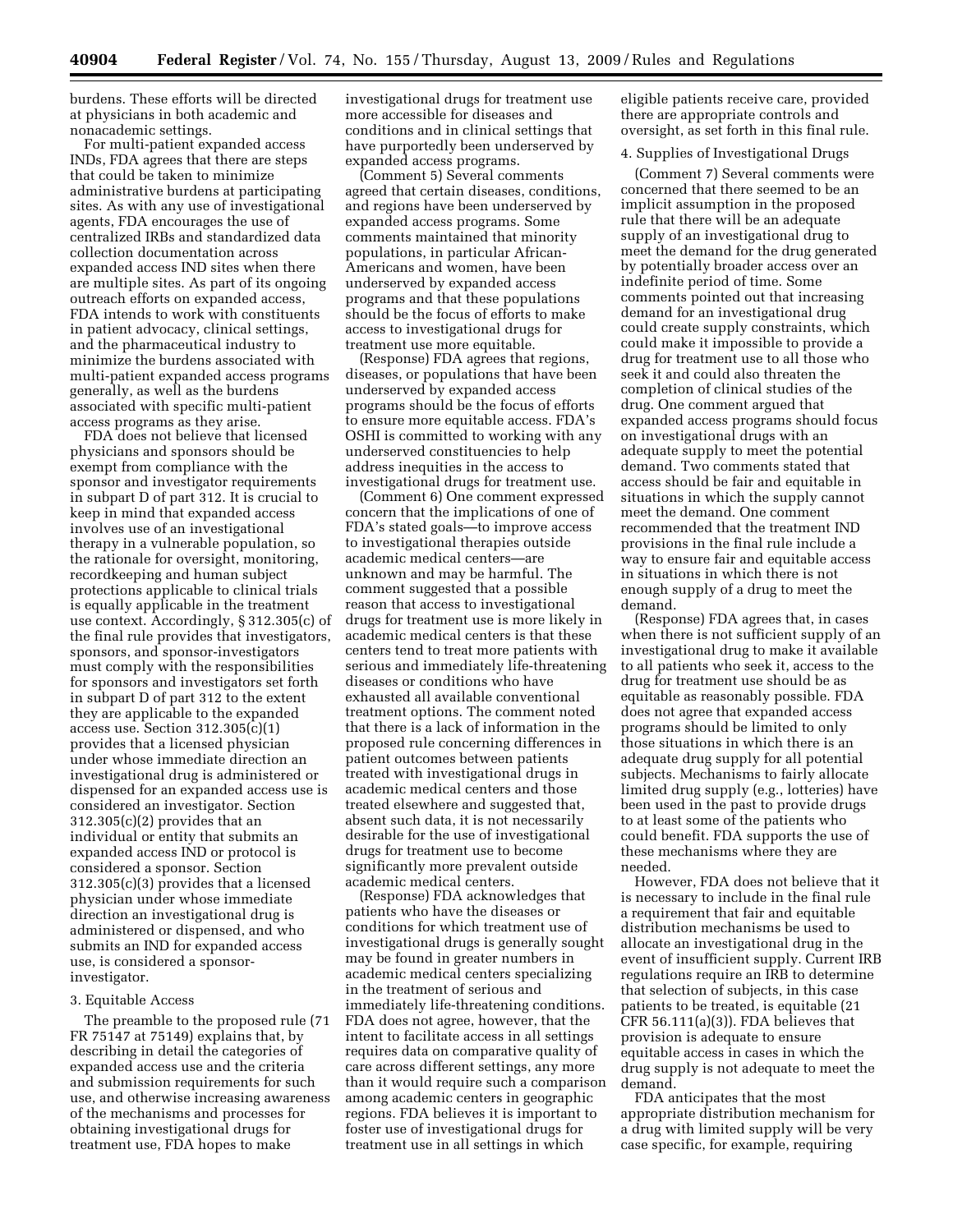identification of threshold clinical parameters for possible access and a mechanism to randomly select from those who meet the parameters. Therefore, FDA believes it is advisable for the sponsor to work with the relevant patient or disease advocacy organizations, professional societies, and other affected constituencies to devise the most appropriate mechanism for allocating a limited drug supply in a specific situation. However, it should be noted that FDA has no authority to compel sponsors to participate in that collaboration or to make their investigational products available for treatment use.

5. Industry Support or Incentives to Broaden Expanded Access

(Comment 8) Some comments argued that the proposed rule would not increase expanded access because a substantial increase in access would require industry support. Some comments suggested that FDA offer financial incentives to industry, such as extending periods of exclusivity or expediting drug review, to encourage drug companies to make drugs available for treatment use.

(Response) FDA is aware that, for a variety of reasons, there may be reluctance among pharmaceutical and biotechnology companies to make investigational drugs available under expanded access programs. FDA's charging rule, published elsewhere in this issue of the **Federal Register**, is intended to address concerns about financial barriers to providing access by allowing companies to charge an amount for an investigational drug that enables them to recover the costs associated with making the drug available. Other financial incentives are beyond the scope of this regulation and FDA's statutory authority. For example, FDA's existing authority to extend marketing exclusivity to induce certain behavior derives from congressional mandates.

FDA also does not believe that a promise to expedite review of new drug applications (NDAs) is a reasonable option to encourage broader access to investigational drugs for treatment use. The types of drug products that meet the requirements for treatment use investigational therapies to treat serious and immediately life-threatening diseases or conditions—are likely to already be eligible for the shortest review times currently available (6 months). Given the complexity of NDAs, FDA does not believe it can routinely review applications in less time while maintaining the integrity of the review process.

6. Data Obtained from Expanded Access Use

(Comment 9) One comment asked whether data generated in expanded access programs must be submitted to the NDA for the drug product and, if so, how FDA evaluates this information when determining the safety and efficacy of the drug for the proposed indication and patient population. Another comment stated that FDA's historical reluctance to consider efficacy information from expanded access uses as evidence of efficacy in an NDA or supplemental NDA has been a disincentive for some companies to make a product available for expanded access. The comment maintained that it would be appropriate to consider safety and efficacy information from an expanded access IND or protocol in assessing the safety and effectiveness of a drug when the use and patient population in the expanded access IND or protocol are similar to the use and population for which approval is sought. The comment asked that FDA revise the proposed rule to explicitly inform sponsors, investigators, patients, and patient representatives that any safety and efficacy data collected in expanded access are expected to be reported in the initial NDA seeking approval for the drug or biological product. One comment argued that a company that makes a drug available for treatment use under an expanded access IND or protocol runs the risk of being adversely affected by unfavorable safety observations from use in the expanded access population, notwithstanding that the patients receiving the drug under an expanded access IND or protocol are often sicker, nonresponders to prior treatments, and otherwise not representative of the population evaluated in controlled clinical trials, but there is no commensurate benefit to the company from favorable efficacy observations in the expanded access population.

(Response) As with any IND, sponsors of expanded access INDs must provide FDA with information on patient outcomes and adverse events observed during an expanded access use. This information must be included in IND annual reports (§ 312.33) and/or IND safety reports (§ 312.32) and, typically, an NDA must also contain at least a summary of the expanded access experience with a drug. The information obtained from an expanded access use can be useful to a drug's safety assessment. For example, a relatively rare adverse event might be detected during expanded access use, or such use might contribute safety information for

a population not exposed to the drug in clinical trials. However, a control group is more important to the utility of effectiveness data than safety data. Because expanded access programs are typically uncontrolled exposure (with limited data collection), it is very unlikely that an expanded access IND would yield effectiveness information that would be useful to FDA in considering a drug's effectiveness. However, if a sponsor believes that effectiveness information from expanded access use can contribute to a determination that there is substantial evidence of effectiveness, it should submit the information and an explanation of its relevance to FDA.

There are examples in which FDA has made use of adverse events information from expanded access use in the safety assessment of a drug. There are a small number of cases in which an important adverse event was first identified during expanded access use and those adverse events were included in product labeling. This is not a negative from a public health perspective—the sooner important adverse events are identified the better. Even from the sponsor's viewpoint, early discovery of a rare adverse event is, on the whole, a benefit. Although adverse events first identified during expanded access use of certain drugs have been included in the drugs' approved product labeling, we are unaware of any cases in which adverse event information obtained from expanded access use has resulted in denial of approval for a product.

(Comment 10) One comment observed that data from expanded access might provide helpful information about use of a drug in patients who are sicker than those patients enrolled in clinical trials.

(Response) FDA agrees that expanded access use in a population with a particular disease or condition that is sicker than the population in the clinical trials might yield some helpful insights into the tolerability profile, but typically would not provide insight into the response to the drug (effectiveness) because of the uncontrolled nature of the access program and limited data collection.

(Comment 11) Some comments recommended that investigational drugs be made available for expanded access only under protocols that are designed to capture some scientific knowledge. One comment recommended that the final rule require all categories of expanded access to be conducted under a clearly defined research protocol. The comment recommended that the final rule require that: (1) An appropriate sponsor be responsible for collecting patient outcomes data, (2) reports be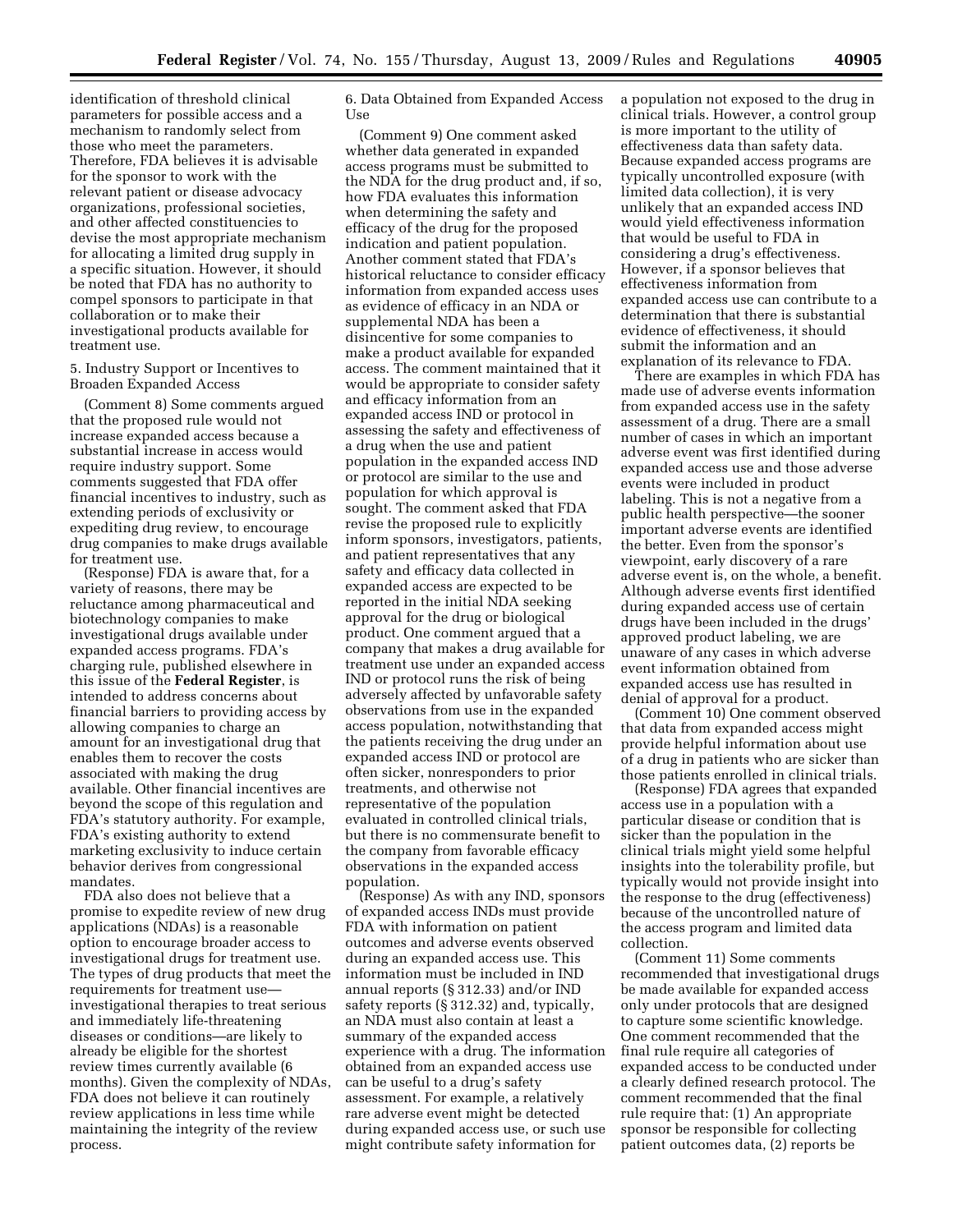submitted in a timely fashion to FDA, and (3) patients be required by FDA to participate in official data-gathering processes within a formal cohort study or patient registry.

(Response) FDA does not agree that investigational drugs should be made available only under expanded access protocols designed to obtain meaningful scientific data, or contingent on enrolling patients in a formal cohort study or registry. As explained in § 312.300(a) of this final rule, the primary purpose of expanded access is to diagnose, monitor, or treat a patient's disease or condition, not to generate scientific data intended to characterize the drug. However, FDA agrees that there should be efforts to optimize the information obtained from expanded access exposures with an eye toward detecting any unexpected outcomes or events.

(Comment 12) FDA received several comments advocating more systematic collection of data on outcomes of expanded access programs, including adverse events. One comment maintained that current data collection practices for expanded access programs rarely yield useful information and that better collection of safety data might identify previously unknown safety concerns. One comment stated that data collection should focus on elements such as drug start and stop dates, dose, patient treatment outcomes, and significant adverse events, and that collection of adverse events could use standardized reporting forms (e.g., MedWatch), which might promote more consistent collection of reliable information. One comment also stated that FDA should consider compiling a database of evidence derived from expanded access uses for use by patients, clinicians, manufacturers, and researchers to help identify areas that researchers might pursue for new treatments and therapies.

(Response) FDA agrees that more standardized data collection methods and forms could ease some of the documentation burdens associated with expanded access. However, FDA does not believe it is in a position, at this time, to be able to describe in regulation or guidance the form and content of data collection programs specific to expanded access uses. FDA is willing to participate in collaborative efforts with interested constituents to develop better data collection methods. FDA does not believe that data collected from expanded access use would, in most cases, be in a form that would be useful for hypothesis generation. It is important to note, however, that information about some expanded

access uses (those involving applicable drug clinical trials) will be included in the ClinicalTrials.gov results database (see response to comment 3 and *http:// www.clinicaltrials.gov*).

7. Assessing the Impact of Expanded Access

(Comment 13) One comment encouraged FDA to develop a tracking system to evaluate how well the expanded access program is working and to identify factors, such as economic obstacles, that might be impeding access to investigational drugs for treatment use. The comment recommended that the system include information on patients and investigators, whether or not requests for expanded access are granted, and if not, the reason for not granting such requests, the outcomes of the treatments, and costs, if any, to patients who pay for their treatments.

(Response) FDA believes this final rule, in conjunction with implementation of electronic format INDs and the expanded ClinicalTrials.gov information, will make it easier for the agency to compile information about the types of diseases or conditions that are or are not being treated under expanded access INDs. That information could, for example, identify disease categories that appear to be underserved by expanded access INDs. FDA does not foresee that such information would be able to specifically identify economic or other obstacles to obtaining access for certain diseases or conditions, but it could be used to initiate discussions among patient and disease advocacy organizations, the relevant medical specialty professional society, pharmaceutical companies with products that could possibly be made available for expanded access, FDA, and other interested parties to help identify barriers to access. As to the comment's specific recommendation that a tracking system include information on patients and investigators, whether or not requests for expanded access are granted, and if not, the reason for not granting such requests, the outcomes of the treatments, and costs, if any, to patients who pay for their treatments, FDA does not believe that such a system is necessary at this time, nor do resources permit establishment of such a system.

#### 8. Open-Label Safety Studies

In the preamble to the proposed rule (71 FR 75147 at 75155), FDA expressed concern that sponsors have used programs other than treatment INDs or treatment protocols to make

investigational drugs available to large populations for treatment use, particularly by identifying such programs as ''open-label safety studies.'' The goal of an open-label safety study is to better characterize the safety of a drug late in its development. However, in practice, many studies that are described as open-label safety studies have characteristics that appear to be more consistent with treatment INDs or treatment protocols. FDA stated that, in the future, it intends to evaluate submissions identified as open-label safety studies to determine whether those studies are more characteristic of treatment INDs or treatment protocols. The proposed rule stated that a study described as an open-label safety study that provides broad access to an investigational drug in the later stages of development, but lacks planned, systematic data collection and a design appropriate to evaluation of a safety issue, is likely to be considered a treatment IND or treatment protocol.

(Comment 14) Several comments expressed support for FDA's position that programs that make investigational drugs available to large populations for treatment use should be treatment INDs or treatment protocols, not open-label safety studies. One comment stated that mischaracterizing a treatment IND as an open-label safety study afforded the study more credibility than it deserved. Several comments opposed FDA's position, stating that open-label safety studies are important in elucidating the safety profile of investigational drugs prior to approval, the time required for formal review could affect expediting drug development, and FDA's plan would result in fewer expanded access programs.

(Response) In enunciating this policy, FDA did not intend to limit the conduct of open-label safety studies intended to evaluate particular safety concerns, such as long-term followup of subjects initially enrolled in a randomized trial, safety studies in pediatric development programs, and other safety studies. These types of studies are legitimate open-label protocols and are an integral part of a drug development program. FDA will continue to encourage such studies as appropriate.

However, FDA continues to believe that the treatment IND process is a more appropriate vehicle for providing access to investigational drugs for treatment use to large populations outside controlled clinical trials late in a drug's development. The treatment IND provides appropriate patient safeguards and permits FDA the necessary oversight over the development program. And as FDA explained in the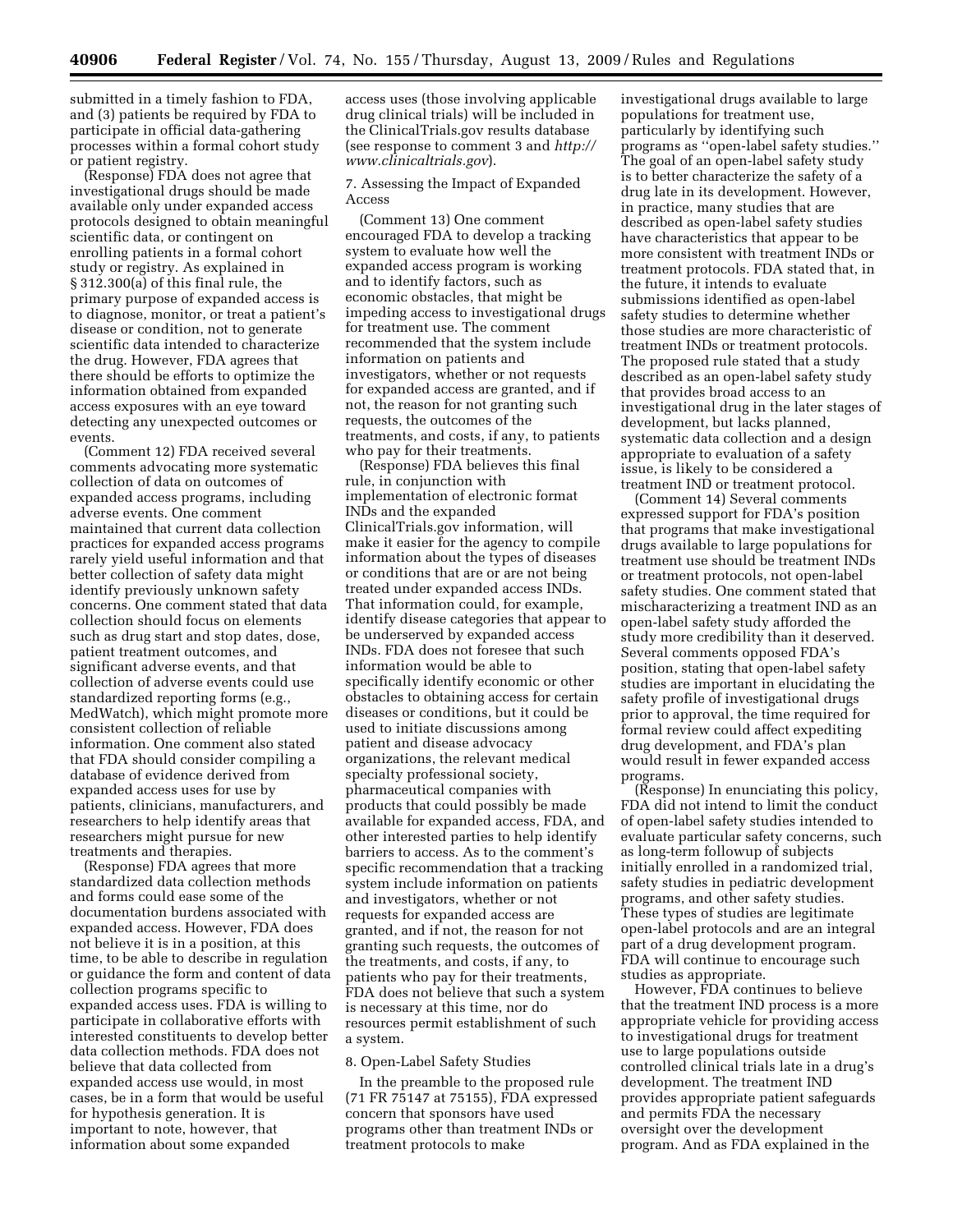preamble to the proposed rule (71 FR 75147 at 75155), authorization of expanded access use is subject to a more formal review process that explicitly considers the impact of expanded access on enrollment in any ongoing clinical trials and the progress of drug development generally. The time for review of a treatment use program should not affect the timing of drug development because the need for such an expanded access program and the protocol for the program can be considered in advance and put in place when needed. Therefore, FDA does not believe this policy will result in fewer expanded access programs.

(Comment 15) One comment asked whether only patients with a serious disease or condition could be enrolled in open-label studies that FDA would consider to be treatment INDs.

(Response) One of the threshold criteria for a treatment IND is that the population to be enrolled has a serious or immediately life-threatening disease or condition. Therefore, only protocols intended to treat patients with serious or life-threatening diseases or conditions are subject to this requirement.

It should be noted that FDA has not taken the position that the agency will consider all open-label safety studies to be treatment INDs. FDA will not consider an open-label safety study to be a treatment IND when the purpose of the study is actually to study the safety profile of the drug.

9. Insurance Coverage for Investigational Drugs and Related Patient Care Drug Coverage

(Comment 16) Several comments were concerned about the potential implications of the proposed rule on coverage decisions by health insurers and other third-party payers. Some comments were concerned that, because the drug made available is investigational, third-party payers would deny coverage for the drug and may also deny coverage for patient care necessitated by use of the drug. One comment noted an example of a patient seeking expanded access to an investigational drug who would be required to have frequent, expensive monitoring, including electrocardiograms (EKGs) and monthly Computed Tomography (CT) scans, and who might not be able to obtain access if health insurance did not reimburse for the required monitoring. One comment argued that the goals of expanded access are illusory if third-party payers do not reimburse for drug costs (if any) and routine patient care necessitated by

administration of the investigational drug.

One comment from a health insurance company stated that the design of insurance benefits already recognizes that some patients should receive benefit coverage for treatments that are not yet supported by clinical evidence, both in clinical trials and as treatment for promising but unproven treatments for life-threatening illnesses outside of clinical trials. The comment asked FDA to clarify in the rule that therapies provided under expanded access programs are experimental and not FDA-approved and that making these therapies available for treatment use does not provide evidence that such treatments are ''reasonable,'' ''necessary'' or ''medically necessary,'' as defined in benefit documents. The comment stated that third-party payers would welcome a more standardized approach to the treatment of diseases without established therapies, particularly because these rules raise questions about responsibility for routine costs associated with otherwise excluded care.

(Response) FDA's intent in promulgating the expanded access regulation is to foster the availability of investigational drugs for treatment use to as many patients with serious and life-threatening diseases as possible who lack known effective therapies for their disease or condition. FDA recognizes that determinations that investigational drugs made available under expanded access programs, and patient care related to administration of those drugs, are not reimbursable would be likely to limit access to such therapies for some patients (e.g., those who lack the financial resources to pay out-ofpocket). It is FDA's hope, therefore, that health insurers and other third-party payers will make well-reasoned reimbursement decisions that will not impinge on the availability of investigational drugs for treatment use. To the extent that it is an insurer's policy that care necessitated by administration of an investigational drug in a clinical trial is reimbursable, FDA believes that care associated with administration of an investigational drug in an expanded access program should be treated similarly for reimbursement purposes. However, FDA recognizes it has no inherent authority to dictate reimbursement policy.

FDA also recognizes that this final rule may have implications for health insurance coverage decisions because of existing language in health insurance contracts and how that language is interpreted with respect to costs

associated with investigational drugs and ancillary care provided under expanded access programs. FDA agrees that drugs made available under expanded access programs are typically investigational and not approved for marketing. However, FDA takes no position on how the terms ''reasonable,'' ''necessary,'' or ''medically necessary'' in health insurance contracts should be interpreted.

10. Waiver of Liability for Harm Related to Expanded Access

(Comment 17) One comment from a pharmaceutical company stated that the proposed rule does not address the significant liability issues for sponsors and investigators arising from making investigational drugs available for expanded access. Many comments from individuals stated that receiving investigational drugs under expanded access programs should be premised on a patient's waiver of liability for harm resulting from treatment with the investigational drug. These comments maintained that liability should be waived for doctors, hospitals, drug manufacturers, and FDA.

(Response) FDA does not believe it is appropriate to insulate investigators or sponsors, whether they are treating physicians, hospitals or other clinical settings, or drug manufacturers, from potential liability arising from the administration or provision of investigational drugs for treatment use. In fact, FDA's informed consent regulation, 21 CFR 50.20, states, ''No informed consent, whether oral or written, may include any exculpatory language through which the subject or the representative is made to waive or appear to waive any of the subject's legal rights, or releases or appears to release the investigator, the sponsor, the institution, or its agents from liability for negligence.'' The scope of FDA's liability, if any, for any harm resulting from decisions concerning expanded access to investigational drugs for treatment use is determined by statute and cannot be modified by a waiver provision in a regulation.

11. Inconsistency Between Subpart I and Subpart E

The expanded access regulations use the terms ''immediately life threatening disease or condition'' and ''serious disease or condition.''

(Comment 18) One comment suggested that there was a discrepancy between terminology used in the proposed rule (subpart I of part 312) and terminology used in subpart E of part 312. The proposed rule uses the term ''immediately life-threatening,'' while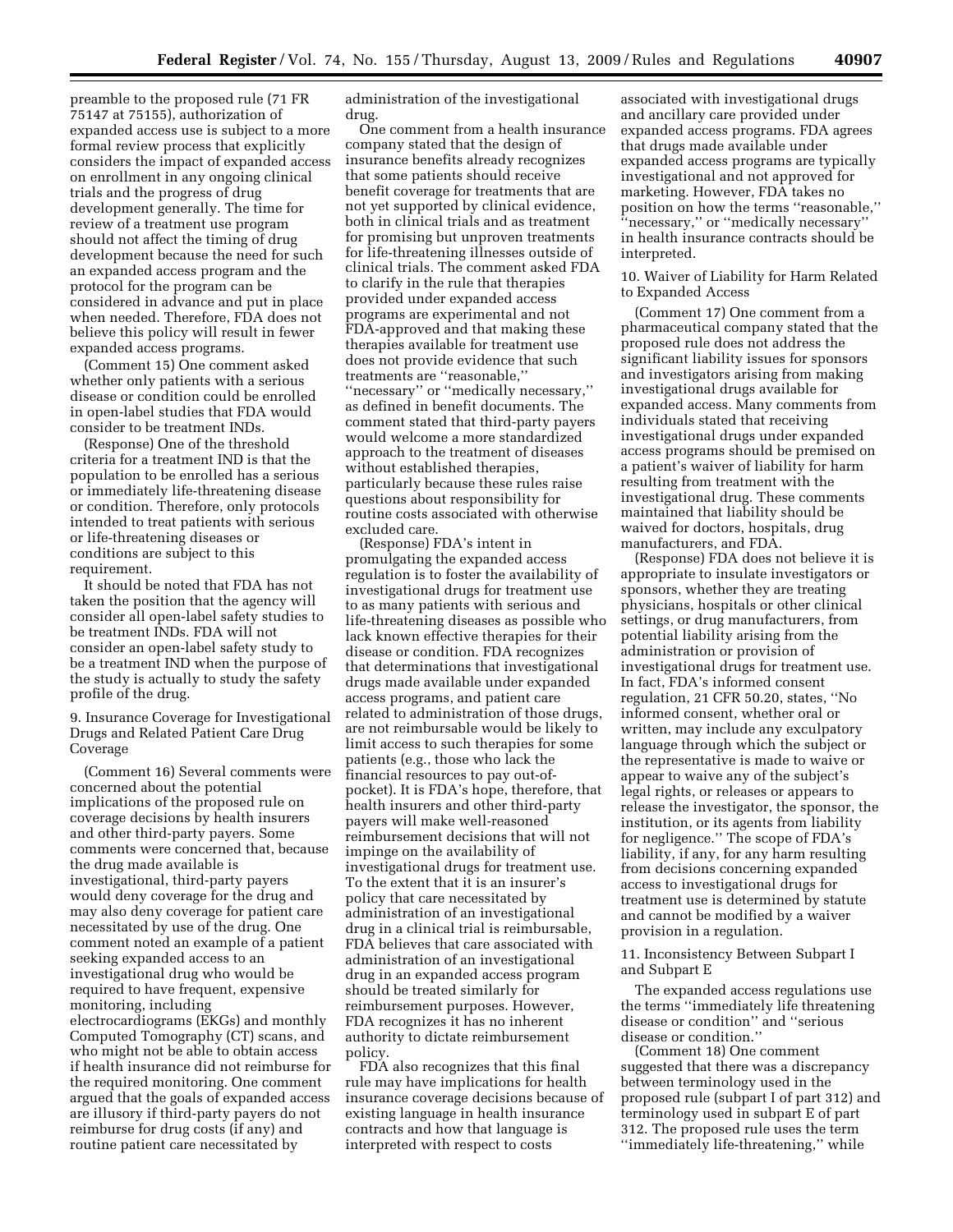subpart E uses the term ''lifethreatening.'' The proposed rule uses the term ''serious,'' while subpart E uses the term ''severely debilitating.'' The comment recommended that this final rule clear up the confusion arising from the use of similar but different terms in FDA regulations.

(Response) The subpart I regulations are being issued in response to a provision of FDAMA, now codified in section 561 of the act (21 U.S.C. 360bbb). The terms used in this final rule are consistent with and drawn from the terminology in section 561. Accordingly, any change to make the terms consistent would require revision to subpart E. This final rule deals only with subpart I, and thus the comment asks for a remedy that is outside the scope of this rule.

Moreover, we note that subpart E and subpart I have different purposes. Subpart E provides procedures to expedite the development, evaluation, and marketing of new therapies. Subpart I provides procedures for making investigational drugs available when the primary purpose is to diagnose, monitor, or treat a patient's disease or condition. Nonetheless, if subpart E were to be amended, FDA would then consider the propriety of the terminology used in subpart E.

# *C. Comments on Specific Provisions of the Proposed Rule*

### 1. Scope (§ 312.300 and 312.300(a))

Proposed § 312.300(a) describes the intended scope of subpart I of part 312. It makes clear that the purpose of subpart I is to describe processes for making investigational drugs available in situations in which the primary purpose is to diagnose, monitor, or treat a serious or immediately life-threatening disease or condition in a patient who has no comparable or satisfactory alternative therapeutic options.

(Comment 19) Three comments asked that FDA clarify whether it intended that an expanded access IND be used to make an approved drug available for an unapproved indication in a situation in which a sponsor is conducting a clinical trial of the approved drug under an IND for a new indication to treat a serious disease or condition. Two of these comments urged that FDA modify the proposed rule to make clear that it applies to unapproved uses of approved drugs. The comments believed that such modification would make it more likely that health insurance companies would reimburse for unapproved use of approved drugs.

(Response) In general, for an already approved drug that is not subject to a

REMS, FDA did not intend that an expanded access IND under subpart I be used to provide the approved drug to patients with a serious disease or condition when the approved drug is being used for an unapproved indication. Regardless of whether an approved drug is being tested in a clinical trial to treat a serious disease or condition that is not part of the current approved indication, use of an approved drug off-label for an unapproved indication within the practice of medicine (i.e., to treat a patient in a clinical setting) is not subject to part 312 (the IND regulations), including subpart I. By definition, in such a case, the drug is already being legally marketed.

However, in at least two situations, expanded access under subpart I may be appropriate for drugs that are already approved: First, it is conceivable that a sponsor developing an approved drug for a new indication for treatment of a serious or immediately life-threatening disease or condition may want to make the approved drug available for the new indication under a treatment IND. For example, if the new indication involves a different route of administration or dosage form, the sponsor may prefer to provide the new dosage form under a treatment IND if it believes that failure to make the drug available under a treatment IND could lead to compounding of the drug (e.g., preparation of a new dosage form of a drug by a compounding pharmacist using the active ingredient of an approved drug product) and that such compounding could expose patients to unnecessary risks. FDA would be amenable to receiving treatment INDs for unapproved uses of approved drugs in situations in which the sponsor would prefer the use of a treatment IND to make the drug available for treatment use outside the ongoing or completed controlled trials of the unapproved use.

Second, for drugs that are subject to a REMS, expanded access under subpart I may be available to allow treatment of patients who do not otherwise meet the criteria under the REMS to receive the drug.

For these reasons, we have revised § 312.300(a) to state that subpart I contains the requirements for the use of investigational new drugs and approved drugs where availability is limited by a REMS when the primary purpose is to diagnose, monitor, or treat a patient's disease or condition. This fulfills the mandate, codified in 505–1(f)(6) of the act, for the Secretary of Health of Human Services to promulgate regulations concerning how a physician may provide a drug under the mechanisms of section 561 of the act

when the drug is subject to elements to assure safe use under a REMS. We will assess the impact of this rule on expanded access to drugs subject to a REMS and, if appropriate, will consider issuing a guidance on this matter.

In response to the comment on insurance reimbursement, we note that FDA does not have jurisdiction over coverage decisions by health insurance companies and, in any case, is not aware that allowing expanded access to an already approved drug under subpart I would influence coverage decisions by health insurance companies.

(Comment 20) One comment notes that § 312.300(a) states that the intent is to make investigational drugs available to ''seriously ill patients,'' while the general criteria in § 312.305(a) require that patients to be treated with an investigational drug have ''a serious or immediately life-threatening disease or condition.'' The comment pointed out that a patient can have a serious disease or condition and not be seriously ill, for example, in the early stages of a progressive disease.

(Response) FDA acknowledges that the use of the term ''seriously ill'' in the provision describing the intended scope of the access provision could be interpreted as narrower in scope than was intended, and thus inconsistent with the term ''serious or immediately life-threatening disease or condition.'' Therefore, FDA has changed § 312.300(a) to make clear that subpart I is intended to apply to all those with a serious disease or condition, whether or not the patient would currently be considered seriously ill with that disease or condition.

#### 2. Definitions (§ 312.300(b))

### a. *Immediately life-threatening disease or condition*.

Proposed section 312.300(b) defines the term ''immediately life-threatening disease'' as a stage of disease in which there is a reasonable likelihood that death will occur within a matter of months or in which premature death is likely without early treatment.

(Comment 21) One comment expressed support for the proposed rule's definition of the term ''immediately life-threatening disease'' and encouraged FDA to include this definition in the final rule. One comment maintained that the proposed definition of immediately lifethreatening was unnecessary because immediately life-threatening conditions are a subset of serious conditions and thus need not be defined.

(Response) The proposed rule defined the term ''immediately life-threatening disease'' because the evidentiary criteria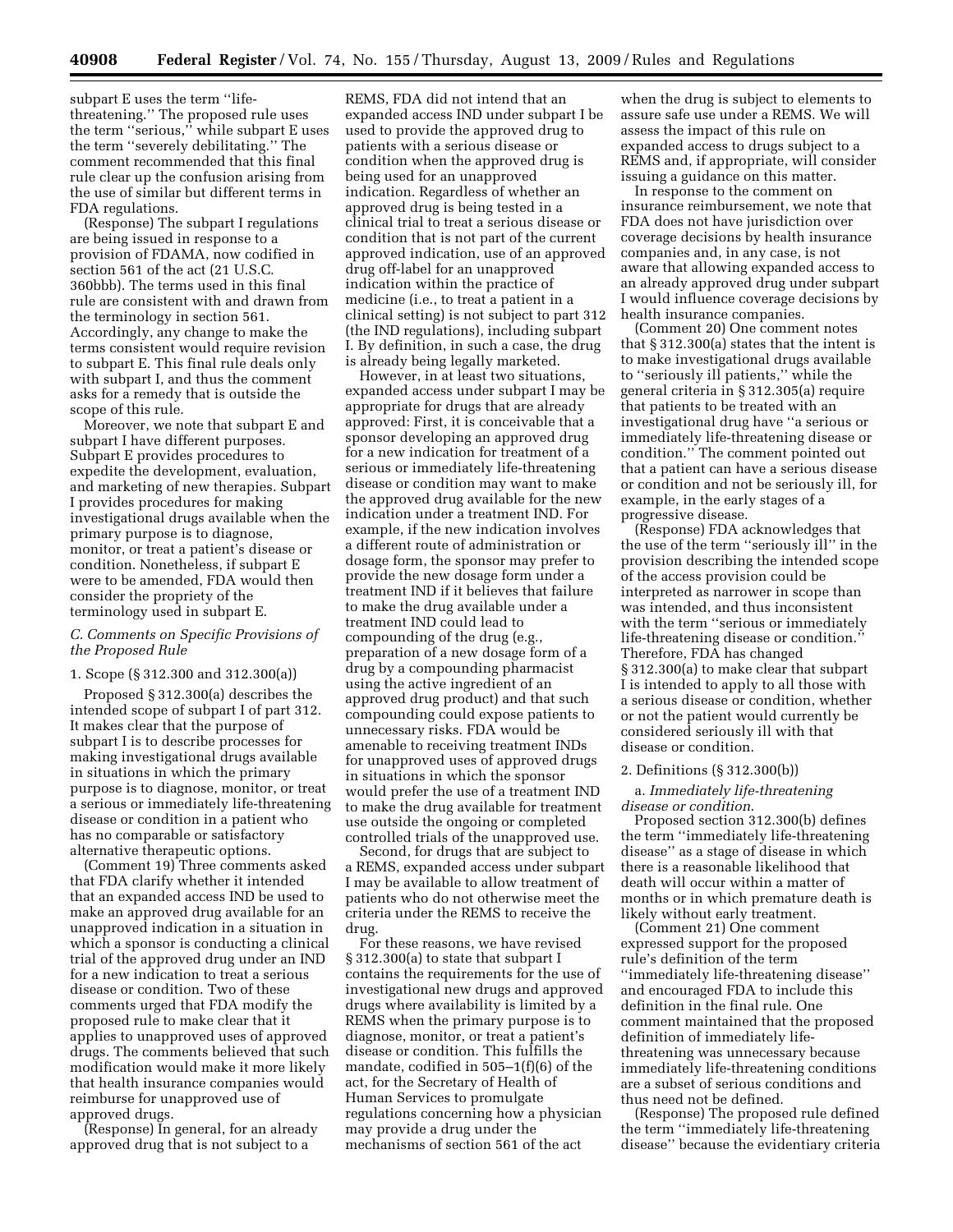for authorizing a treatment IND under proposed § 312.320 vary depending on whether the disease or condition is merely serious or is also immediately life-threatening. There is a lower evidentiary threshold for a treatment IND for an immediately life-threatening condition. The evidentiary distinction and definition are carried over from the previous treatment IND regulation and reflect the distinction between section 561(c)(6) and (c)(7) of the act. Because the final rule retains the lower evidentiary standard for authorizing a treatment IND for an immediately lifethreatening condition, FDA believes it is necessary to retain the definition.

(Comment 22) One comment from an organization representing epilepsy centers asked the agency to define immediately life-threatening in such a way that it would include status epilepticus and pointed out that the mortality rate from status epilepticus is up to 6 percent.

(Response) A disease or condition with an acute mortality rate of six percent would be considered an immediately life-threatening condition for purposes of subpart I.

b. *Serious disease or condition*. In the preamble to the proposed rule (71 FR 75147 at 75151), the agency explained that, because of the difficulty in specifically describing regulatory criteria that characterize a ''serious disease or condition,'' the proposed rule does not provide a definition for the term. Because it is difficult to define ''serious disease or condition'' without appearing to exclude diseases or conditions that should be considered serious or include those that should not, FDA in the proposed rule elected to describe and illustrate by example what is meant by serious disease or condition in other regulatory settings where the seriousness of a disease or condition is an issue (e.g., Fast Track, Accelerated Approval) (see FDA's guidance for industry entitled ''Fast Track Drug Development Programs—Designation, Development, and Application Review'' (Fast Track guidance) (63 FR 64093, November 18, 1998)). The preamble solicited comment on this approach for purposes of expanded access implicitly asking whether the term should be defined or the agency's previous practice of describing the concept and illustrating by example was acceptable.

(Comment 23) Several comments stated that FDA should define ''serious disease or condition.'' No comments recommended not defining the term. Three comments stated that not defining the term and relying on existing descriptions and illustrations of what is

meant by the term would make access to investigational drugs for treatment use overly broad. One of those comments argued that a definition would promote more consistent application of the rule. One comment recommended that the definition err on the side of inclusiveness. One comment asked for clarification of what is meant by serious disease or condition because it is unclear what serious conditions would have an important effect on functioning or other aspects of quality of life as well as persistent or recurrent morbidity.

Some comments provided recommendations or specific language on how to define serious disease or condition. Two comments recommended relying on existing language in the Fast Track guidance (pp. 3 to 4). One comment recommended defining serious disease or condition based on the following criteria in a 1999 Institute of Medicine (IOM) Report entitled ''Definition of Serious and Complex Medical Conditions.'' The IOM report gave the following examples of descriptive criteria for serious and complex medical conditions:

• Conditions that cause serious disability, such as stroke or closed head or spinal cord injuries.

• Conditions that cause significant pain or discomfort that can cause serious interruptions to life activities, such as arthritis and sickle cell disease.

• Conditions that may require frequent monitoring, such as schizophrenia and other psychotic illnesses.

• Conditions whose treatment carries the risk of serious complications, such as most cancers or conditions requiring complex surgery.

Another comment recommended that the definition of serious disease or condition be made consistent with the definition of serious adverse drug experience in § 312.32(a) (the definition used for the IND safety reporting requirements), which defines a serious adverse drug experience as including inpatient hospitalization or prolongation of existing hospitalization, a persistent or significant disability/ incapacity, or a congenital anomaly/ birth defect.

(Response) Because of the support for defining the term ''serious disease or condition'' in the comments, FDA is providing a definition in the final rule. As recommended by some comments, FDA is basing the definition on the description of a serious disease or condition in the Fast Track guidance. That description and illustration of serious disease or condition was the result of prolonged and careful

deliberations concerning what should be considered a serious disease or condition and has served the agency well in its implementation of the Fast Track legislation. The Fast Track guidance (p. 4) states that whether a disease or condition is serious ''is a matter of judgment, but generally is based on its impact on such factors as survival, day-to-day functioning, or the likelihood that the disease, if left untreated, will progress from a less severe condition to a more serious one.

\* \* \* For a condition to be serious, the condition should be associated with morbidity that has substantial impact on day-to-day functioning. Short-lived and self-limiting morbidity will usually not be sufficient but the morbidity need not be irreversible, provided it is persistent or recurrent.'' FDA believes this definition is also conceptually consistent with the criteria identified in the IOM report, the definition of serious adverse drug experience in the IND safety reporting regulation, and the description of serious disease or condition in the preamble to 21 CFR part 314, subpart H (Accelerated Approval of New Drugs for Serious or Life-Threatening Illnesses). Therefore, we have adopted this definition of serious disease or condition in § 312.300(b).

FDA recognizes, based on its own experience in trying to define and describe what is meant by serious disease or condition, that this definition will be subject to various interpretations. FDA intends to be flexible in its interpretation of the term to ensure that the definition does not thwart access to an investigational drug in a situation where access would be desirable. It is foreseeable that there might even be situations in which a serious health risk in the absence of active serious disease should be considered a serious condition. For example, it may be desirable to make an experimental vaccine available as a prophylactic measure to laboratory workers who have been inadvertently exposed to a deadly pathogen but have not yet contracted the disease. Notwithstanding the potential pitfalls in defining serious disease or condition, based on the views expressed in the comments received, FDA believes that stating a definition is preferable to providing only an explanation and illustration of the concept of serious disease or condition and will facilitate more consistent and equitable application of the expanded access regulations.

(Comment 24) One comment stated that intractable epilepsy should be considered a serious disease or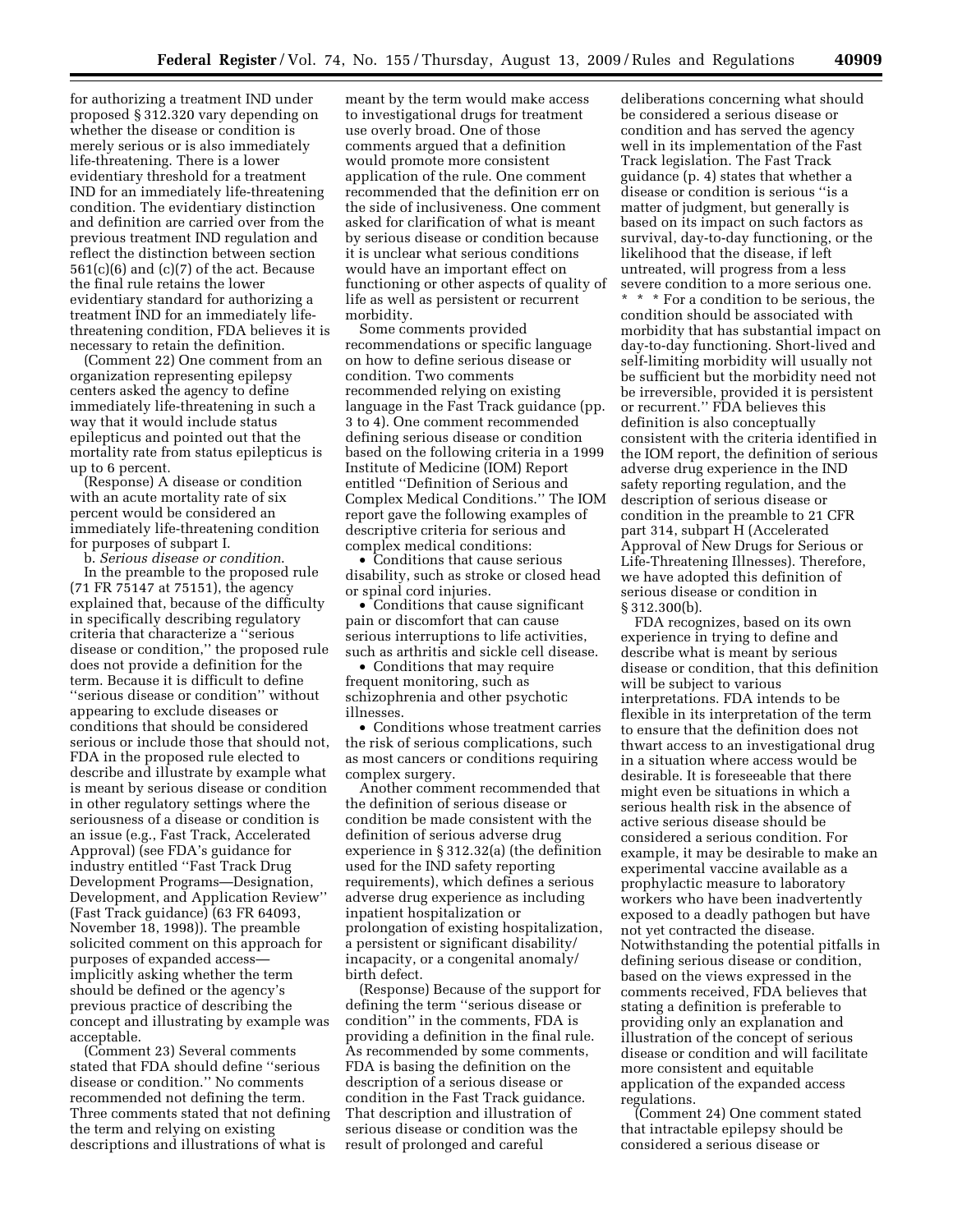condition. Another comment was concerned that in situ breast cancer would not be considered a serious disease or condition for purposes of the expanded access regulations.

(Response) FDA agrees that intractable epilepsy and in situ breast cancer would be considered serious conditions for purposes of the expanded access regulations as each would unquestionably cause morbidity and potentially premature mortality if left untreated.

### 3. Requirements for All Expanded Access (§ 312.305)

Proposed § 312.305 contains the general criteria for determining whether access to investigational drugs for treatment use is appropriate under the expanded access uses described in subpart I (§ 312.305(a)), the general submission requirements for the expanded access INDs described in subpart I (§ 312.305(b)), and safeguards applicable to those expanded access uses (§ 312.305(c)).

Proposed  $\S 312.305(a)(1)$  states that FDA must determine that the patient or population to be treated has a serious or immediately life-threatening disease or condition and there is no comparable or satisfactory alternative therapy to diagnose, monitor, or treat the disease or condition.

### a. *Comparable or satisfactory alternative therapy*.

(Comment 25) One comment from a cancer patient appeared to assert that there should be more flexibility in assessing whether there are comparable satisfactory or alternative therapies. The comment stated that certain comparable alternative therapies may be more toxic and patients exposed to those therapies may become too sick to survive any subsequent treatment, thus barring them from access to a promising experimental treatment.

(Response) FDA shares the comment's concern that existing alternative therapies may have greater toxicity than an experimental treatment option, especially in the oncology setting. FDA believes that the relative toxicity of potential alternative therapies is clearly an element to be considered in whether there are comparable or satisfactory alternative therapies for a given patient. The potential lower toxicity of an experimental therapy would be considered in light of the more established effectiveness profile of the approved therapy, the patient's ability to tolerate the approved therapy, and other clinical factors in assessing whether the approved therapy is a satisfactory alternative therapy.

b. *Risk/benefit assessment evidentiary standards*.

Proposed § 312.305(a)(2) provides that FDA must determine that the potential patient benefit justifies the potential risks of the treatment use and that those risks are reasonable in the context of the disease or condition to be treated. For individual patients, proposed § 312.310(a)(1) further provides that the physician seeking access for a patient must also determine that the probable risk to the person from the investigational drug is not greater than the probable risk from the disease or condition. For intermediate-size patient populations, proposed § 312.315(b)(1) further provides that FDA must determine that there is enough evidence that the drug is safe at the dose and duration proposed for expanded access use to justify a clinical trial of the drug in the approximate number of patients expected to receive the drug under expanded access, and proposed § 312.315(b)(2) provides that FDA must determine that there is at least preliminary clinical evidence of effectiveness, or of a plausible pharmacologic effect of the drug, to make expanded access use a reasonable therapeutic option in the anticipated patient population. For treatment INDs or treatment protocols, § 312.320(a)(3)(i) further provides that for a serious disease or condition, there must be sufficient evidence of safety and effectiveness to support the use, which would ordinarily consist of data from phase 3 trials but could consist of compelling data from completed phase 2 trials. Section 312.320(a)(3)(ii) requires that, for an immediately lifethreatening disease or condition, the available scientific evidence taken as whole must provide a reasonable basis to conclude that the investigational drug may be effective for the expanded access use and would not expose patients to an unreasonable and significant risk of illness or injury. Such evidence would ordinarily consist of clinical data from phase 3 or phase 2 trials, but could be based on more preliminary clinical evidence.

(Comment 26) One comment from a physician with investigational drug experience asked that FDA remove the requirement that the agency must determine that the potential patient benefit justifies the potential risks of the treatment use and those potential risks are not unreasonable in the context of the disease or condition to be treated. The comment maintained that the seriously ill patient and his/her physician should be the ones to decide whether or not to accept the risks of the treatment and that the decision should

not be made by FDA reviewers. The comment also stated that this provision ''represents a sea change'' in FDA's policy because it would regulate the practice of medicine.

Another comment stated that the riskbenefit decision to be made for individual patient expanded access should be made only by the patient's physician, not also by FDA. The comment objected to the proposed criterion that FDA determine that the potential patient benefit justifies the potential risks of the treatment use and that those potential risks are not unreasonable in the context of the disease or condition to be treated (§ 312.305(a)(2)). The comment argued that, in interposing itself into the riskbenefit decision, FDA had impermissibly changed the statutory standard for deciding whether to grant individual patient expanded access. The comment recognized that section 561(b)(2) of the act requires the Secretary to determine that there is sufficient evidence of safety and effectiveness to support the use of the investigational drug in an individual patient. However, the comment stated that this provision does not empower FDA to make a risk determination.

(Response) FDA disagrees with the recommendation to remove the requirement that the agency determine whether the potential patient benefit justifies the potential risks and whether those risks are reasonable in the context of the disease or condition to be treated. FDA also rejects the characterization of this policy as a ''sea change.'' This policy reflects the essence of FDA's long-standing approach to using investigational drugs for treatment use, whether under individual patient INDs or multi-patient INDs, and reflects the act's requirement of FDA involvement in a determination of the propriety of the expanded access use (see section 561(b)(2), (b)(3), (c)(6), and (c)(7) of the act). The practice-of-medicine exemption in the IND regulations applies to use of an approved drug for an unapproved use in a clinical setting, not to the use of an unapproved drug. With regard to treatment access to an approved drug subject to a REMS, because the risk profile of such a drug means that it is not available for unrestricted use, FDA maintains a role, consistent with sections 505–1(f)(6) and 561 of the act, in assessing the appropriateness of the drug for treatment use analogous to its role regarding treatment access to investigational drugs.

As to the comment that FDA has impermissibly aggregated to itself the risk benefit decision to be made for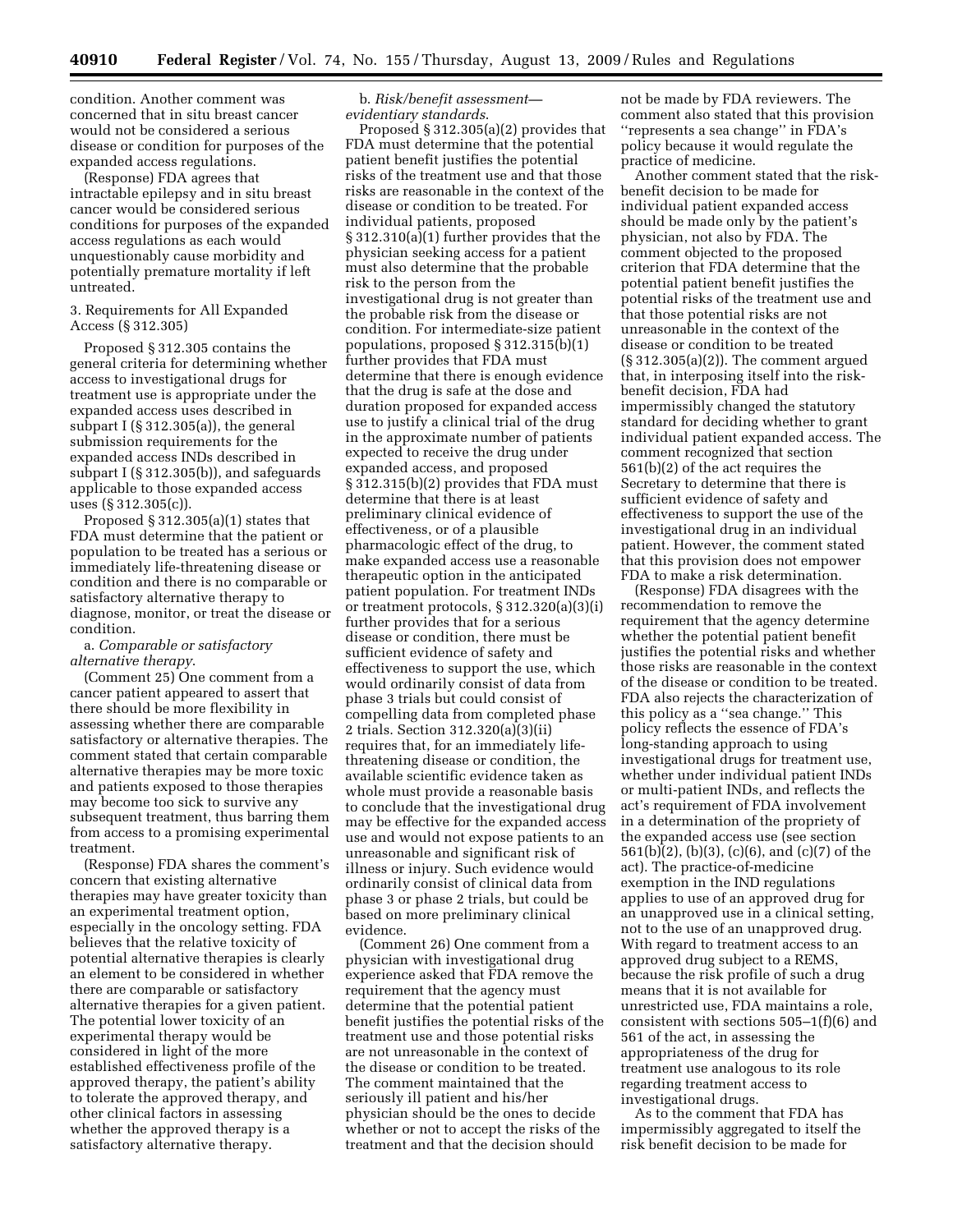individual patient expanded access, the comment itself acknowledges that section 561(b)(2) of the act states that the criteria for individual patient expanded access include that the Secretary determines that there is ''sufficient evidence of safety and effectiveness to support the use of the investigational drug.'' If FDA were to accede to the comment's interpretation that the risk determination belongs solely to the physician, it would effectively read out of existence section 561(b)(2) of the act. In that section, Congress expressly directed FDA to make a determination regarding the sufficiency of the evidence of both safety and effectiveness to justify treatment use of an investigational product. While section 561(b)(1) of the act requires a physician to make a determination that the probable risk to the patient is not greater than the probable risk from the disease or condition, this finding is a necessary, but not in itself sufficient, prerequisite to providing a drug for individual treatment use. Section 561(b)(2) of the act clearly contemplates a determination by FDA regarding safety and effectiveness, and the agency cannot choose to ignore that responsibility.

(Comment 27) Some comments were concerned that the proposed rule did not provide an adequate balance between risks and benefits and, in particular, did not provide a sufficiently high evidentiary standard for providing access, and as a result would expose patients to unnecessary risks. One comment stated that because many of the drugs that would be made available under access programs are highly likely to prove ineffective in further clinical testing, exposure to such drugs may not improve patients' conditions and, in some cases, may increase patient suffering and hasten death. One comment provided an apparent illustration of the potential harm. The comment pointed out that autologous bone marrow transplants were performed on approximately 30,000 women with advanced breast cancer before it was established that such treatment did more harm than good and that, as a result, some of the women who received this treatment had increased suffering and shortened lives. One comment stated that a patient should have some assurance that an investigational drug may be potentially life-saving that would outweigh any potential negative risks of using the drug. Some comments maintained that, until there is a certain threshold of data available, there should be no access whatsoever. One comment argued that

there should no expanded access until the completion of phase 2 testing, and then only if the phase 2 data are compelling. Another comment recommended that there be no expanded access until evidence of a drug's safety and effectiveness has been demonstrated in clinical trials that will be submitted for approval, which would usually be data from phase 3 trials but may include phase 2 data. Other comments were concerned that the proposed rule required too much evidence to obtain an investigational drug for treatment use. Those comments believe that the evidentiary standards would inappropriately deny access to investigational drugs to some patients.

(Response) The assessment of the risks and benefits of investigational therapies in the absence of complete data about the safety and effectiveness of those therapies is challenging and subject to varied interpretations and viewpoints. FDA believes the proposed rule strikes an appropriate balance and sets forth a reasonable approach to balancing risks and benefits. That approach, as outlined in the discussion above, requires an assessment of risk and benefit based on the relative seriousness of the disease or condition and the size of the population to be treated under the expanded access IND or protocol—with the evidentiary requirements decreasing as seriousness increases and the size of the population decreases. Increasing the amount of evidence needed as the size of the population exposed increases is based on FDA's considerable experience with the clinical development of drugs that demonstrates the need to cautiously increase the size of exposure in order to detect serious toxicities that occur in small percentages of those exposed (and are thus not likely to be detected in a small population exposure). Decreasing the amount of evidence needed as the seriousness of the disease or condition increases simply acknowledges that patients in greater peril are willing to assume greater risks.

FDA recognizes that investigational drugs have risks, including unknown risks, and that it is likely that some drugs made available for treatment use will ultimately be shown to have no benefit, and in fact cause harm. As a result, there is the potential for some patients to be harmed by such drugs. However, FDA believes that, on balance, more patients are likely to gain some benefit from investigational drugs than be harmed by them and, therefore, patient interests are best served by making such drugs available under appropriate programs. FDA does not believe that a lesser evidentiary

standard is warranted. FDA believes that to require less evidence would significantly increase the likelihood that patients would be more harmed than benefited by use of experimental therapies.

Conversely, FDA does not believe that there should categorically be a specified minimum amount of data, such as data from completed phase 2 or 3 trials, before any expanded access is permitted. As detailed in the preamble to the proposed rule (71 FR 75147 at 75168), FDA believes there needs to be flexibility in the evidentiary standards to be applied to the varied types of expanded access INDs and expanded access protocols that the agency is likely to receive. Moreover, even if a specified minimum amount of data for expanded access were desirable, FDA believes that completion of phase 2 or 3 testing is more than should be required for certain types of expanded access INDs and expanded access protocols.

(Comment 28) One comment argued that access has the potential to increase the risk to patients with the possibility of no commensurate benefit. The comment maintained that safety issues related to exposure to an investigational drug are best addressed in the context of clinical trials and asked FDA to require that access be provided only under a defined protocol, by a qualified investigator, with defined dosage range and adverse event monitoring procedures, and with specified time intervals for assessing response.

(Response) FDA agrees that access protocols should provide a detailed plan for the conduct of the protocol, including plans for data collection and patient monitoring commensurate with the size of the population to be treated and the nature of the use (e.g., shortterm versus long-term). However, because of the broad range of potential populations for which access may be provided under an expanded access protocol—from an individual patient to many thousands of patients—and the wide range of potential risks and resulting need for variations in the intensity of monitoring, it would not be good policy to require the same level of detail and specificity for each protocol. The amount of detail and specificity required will increase with increasing size of the population, increasing complexity of the disease being treated, and greater risks associated with the use of the drug. For the same reasons, the amount of data to be collected and the potential utility of that data might vary. Accordingly, FDA believes it would not be useful to promulgate specific and uniform data collection and monitor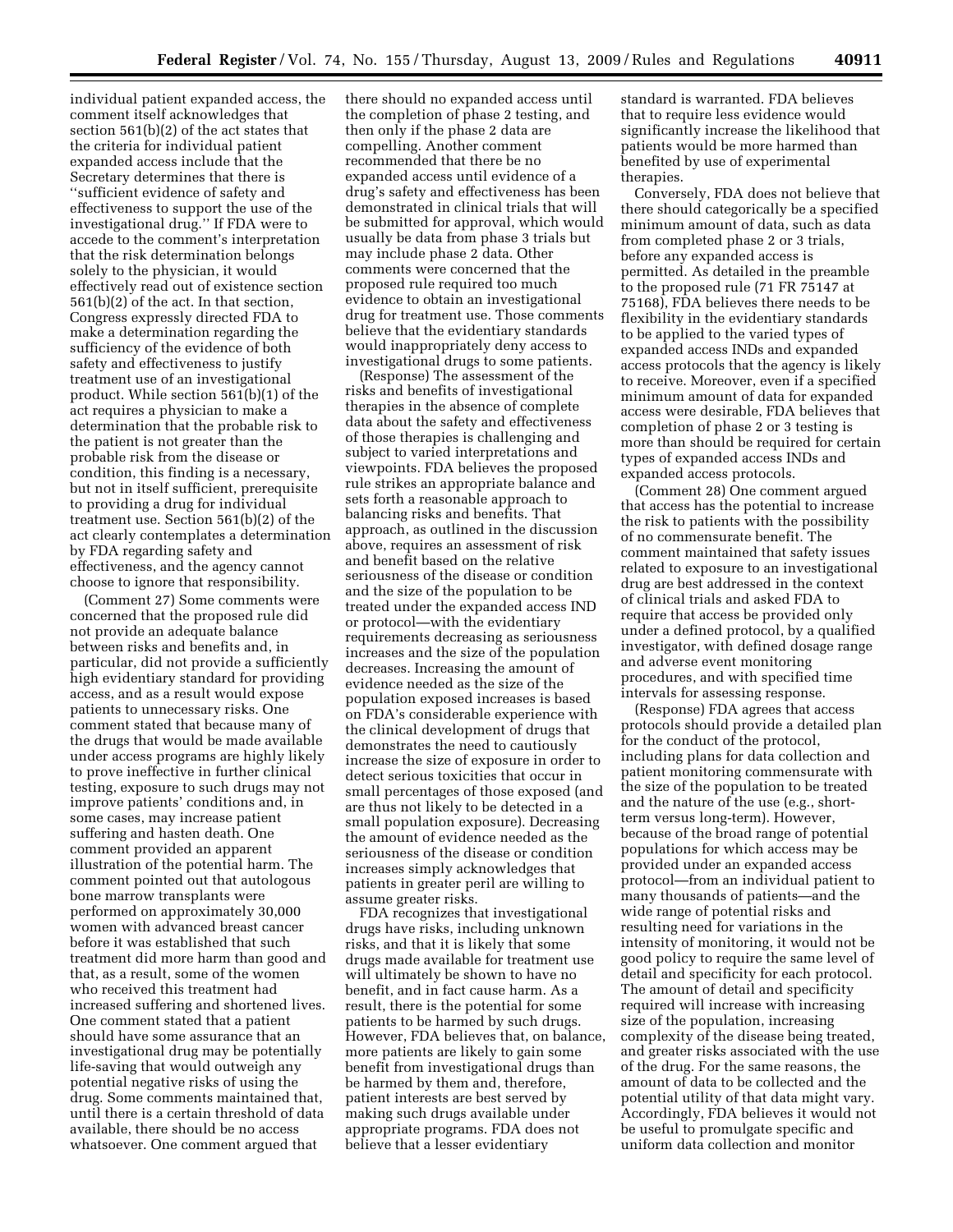requirements for all expanded access protocols.

### i. *Individual Patient Evidentiary Standard*

Proposed § 312.310(a)(1) provides that the physician seeking access for a patient must determine that the probable risk to the person from the investigational drug is not greater than the probable risk from the disease or condition. Concerning the evidence needed before treating an individual patient with an immediately lifethreatening illness or disease or condition, the preamble to the proposed rule stated that to support expanded access for an individual patient when the patient has an immediately lifethreatening condition that is not responsive to available therapy, ordinarily, completed phase 1 safety testing in humans at doses similar to those to be used in the treatment use, together with preliminary evidence suggesting possible effectiveness, would be sufficient to support such a use. However, the preamble further stated that in some cases, there may be no relevant clinical experience, and the case for the potential benefit may be based on preclinical data or on the mechanism of action (71 FR 75147 at 75151).

(Comment 29) Several comments were concerned that the evidentiary standards applicable to individual patient expanded access allow for the possibility of making a drug available to a patient without evidence from clinical experience. One comment stated that ''it is wrong to permit use in the absence of evidence in humans and to present this scenario as 'treatment' even for desperately ill patients.'' Another comment stated that ''it seems inappropriate and possibly dangerous to permit this relatively uncontrolled access to an investigational drug to represent the first human exposure to a drug.'' Another comment recommended that there be at least preliminary clinical evidence (such as phase 1 safety testing) before there be any expanded access use regardless of the number of patients. One comment recommended that the final rule state that proceeding with treatment use in an individual patient should be a rare circumstance that requires, at a minimum, submission to FDA of robust evidence from nonclinical studies to show that it is reasonably safe to proceed with the proposed treatment use, and information forming the basis from nonclinical toxicokinetic studies and nonclinical pharmacology studies for selecting dosage, dosage interval, and duration of treatment for use in patients. One comment recommended that the

evidentiary threshold for individual patient expanded access be evidence from the clinical trials intended to demonstrate safety and effectiveness for marketing approval (which would ordinarily be phase 3 studies but could include phase 2 studies that support approval). The comment added, however, that this category could be used to provide continuity of care for a patient who appeared to benefit from a drug during participation in an earlier clinical trial.

(Response) FDA agrees that making an investigational drug available to an individual patient in the absence of any clinical data to support the use may carry substantial risk. FDA does not believe, however, that access under such circumstances should be entirely foreclosed by the expanded access provisions. FDA believes—and our experience has demonstrated—that there are circumstances in which such use may be appropriate. These circumstances might involve a patient with an imminently life-threatening disease or condition, a novel therapy that has a plausible pharmacologic rationale suggesting it may potentially be beneficial for that disease or condition, and robust nonclinical safety data to support the use. FDA does agree that use of an investigational drug for treatment purposes in an individual patient in the absence of any clinical data should be extremely rare. FDA anticipates that authorizing an individual patient treatment use of a drug in the absence of clinical data on use of the drug for that indication would be more likely to occur when there was some clinical data on the drug (e.g., from a study for another use) but no clinical data in the population or disease for which treatment use is sought.

However, FDA does not agree that there should be no expanded access to an investigational drug for anyone until the evidence needed to support approval is developed, which ordinarily would not occur until the completion of phase 3 clinical testing. In addition, FDA does not believe the expanded access provisions in subpart I are necessary to provide continuity of care for patients who seemed to have responded to an investigational therapy during a clinical trial. A protocol amendment adding a continuation phase to the clinical trial would ordinarily be the preferred mechanism for providing an investigational therapy to clinical trial participants who wish to continue to receive the drug after the completion of the controlled phase of the clinical trial.

(Comment 30) Two comments recommended that FDA have different evidentiary standards for individual patient expanded access for patients with a serious disease or condition and the subset of those patients with an immediately life-threatening disease or condition. For immediately lifethreatening diseases or conditions, one comment recommended that there be data from completed phase 1 testing at doses similar to those to be used in the treatment use and preliminary evidence suggesting possible effectiveness. The other comment recommended that the evidentiary standard that applies to treatment INDs for immediately lifethreatening diseases or conditions apply to individual patient treatment use for such conditions (i.e., the available scientific evidence taken as whole provides a reasonable basis to conclude that the investigational drug may be effective for the expanded access use and would not expose patients to an unreasonable and significant risk of illness or injury). Such evidence would ordinarily consist of clinical data from phase 3 or phase 2 trials, but could be based on more preliminary clinical evidence. For individual patient treatment use for serious diseases or conditions, both comments recommended that there be evidence of safety and effectiveness from phase 3 trials, although in some circumstances compelling data from phase 2 trials may be sufficient (the same standard that applies to treatment INDs for serious diseases or conditions).

(Response) As discussed in the previous response, FDA believes that the suggested evidentiary requirements are too high a barrier to access for individual patient treatment use. Where the population exposed to an experimental therapy is small (in this case, a single individual), the amount of safety and effectiveness evidence needed to support the use is less than would be needed to allow exposure in the size population that might be treated under a treatment IND (often more than 1,000 patients).

In contrast to treatment INDs, which usually occur very late in a drug's development, individual patient treatment use may be sought quite early in a drug's development, and at any point during the development. Therefore, FDA also believes it is important to have flexibility in the evidentiary standards to permit it to respond appropriately to wide variations in the amount and nature of evidence that might be presented in support of an individual patient IND. Thus, FDA would prefer to avoid evidentiary standards pegged to data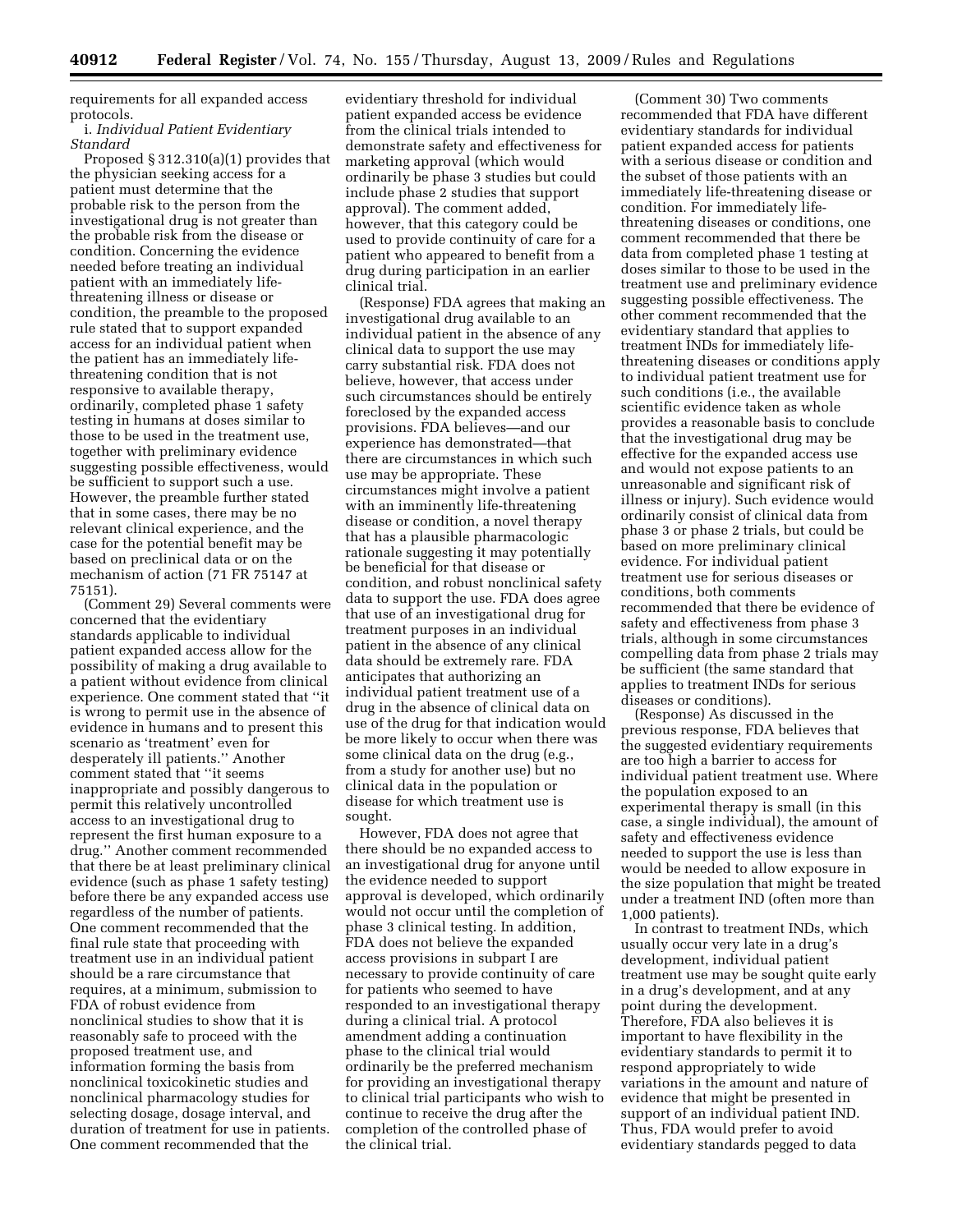from specific phases of drug development. FDA also believes a twotiered evidentiary standard—one standard for serious diseases and conditions and a lower standard for immediately life-threatening diseases or conditions—is unnecessary for individual patient INDs because the relative seriousness of the disease or condition is an implicit component of the risk-benefit assessment for individual patient INDs, and the current evidentiary standard allows for considerable flexibility in the amount and nature of evidence needed to support an individual patient IND.

ii. *Intermediate-size patient population evidentiary requirements*.

Proposed  $\S 312.315(b)(1)$  provides that, for expanded access under intermediate-size population INDs or protocols, FDA must determine that there is enough evidence that the drug is safe at the dose and duration proposed for expanded access use to justify a clinical trial of the drug in the approximate number of patients expected to receive the drug under expanded access. Proposed § 312.315(b)(2) provides that FDA must determine that there is at least preliminary clinical evidence of effectiveness or of a plausible pharmacologic effect of the drug to make expanded access use a reasonable therapeutic option in the anticipated patient population.

(Comment 31) One comment recommended that FDA have different evidentiary standards for intermediatesize expanded access for serious diseases or conditions and intermediatesize expanded access for immediately life-threatening diseases or conditions. For INDs for immediately lifethreatening diseases or conditions, the comment stated that there should be some preliminary evidence of clinical effectiveness. For INDs for serious diseases or conditions, the comment recommended that there be evidence of safety data from completed phase 1 testing at doses similar to those to be used in the treatment use and preliminary evidence suggesting possible effectiveness.

(Response) Because intermediate-size population INDs can occur earlier in drug development than treatment INDs and because there are three different intermediate-size population access scenarios (for a drug being developed, for a drug not being developed, and for an approved or related drug that is not available through marketing channels), FDA must have flexibility in the evidentiary standards to permit it to respond appropriately to variations in the amount and nature of evidence that

might be presented in support of an intermediate-size population IND. Thus, FDA rejects the recommendation to have evidentiary standards pegged to data from a specific phase or phases of drug development. Again, because of the flexibility inherent in the evidentiary standards for intermediatesize patient population INDs, FDA does not believe it is necessary or useful to have different standards for serious diseases or conditions than for immediately life-threatening diseases or conditions.

iii. *Treatment IND or treatment protocol evidentiary standards*.

Proposed § 312.320(a)(3)(i) provides that for a treatment IND or treatment protocol for a serious disease or condition, there must be sufficient evidence of safety and effectiveness to support the use, which would ordinarily consist of data from phase 3 trials, but could consist of compelling data from completed phase 2 trials. Section 312.320(a)(3)(ii) provides that, for an immediately life-threatening disease or condition, the available scientific evidence taken as whole must provide a reasonable basis to conclude that the investigational drug may be effective for the expanded access use and would not expose patients to an unreasonable and significant risk of illness or injury. Such evidence would ordinarily consist of clinical data from phase 3 or phase 2 trials, but could be based on more preliminary clinical evidence.

(Comment 32) Two comments were concerned that the proposed evidentiary standards for authorizing a treatment IND or treatment protocol were not sufficiently rigorous to protect patients. One comment recommended that, for treatment INDs or treatment protocols for serious diseases or conditions, only data from phase 3 clinical trials should be used to assess the potential benefits and risks of the drug. The comment also recommended that for a treatment IND or treatment protocol for immediatelylife threatening diseases or conditions, only data from phase 3 clinical trials or compelling data from phase 2 trials should be considered. One comment objected to the proposed evidentiary standard for a treatment IND or a treatment protocol for an immediately life-threatening disease or condition because it would permit authorization of expanded access on the basis of clinical data more preliminary than phase 2 or 3 data.

Two comments were concerned that the evidentiary standards for a treatment IND were overly rigorous. One comment stated that requiring safety and effectiveness data from phase 3 or phase 2 studies limits the use of expanded

access under treatment INDs to programs initiated very late in the drug development process. The comment noted that if phase 3 data are required, a treatment IND would typically only provide access to the investigational drug for a matter of months (i.e., the time between the initiation of a treatment IND and approval of a drug for marketing would be relatively short) and thus would not meet the needs of patients or substantially help small biotech companies. The comment argued that to be truly useful, either treatment INDs or treatment protocols need to be available based upon phase 1 data (at least in cases where appropriate because of the severity of the disease and a relatively benign safety profile for the drug), the intermediate population programs need to be able to go well above 100 patients (i.e., up to 500 or 1,000 patients), or there needs to a fourth category between the intermediate and the large populations programs. Another comment stated that the proposed rule's evidentiary requirements for a treatment IND raise the bar to a level effectively equivalent to the amount of data required to obtain marketing approval.

(Response) FDA believes that the proposed evidentiary requirements for authorizing treatment use under a treatment IND effectively balance making an investigational drug available to a substantial number of patients who might benefit from the drug with simultaneously protecting those patients from unreasonable risks associated with the drug. Our experience with this standard—spanning more than two decades—supports this assessment. Moreover, the evidentiary standards provide a certain amount of flexibility, particularly in the case of a treatment IND to treat an immediately lifethreatening disease or condition, so that FDA can make investigational therapies available to substantial numbers of patients as early in the development process as is reasonably possible. FDA believes that more rigorous or inflexible standards would present an inappropriate barrier to obtaining a treatment IND in some cases. FDA also believes that relaxing these standards could potentially expose significant numbers of patients receiving investigational drugs under a treatment IND to unnecessary harm. A key tenet of drug development is to gradually increase the size of the population exposed to an investigational drug so as to be able to detect relatively lowfrequency, serious toxicity as early as possible, and before very large numbers of patients have been exposed. This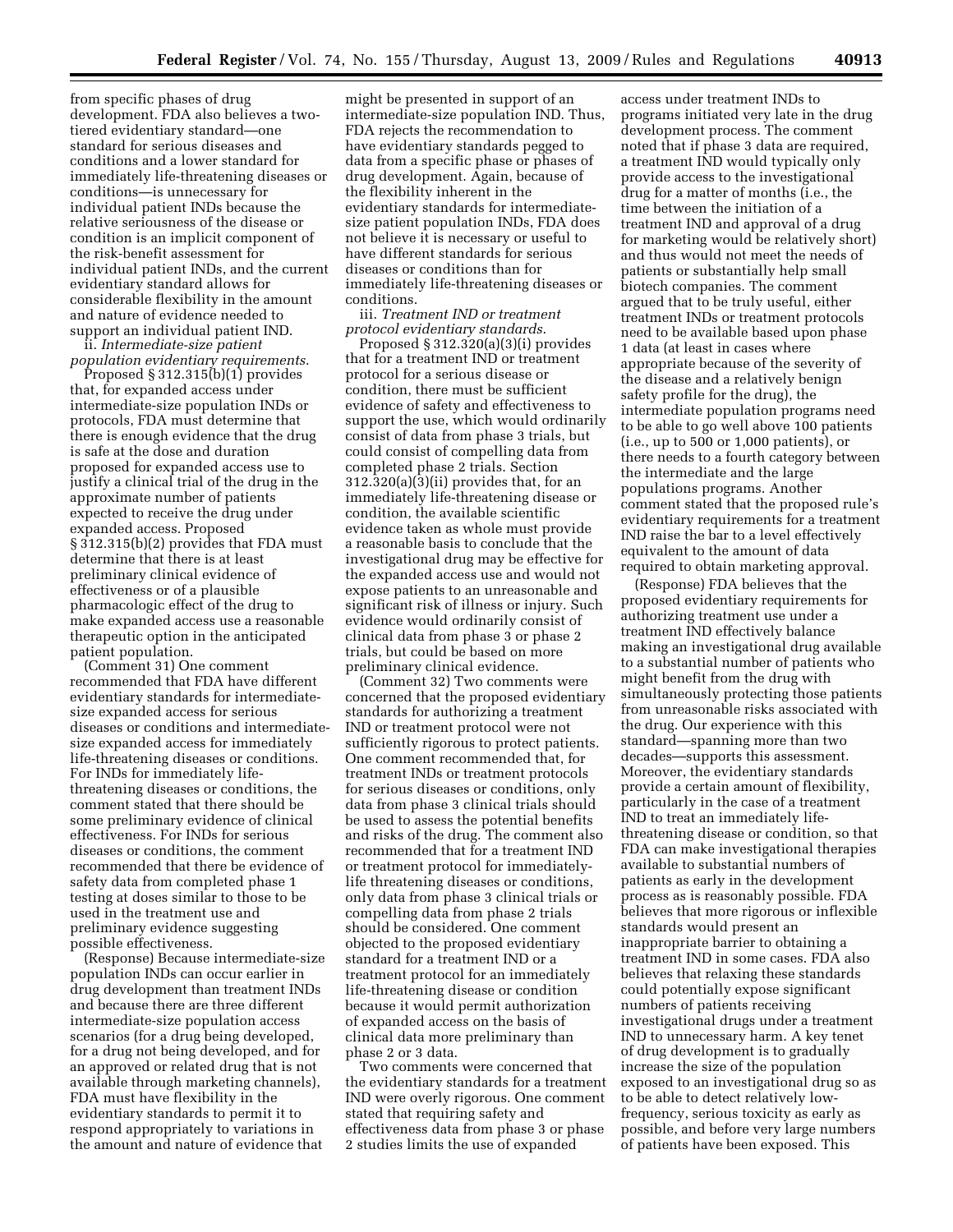principle applies with equal force to the use of investigational drugs for treatment use.

FDA wishes to emphasize that the evidentiary standards for a treatment IND are not the functional equivalent of the amount and type of data needed for marketing approval. The standards provide a degree of flexibility that enables FDA to authorize a treatment IND on the basis of data often well short of that needed to obtain marketing approval. FDA also does not believe that there needs to be a fourth category of treatment use in between an intermediate-size patient population IND and a treatment IND. As discussed elsewhere in this preamble, FDA intends that there be sufficient flexibility in the size of the population that might be treated under an intermediate-size population IND to enable treatment of as many patients as is supported by the available evidence of safety and effectiveness.

(Comment 33) One comment objected to the proposed rule's evidentiary standard for a treatment IND or treatment protocol for a serious disease, asserting that it was higher than both the statutory and current regulatory standards and thus further restricted access. The comment noted that section 561(c)(1) of the act only requires ''sufficient'' evidence of safety and effectiveness. The comment also noted that § 312.34(a) of FDA's current regulations allows drugs to be made available during Phase 2 ''in appropriate circumstances.'' The comment pointed out that § 312.320(a)(3) of the proposed rule provides that the evidence needed for a treatment IND or treatment protocol would ordinarily consist of data from phase 3 trials, but could consist of compelling data from completed phase 2 trials. The comment stated that, under the proposed rule, phase 2 trials would have to be completed, not merely ongoing, thus raising the standard for expanded access for treatment INDs and treatment protocols. The comment also stated that FDA has also raised the standard because the data would have to be ''compelling'' The comment suggested that because of design limitations, many phase 2 trials could be considered not compelling. The comment suggested that the proposed rule may result in treatment INDs and treatment protocols being less frequent than under FDA's current regulations. The comment stated that the final rule should use the language in § 312.34(a) of FDA's current regulation instead of the new proposed language in § 312.320(a)(3).

(Response) FDA does not agree that the proposed rule articulates a more

stringent evidentiary standard for a treatment IND or treatment protocol for a serious disease or condition than was contained in FDA's previous regulation in § 312.34. Section 312.34 was not specific about the nature of the evidence that would be needed to support a treatment IND for a serious, as opposed to immediately life-threatening, disease or condition. Rather, the general discussion in § 312.34(a) suggested an earliest point in time at which such a treatment IND could be allowed to proceed (''in appropriate circumstances, a drug may be made available during phase 2''). FDA has always interpreted that requirement to mean that a treatment IND for a serious, but non-lifethreatening, disease or condition would have to be supported by some phase 2 data (controlled trial data on the disease of interest), but that phase 2 did not have to be completed. Or, to put it another way, at least one phase 2 trial would have to have been completed, but others could be ongoing. FDA has never interpreted this provision to mean that a treatment IND for a serious disease or condition could proceed without any phase 2 data. Therefore, FDA believes that stating in this final rule that data needed to support for a treatment IND for a serious disease or condition could consist of compelling data from phase 2 trials is consistent with the statement that a drug may be made available for treatment use during phase 2.

FDA also does not agree that characterizing the phase 2 data needed to support an treatment IND for a serious disease or condition as compelling raises the bar compared to that in § 312.34. That provision made clear that a treatment IND for a serious disease or condition would ordinarily not be permitted until some point during phase 3 or at a point when all controlled trials were completed. To permit a treatment IND to proceed during phase 2 was plainly intended to be an exceptional circumstance. FDA does not believe that ambiguous, inconclusive, or marginally statistically significant phase 2 data would justify the exceptional circumstance of permitting a treatment IND for a serious disease or condition based on phase 2 data. Therefore, FDA believes it is reasonable to characterize the phase 2 data needed as compelling. FDA also disputes the contention that the design of a typical phase 2 could not yield compelling data.

For the reasons stated previously, FDA also does not agree that there will be fewer treatment INDs and treatment protocols for serious disease or conditions because of the way FDA articulated the evidentiary standard for a treatment IND for a serious disease or condition in  $\S 312.320(a)(3)$  of this final rule.

c. *Non-interference with drug development*.

Proposed § 312.305(a)(3) states that, for all expanded access uses, FDA must determine that providing the investigational drug for the requested use will not interfere with the initiation, conduct, or completion of clinical investigations that could support marketing approval of the expanded access use or otherwise compromise the potential development of the expanded access use. For a treatment IND, proposed § 312.320(a)(1) also requires FDA to determine that the drug is being investigated in a controlled trial under an IND designed to support a marketing application for the expanded access use, or that all clinical trials of the drug have been completed, and that the sponsor is actively pursuing marketing approval of the drug for the expanded access use with due diligence.

(Comment 34) Several comments expressed concern that the proposed rule would seriously impede the initiation and completion of clinical trials and drug development generally. A number of comments stated that, given a choice, patients would be more likely to try to obtain an investigational drug under an expanded access IND or protocol than to participate in a clinical trial of the drug (and, for example, risk randomization to another treatment). Two comments argued that making drugs more widely available under expanded access INDs would have a domino effect in which decreased enrollment in clinical trials would lead to less rigorous trial protocols, less useful data, and ultimately decrease the amount of safety and efficacy information on approved drugs.

(Response) FDA believes that the provisions in the proposed rule requiring that expanded access programs not impede clinical development of the investigational drug that is being made available for treatment use are adequate to mitigate the impact of expanded access on clinical development. In the case of individual patient expanded access INDs, an individual patient is not eligible to obtain access under an individual patient expanded access IND if the patient can participate in a clinical trial of the drug or obtain the drug under a larger access IND. In the case of an intermediate-size patient population IND for a drug being developed, the intent of such an IND is to make a drug available to patients who cannot enroll in a clinical trial; therefore, there would be no effect on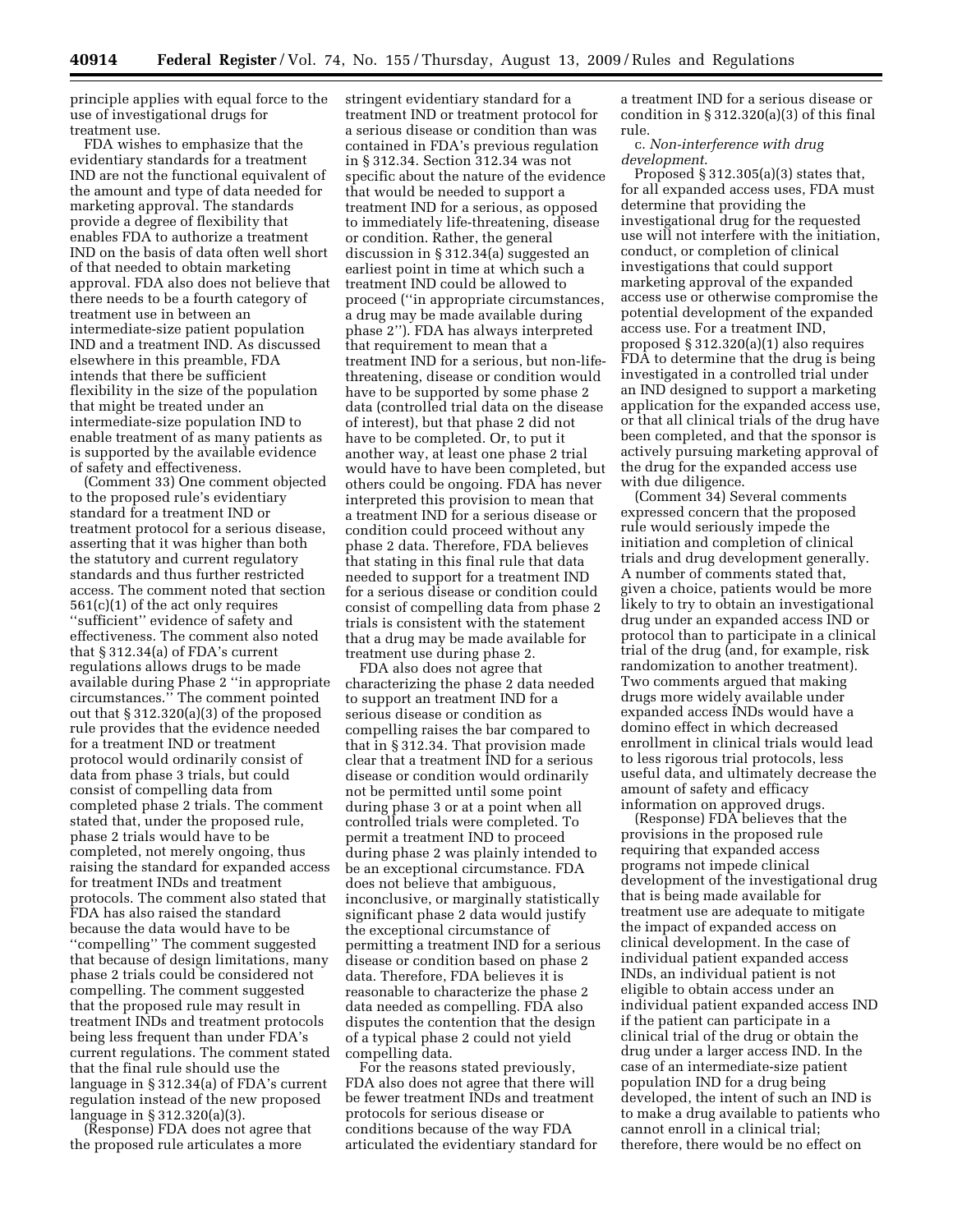drug development. The other two intermediate-size patient population IND scenarios do not involve drugs that are being actively developed. In the case of a treatment IND, in FDA's experience, sponsors usually do not initiate treatment INDs until the clinical studies needed to support approval are completed or fully enrolled. However, it is possible to authorize a treatment IND before clinical trials needed to support marketing approval are fully enrolled. In such cases, it would be important for FDA to closely monitor the implications of the treatment IND on the rate of accrual of subjects into the clinical trial and other clinical development milestones.

(Comment 35) Some comments asked FDA to specify how it will determine that making an investigational drug available for treatment use will not interfere with clinical trials or drug development generally. One comment stated that the expanded access rule should contain more explicit criteria for determining that expanded access does not detrimentally affect clinical trials.

(Response) FDA believes the criteria are sufficiently explicit to enable FDA to meaningfully assess the impact of an expanded access program on development, and also provide FDA the flexibility to ask for varied types of assurances that access will not impede development, depending on the particular situation. For example, before authorizing a treatment IND for an investigational drug for which clinical trials are ongoing, FDA could seek specific assurances from the sponsor that the treatment IND would not interfere with accrual of patients in the clinical trial. FDA would likely request that the sponsor submit a comprehensive investigational plan with a timetable and milestones to its IND (if it had not done so already), so that FDA could periodically assess whether the treatment IND is having an effect on accrual or other parameters related to the pace of clinical development. If FDA determines that the treatment IND is slowing the pace of drug development or the sponsor is not actively pursuing marketing approval with due diligence, FDA can place the treatment IND on clinical hold. It is also worth noting that it is likely not in the sponsor's interest to delay development because it delays marketing approval and commercial sale of the drug. Therefore, sponsors are unlikely to provide expanded access in situations in which drug development would be impeded.

(Comment 36) One comment raised two objections to the provisions of the proposed rule relating to FDA's finding

of noninterference with clinical trials. First, the comment asserted that with regard to ''widespread'' treatment INDs, the criteria imposed by § 312.305(a)(3) were broader than the authority in section 561(c)(5) of the act and impermissibly permitted FDA to refuse to approve requests for expanded access for reasons other than the proposed treatment use's effect on enrollment of clinical trials. The comment referred to the proposed rule's criterion that providing expanded access will not interfere with the initiation, conduct, or completion of clinical investigations that could support marketing approval of the expanded access use or otherwise compromise the potential development of the expanded access use (§ 312.305(a)(3)), and urged that the final rule use statutory language rather than that used in the proposed rule.

Second, in a section related to individual patient access to investigational drugs, the comment argued that FDA lacks statutory authority for the proposed rule's product development criteria. Specifically, the comment noted that in the case of the single patient IND, Congress gave FDA authority to authorize a single patient IND if the Secretary determines that ''provision of the investigational drug \* \* \* will not interfere with the initiation, conduct, or completion of clinical investigations to support marketing approval.'' The comment objected to the phrase ''or otherwise compromise the potential development of the expanded access use'' in proposed § 312.305(a)(3).

(Response) FDA disagrees with the comment. Regarding the first assertion, that FDA has applied a more stringent provision on noninterference with clinical trials than is called for in the section of the act relating to expanded access for treatment INDs, FDA disagrees that the language in § 312.305(a)(3) impermissibly expands the grounds on which FDA may reject a proposed treatment IND. Section 312.305(a)(3) provides that, for all types of expanded access, FDA must determine that providing the investigational drug for the requested use ''will not interfere with the initiation, conduct, or completion of clinical investigations that could support marketing approval of the expanded access use or otherwise compromise the potential development of the expanded access use.'' While admittedly much of this language matches terminology found in section 561(b)(3) of the act, which applies to individual patient treatment access and access by small groups of patients, it also generally describes the type of

finding that FDA must make under section 561(c) of the act, which applies to treatment INDs.

The comment seems to be based on the mistaken assumption that under section  $561(c)(5)$ , the only determination that FDA must make is whether an investigational drug will ''interfere with the enrollment of patients in ongoing clinical investigations.'' However, under section 561(c)(4) of the act, FDA also must determine that the sponsor of the controlled clinical trial is actively pursuing marketing approval of the investigational drug with due diligence. Such active pursuit of marketing approval with due diligence implicitly includes a determination that the treatment use will not interfere with the initiation, conduct, or completion of clinical investigations that could support marketing approval for the investigational drug, which is why FDA included those particular terms in the regulation. FDA could have simply restated the statutory language in the regulation, but since the regulation implementing the statute is aimed, in part, at shedding light on how FDA interprets the statute, the agency believes the proposed language provides more helpful guidance than merely restating the terms from the statute without more.

Regarding the argument that the statutory language does not allow FDA to require a determination that provision of the investigational drug for treatment use will not ''otherwise compromise the potential development of the expanded access use,'' FDA disagrees for reasons similar to those explained previously. In § 312.305(a)(3), which is applicable to all treatment uses, FDA included this term to generically address other criteria required under different sections of section 561, including section 561(b)(4), (c)(3) and (c)(4). FDA does not intend to use this catchall language as a limitless means to deny treatment use of investigational drugs. Rather, the intent is to endow the implementing regulation with sufficient flexibility to allow FDA to address situations where potential development of the treatment use would be compromised by a particular treatment proposal, for instance, where a proposed use would usurp the entire population of patients who might be studied in controlled clinical trials. This particular regulatory language is motivated by one of the core notions underlying the act—namely, recognition that the best form of access to a drug is full marketing approval.

d. *Impeding development of related drug products*.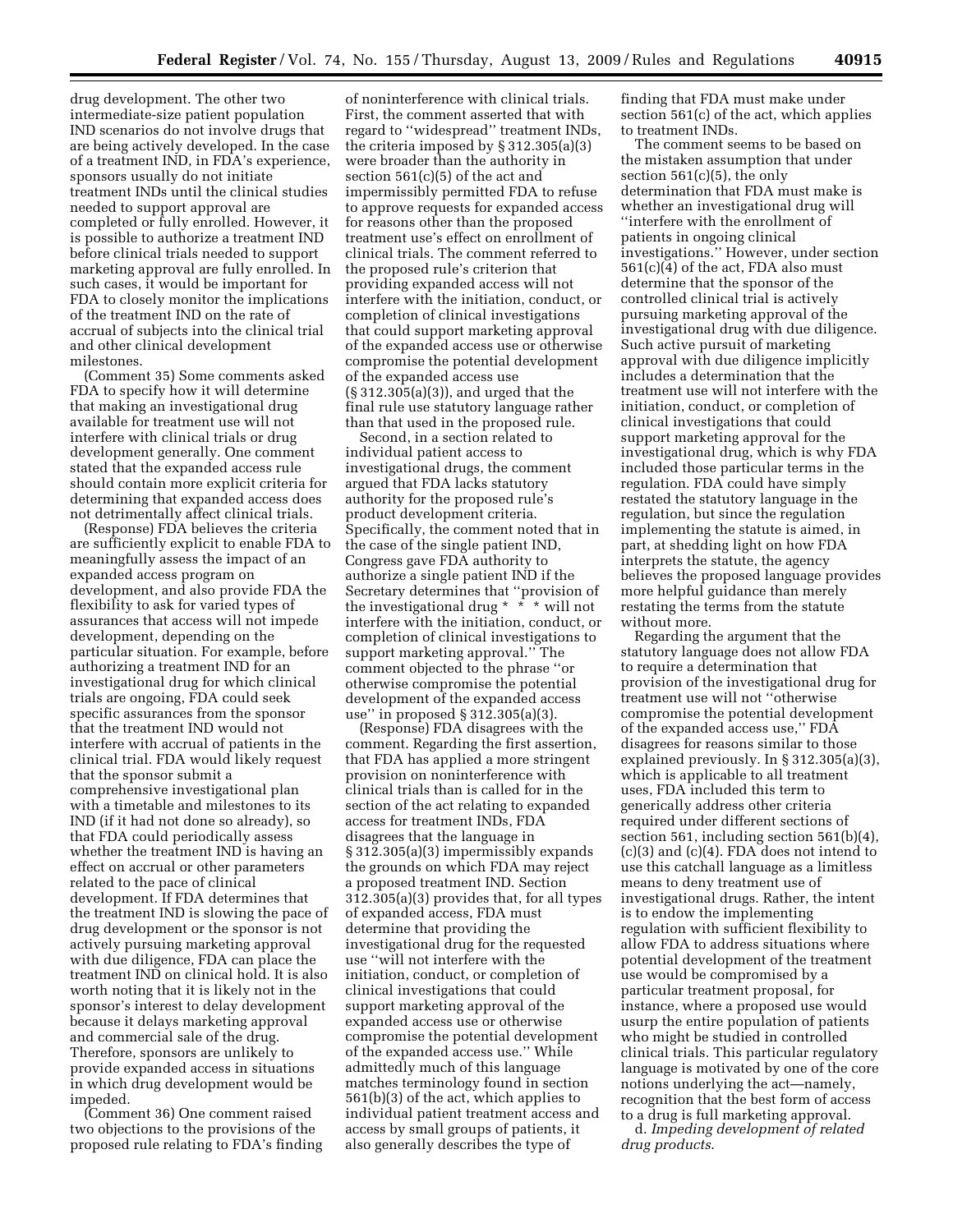(Comment 37) One comment expressed concern about the potential for expanded access to impede development of other drug products being developed for the same or a similar indication as the investigational drug being sought for treatment use. The comment recommended that requests for expanded access include a statement that the public list of clinical trials has been reviewed and the patient is not eligible or is otherwise unable to participate (e.g., because of distance) in available studies. Another comment cited an example of a situation in which enrollment in a clinical trial had decreased following accelerated approval of drugs for the same use under subpart H.

(Response) FDA acknowledges the possibility that a large expanded access IND for a given product could impede concurrent development of other products for the same or a similar indication because trials for those products would be competing with the access program for the same patient population. However, requiring that the sponsor of a proposed expanded access IND demonstrate that the expanded access use will not impede development of not only its drug but of any other drug in clinical development for the same use would seem to present an unreasonable obstacle to access. For example, it is not clear how a sponsor would be able to demonstrate no effect on the development of a related therapy absent some proprietary knowledge about the development plans of the related therapy. Because there is no obvious way that the sponsor of a proposed expanded access plan could provide proof that the plan would have no effect on another company's development program, such determinations would have to rely primarily on conjecture. For that reason, such a requirement would likely be applied inconsistently and, as a result, could unnecessarily deny access to patients in desperate circumstances. FDA also does not believe that the sponsor of a competing therapy under development should have the ability to cause an ongoing expanded access IND to be put on hold, as would be the case if FDA were to require a sponsor to show that the expanded access IND would not interfere with another company's development program, and the other company were to demonstrate such interference.

FDA also acknowledges the potential for marketing approval of a related product for the same or a similar indication to impede development of drugs for that indication. However, denial or delay of marketing approval

because such approval would impede development of a competing product is clearly not in the best interests of the public health because it would deny patients access to a proven effective therapy. There do not appear to be any other regulatory options that could mitigate the impact on development or approval of a related drug.

(Comment 38) One comment stated that expanded access would be more likely to impede development in the early stages of drug development and the development of orphan drugs.

(Response) FDA agrees that expanded access has greater potential to impede development when a drug is available under an access IND early in development, particularly if the access is widespread. For this reason, FDA must determine that a patient seeking access to an investigational drug under an individual patient expanded access IND cannot participate in a clinical trial of the drug or obtain the drug under a larger expanded access IND or protocol (§ 312.310(a)(2)). Similarly, an intermediate-size patient population IND intended for a drug being developed is intended to make the drug available only to those who cannot participate in a clinical trial of the drug (§ 312.315(a)(2)). FDA believes that these provisions should minimize the potential for these types of expanded access INDs to impede drug development.

FDA also agrees that expanded access for drugs for orphan diseases has added potential to impede drug development due to the relatively smaller population from which clinical trial subjects can be drawn. FDA will carefully evaluate any expanded access submission for an orphan drug to ensure that the data needed to support approval of the orphan product will not be compromised by the expanded access use.

(Comment 39) One comment maintained that expanded access would be more likely to decrease clinical trial participation in more rural communities and that even if clinical trials were still able to accrue adequate numbers of subjects, the demographics of participation in clinical trials could be skewed toward more urban populations.

(Response) FDA disagrees. The agency believes that expanded access programs would have a neutral effect on clinical trial enrollment in rural areas because the same criteria apply in rural and more urban settings. Admittedly, patients in rural areas are more likely to be unable to enroll in a clinical trial because of geographical constraints, but providing access to those patients would have no effect on clinical trial

enrollment or the demographics of the trial because those patients would not have been able to participate in the clinical trial because of geographical constraints.

(Comment 40) One comment asked whether there have ever been any investigational drugs made available through a treatment IND that were not subsequently approved for marketing.

(Response) Yes, there have been drugs that were made available under a treatment IND that did not obtain marketing approval. However, for these drugs, the failure to obtain marketing approved was not due to the treatment IND interfering with the clinical development program.

4. Expanded Access IND Submission Requirements

Section 312.305(b) describes the content of an IND submission or protocol amendment for expanded access. In the event that a licensed physician, as opposed to a commercial sponsor, is making the IND submission, it provides that the licensed physician may provide some of the required information by obtaining a right of reference to the content of the existing IND. Proposed § 312.305(b)(2) requires that an expanded access submission include:

• A cover sheet (Form FDA 1571) meeting the requirements of § 312.23(a);

• The rationale for the intended use of the drug, including a list of therapeutic options that would ordinarily be tried before resorting to the investigational drug or an explanation of why the use of the investigational drug is preferable to the use of available therapeutic options;

• The criteria for patient selection or, for an individual patient, a description of the patient's disease or condition, including recent medical history and previous treatments of the disease or condition;

• The method of administration of the drug, dose, and duration of therapy;

• A description of the facility where the drug will be manufactured;

• Chemistry, manufacturing, and controls information adequate to ensure proper identification, quality, purity, and strength of the investigational drug;

• Pharmacology and toxicology information adequate to conclude that the drug is reasonably safe at the dose and duration proposed for the treatment use (ordinarily, information that would be adequate to permit clinical testing of the drug in a population of the size expected to be treated); and

• A description of clinical procedures, laboratory tests, or other monitoring necessary to evaluate the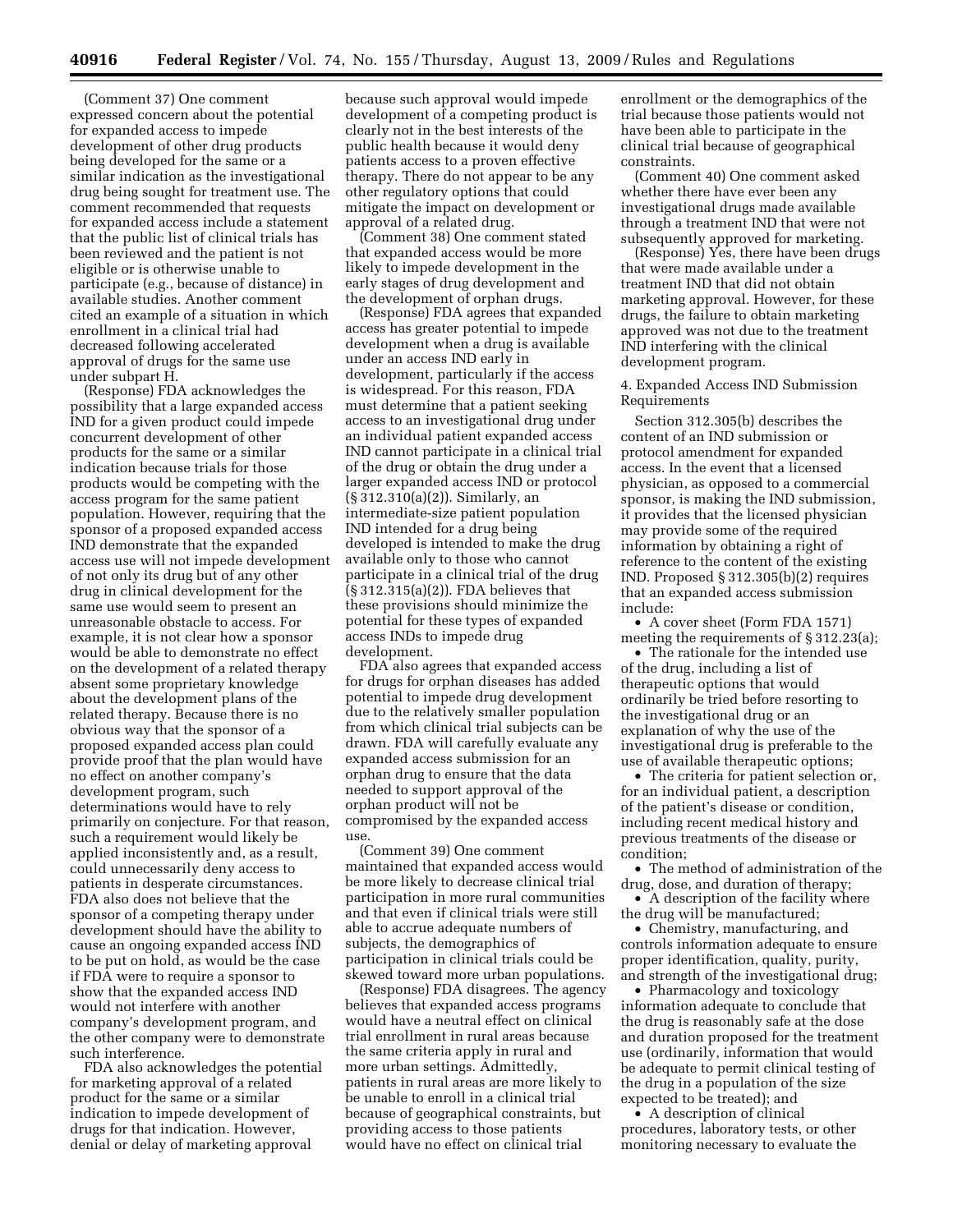effects of the drug and minimize its risks.

(Comment 41) One comment asked whether the proposed submission requirements for expanded access apply to both sponsors and sponsorinvestigators. The comment also asked whether some of the required information could be incorporated into the protocol rather than provided as separate documents in the IND submission, including the rationale for the intended use of the investigational drug with a list of generally available treatment options and an explanation as to why they are not preferable, criteria for patient selection, a description of the patient's disease or condition (including recent medical history), and previous treatment use (for an individual patient submission).

(Response) The submission requirements are sponsor requirements and thus are intended to apply to both sponsors and sponsor-investigators. The listing of general submission requirements in § 312.305 is not intended to convey the impression that each element of the submission be contained in a separate document. As the comment points out, certain required submission elements are topics that are appropriate for inclusion in a single protocol. Other elements, such as pharmacology/toxicology and chemistry, manufacturing, and controls (CMC), may more typically be found in separate documentation. FDA's primary concern is not with the number of individual documents submitted, but that the required elements be submitted in a form that makes the information readily accessible and leaves no question that the submission contains the necessary information.

a. *Submissions for individual patient expanded access*.

(Comment 42) Several comments expressed concern that individual physicians would not be able to comply with the submission requirements for expanded access for an individual patient. The comments stated that most individual physicians will not have access to the drug's CMC or pharmacology and toxicology information. One comment stated that FDA sometimes raises difficult manufacturing, pharmacology, toxicology, pharmacokinetic, clinical, and statistical issues, and these issues sometimes result in physicians withdrawing expanded access requests. One comment opined that the submission requirements for individual patient expanded access may have the unintended effect of rendering the proposed rule relatively meaningless for the vast majority of the patient

population if there is no existing IND or if the sponsor of the IND will not provide the information needed to support the expanded access request. The comment added that physicians may not know whether an IND exists or how to find that out.

(Response) In FDA's experience, the vast majority of expanded access INDs for individual patients are for investigational drugs in development, and submissions are made on behalf of patients unable to participate in clinical trials. In these situations, the submission requirements are not onerous. The commercial sponsor that is developing the drug may make a submission for individual patient access as a protocol amendment to its existing IND, in which case the licensed physician must only provide the sponsor with the required information about the individual patient. Alternatively, the commercial sponsor may elect only to provide the drug and require the physician to submit his or her own IND. In this situation, the commercial sponsor routinely permits the licensed physician to refer to any needed information in its existing IND, so, again, the licensed physician usually only has to provide the relevant information about the physician's patient. In each of these scenarios, the information the licensed physician must provide is ordinarily readily available in patient medical records.

In rare circumstances, a licensed physician may seek to obtain access for an individual patient to an investigational drug not being developed. If a drug is not being developed and has never been the subject of an IND, the submission requirements become more complex. There may be other sources that could provide some of the necessary information (e.g., materials data sheets) to minimize the burden on the physician to an extent. However, FDA must have reasonable assurances about the integrity and safety of the product, so the IND submission will require a significant amount of information concerning the manufacturing of the product and its pharmacology/ toxicology profile for FDA to permit use of the drug for the expanded access use. FDA's guidance for industry entitled ''Content and Format of Investigational New Drug Applications (INDs) for Phase 1 Studies of Drugs, Including Well-Characterized, Therapeutic, Biotechnology-derived Products,'' provides some insight into the amount and nature of the information that would be required in these situations. However, because these situations are rare, FDA does not believe that the

submission requirements present an obstacle to the vast majority of patients who seek to obtain investigational drugs for treatment use under the expanded access regulations, and the agency is convinced that the requirements are an essential component of human subject protection.

(Comment 43) Two comments expressed the view that many parts of Form FDA 1571 may not be appropriate for use by an individual doctor for expanded access purposes. The comments asked that FDA provide a streamlined version of Form FDA 1571 that is specific to individual patient expanded access. One comment recommended that FDA encourage or require standard nomenclature on expanded access submissions so such submissions could be readily distinguished from non-expanded access submissions. The comment stated that for a treatment IND, the sponsor should make two entries to Item 11 of the 1571: Check the box for INITIAL INVESTIGATIONAL NEW DRUG APPLICATION, and enter ''OTHER: Treatment IND'' on the blank line. For an expanded access protocol under an existing IND, the comment suggested that the sponsor also make two entries to Item 11 of the 1571: Check the box for PROTOCOL AMENDMENT: NEW PROTOCOL, and enter ''OTHER: New Protocol for Expanded Access'' on the blank line.

(Response) FDA agrees that it is desirable to be able to readily distinguish expanded access submissions from non-expanded access submissions. FDA does not believe, however, that a new form specific to expanded access is necessary to accomplish this task. FDA believes that instructions for filling out Form FDA 1571 for expanded access purposes and standardized nomenclature will suffice, helping sponsors to complete the form appropriately and helping FDA to readily identify expanded access submissions. FDA may develop guidance to provide instructions for completing Form FDA 1571 and sample completed forms for each type of expanded access.

b. *Intermediate-size population IND submission requirements*.

In addition to the general submission requirements, proposed § 312.315(c) describes requirements specifically applicable to submissions for intermediate-size population expanded access INDs. Proposed § 312.315(c)(1) requires that the submission state whether the drug is being developed or not being developed. For a drug not being developed, proposed § 312.315(c)(2) requires that the sponsor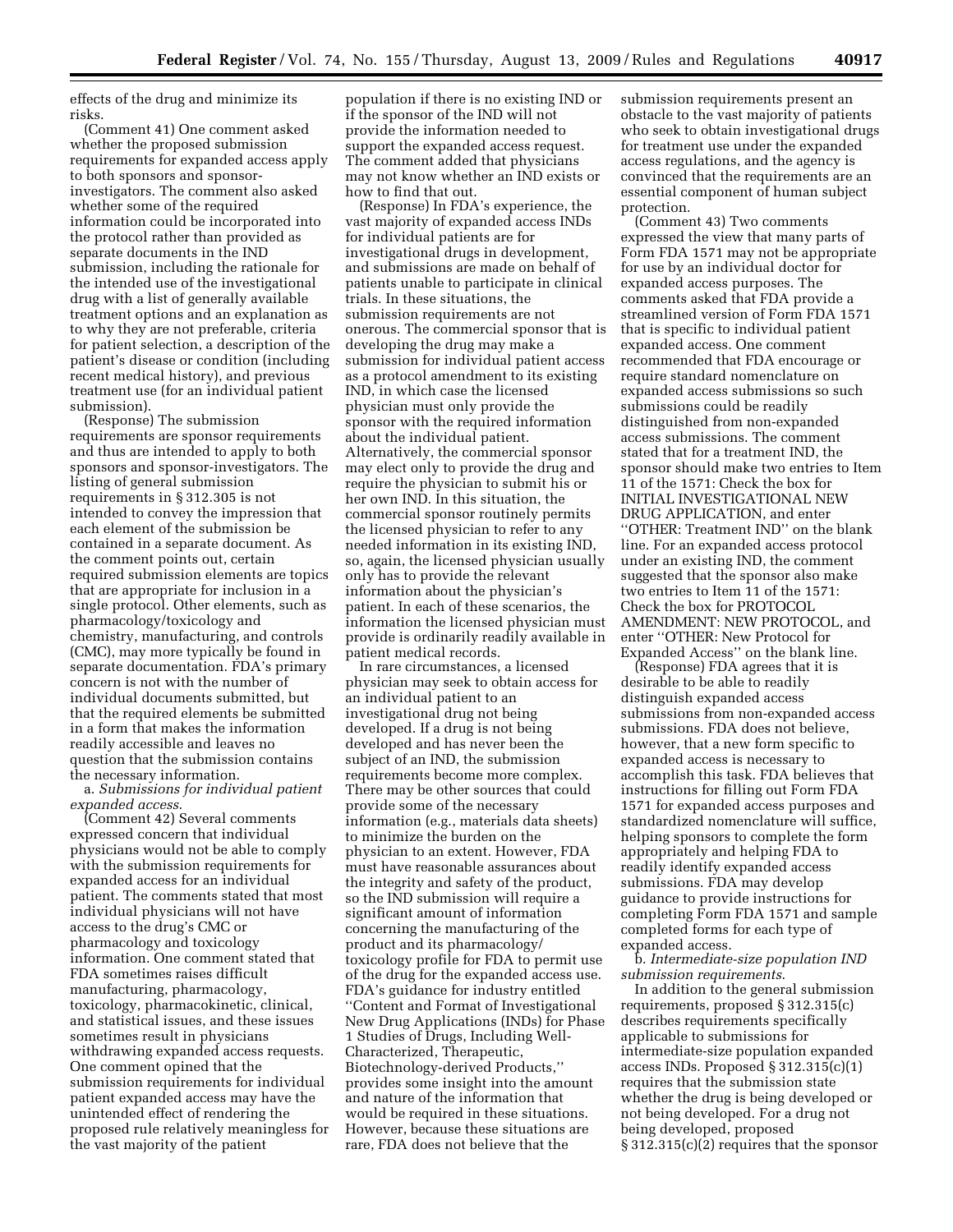explain why the drug cannot currently be developed and under what circumstances the drug could be developed.

(Comment 44) One comment requested that the requirements in proposed § 312.315(c)(2) and (c)(3) be removed because they do not seem relevant to the determination of whether access is appropriate for the intermediate-size group.

(Response) FDA disagrees. One of FDA's primary concerns with making investigational drugs available for treatment use is the potential for treatment use to prevent the development of information necessary to demonstrate safety and effectiveness by usurping a population that could have been enrolled in a clinical trial. FDA believes that section 561 of the act contemplates that expanded access to investigational drugs is not appropriate when that access prevents the development of important safety and effectiveness information that could have been developed if there were no expanded access. Requiring a sponsor to explain why no development is possible when a drug is not being developed at all, or why a clinical trial cannot be conducted to study the treatment use when a drug is being developed for a use other than the treatment use, squarely addresses FDA's concerns.

(Comment 45) One comment recommended that before concluding that a patient or patient population is ineligible to enroll in a clinical trial for purposes of this requirement, the investigator, sponsor, and FDA should carefully consider whether the clinical study protocol could be amended to include the patient population contemplated for treatment use without affecting the safety of the subjects or the integrity of the study.

(Response) FDA agrees that the optimal solution would be to somehow incorporate the potential intermediatesize treatment use population in an ongoing clinical trial by modifying the inclusion/exclusion criteria while not compromising safety or study integrity, or to enroll that population in a new study. FDA expects that sponsors would have explored all reasonably possible avenues for studying the patient population before seeking an expanded access IND for treatment use in that population and that the submission would explain why those avenues were foreclosed. By requiring the sponsor to explain why the population for which an intermediate-size expanded access IND is sought is not eligible to be enrolled in a clinical trial, FDA is encouraging, at least implicitly, this thought process.

(Comment 46) One comment asked where in the electronic common technical document (eCTD) to include the submission information that is specific to intermediate-size patient population INDs.

(Response) The eCTD does not distinguish INDs of different-size patient populations. The information specific to an intermediate-size patient population IND would go in the same location as one for a treatment IND or a single patient treatment IND.

#### 5. Safeguards for Expanded Access

Proposed § 312.305(c) explains how the responsibilities of sponsors and investigators set forth in subpart D (Responsibilities of Sponsors and Investigators) of part 312 apply to expanded access INDs. Proposed § 312.305(c)(1) states that a licensed physician under whose immediate direction an investigational drug is administered or dispensed for expanded access use is considered an investigator for purposes of part 312 and, therefore, must comply with the responsibilities for investigators set forth in subpart D to the extent they are applicable to the expanded access use. Proposed § 312.305(c)(2) states that an individual or entity that submits an expanded access IND or protocol under subpart I is considered a sponsor for purposes of part 312 and must comply with the responsibilities for sponsors set forth in subpart D to the extent they are applicable to the expanded access use. Proposed  $\S 312.305(c)(3)$  states that a licensed physician under whose direction an investigational drug is administered or dispensed, and who submits an expanded access IND, is considered a sponsor-investigator and must comply with the responsibilities of sponsors and investigators in subpart D to the extent applicable to the expanded access use.

Proposed § 312.305(c)(4) provides that for all expanded access INDs, investigators are responsible for reporting adverse events to the sponsor, ensuring that the informed consent requirements in part 50 (21 CFR part 50) are met, ensuring that an IRB review of the expanded access use is obtained in a manner consistent with the requirements of part 56 (21 CFR part 56), and maintaining accurate case histories and drug disposition records and retaining records in a manner consistent with the requirements of § 312.62.

a. *''Person'' v. ''individual or entity.''*  (Comment 47) One comment recommended that proposed § 312.305(c)(2) (which states that an individual or entity that submits an

expanded access IND or protocol under subpart I is considered a sponsor for purposes of part 312) use the term 'person" rather than "individual or entity.'' The comment pointed out that ''person'' is defined in the act and includes ''individual, partnership, corporation, and association.''

(Response) The term ''individual or entity'' is based on, and intended to be shorthand for, language in the definition of a "sponsor" in  $\bar{\S}$  312.3(b) that states that a sponsor may be an ''individual or pharmaceutical company, governmental agency, academic institution, private organization, or other organization.'' Because the term relates to an existing definition of sponsor in the IND regulations, and because in FDA's experience that definition has been clear and effective in describing who or what may be considered a sponsor for purposes of part 312, FDA prefers to retain the language in the proposed rule.

b. *Sponsor and investigator responsibilities*.

Proposed § 312.305(c)(5) provides that for all expanded access INDs, sponsors are responsible for submitting IND safety reports and annual reports (when the IND or protocol continues for 1 year or longer) to FDA as required by §§ 312.32 and 312.33, ensuring that licensed physicians are qualified to administer the investigational drug for expanded access use, providing licensed physicians with the information needed to minimize the risk and maximize the potential benefits of the investigational drug (e.g., providing the investigator's brochure if there is one), maintaining an effective IND for the expanded access use, and maintaining adequate drug disposition records and retaining records in a manner consistent with the requirements of § 312.57.

Proposed  $\S 312.310(c)(3)$  further provides that FDA may also require sponsors to monitor an individual patient expanded access use if the use is for an extended duration. Proposed § 312.315(d)(2) states that the sponsor is responsible for monitoring the intermediate-size population expanded access protocol to ensure that licensed physicians comply with the protocol and the regulations applicable to investigators. Proposed § 312.320(c) states that the sponsor is responsible for monitoring the treatment protocol to ensure that licensed physicians comply with the protocol and the regulations applicable to investigators.

(Comment 48) One comment stated that making physicians investigators for purposes of part 312 will be daunting and extremely time-consuming and that the typical gastroenterologist not affiliated with a large teaching or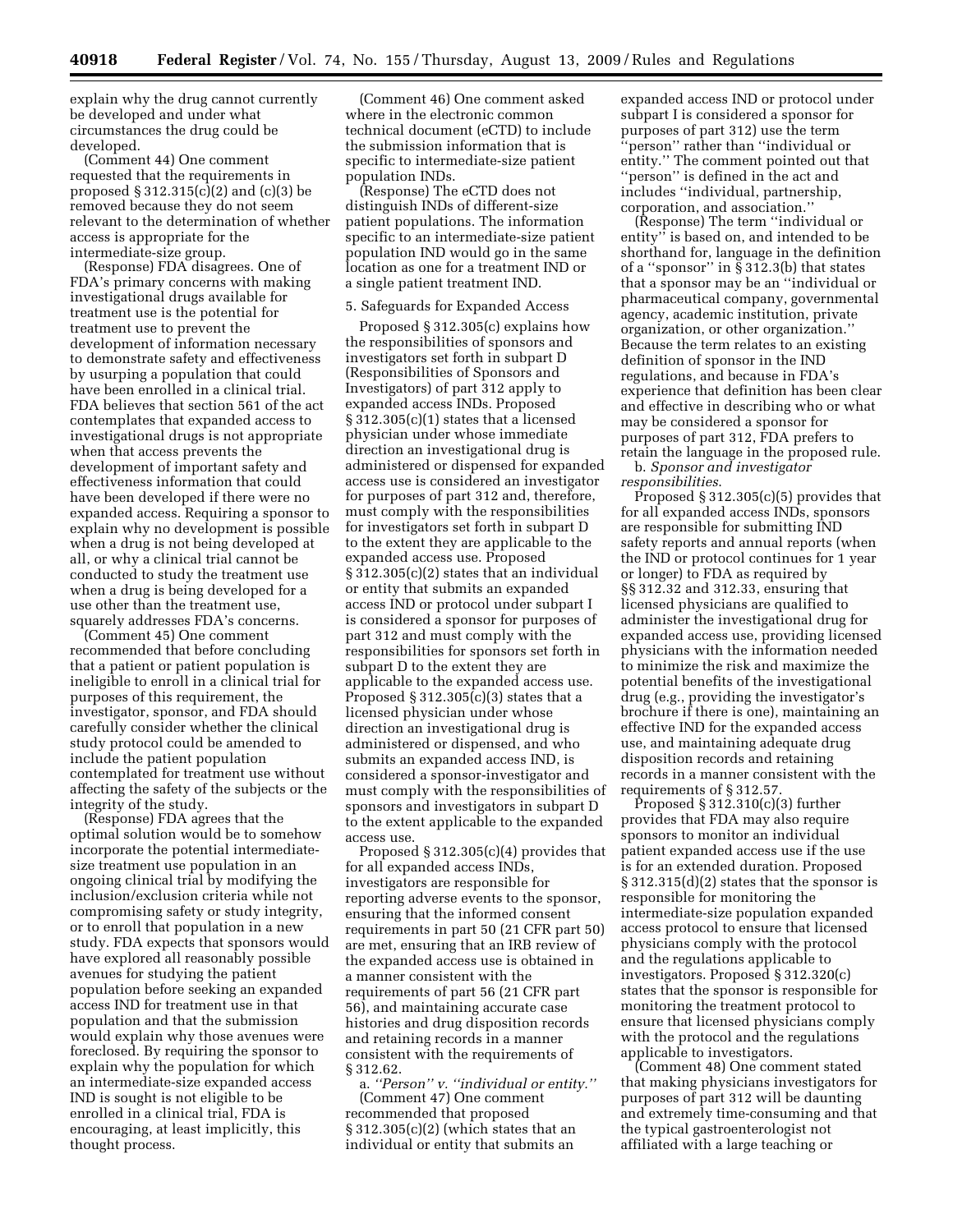research hospital will not be able to satisfy these requirements.

(Response) FDA disagrees. For a licensed physician providing access under an individual patient IND, the responsibilities of an investigator closely parallel those necessary for providing routine patient care. For example, the information about a patient that a physician is required to submit to obtain an IND would usually be derived from the patient history and progress notes. In most cases, the remaining IND submission requirements would be largely satisfied by obtaining a right of reference to an IND maintained by a commercial sponsor, which is usually easily obtained. Any required monitoring of the course of treatment with the investigational drug would be similar to the type of monitoring provided as part of routine patient care. The patient outcomes information required to be submitted after treatment with the investigational drug would closely parallel the content of a typical discharge summary. Therefore, FDA believes that, in most cases, the IND obligations imposed on licensed physicians by this final rule would not be significantly more burdensome than the recordkeeping and patient evaluation required in the course of routine clinical care of a patient.

c. *Adverse event reporting*.

(Comment 49) One comment from a pharmaceutical company asked whether licensed physicians who obtain an investigational drug for expanded access use under their own INDs are required to report adverse events to both the pharmaceutical company supplying the drug and FDA. The comment maintained that it is important for the pharmaceutical company developing the drug to be informed of any adverse events observed in expanded access use.

(Response) Because the physician IND holder is both investigator and sponsor in this scenario, the physician is not required by the IND regulations to report adverse events to the drug manufacturer who provided the drug to the physician. The regulations require only that adverse events observed by the investigator (the physician) be reported to the sponsor, who is also the physician in this scenario. The physician, in his or her capacity as a sponsor, is required to report adverse events to FDA and other investigators (not relevant for individual patient access), including reporting of serious and unexpected adverse events in an expedited manner. However, although there is no regulatory provision that would require physicians to report adverse events to the drug

manufacturer/supplier, FDA sees no obstacle to the drug manufacturer/ supplier requiring, as a condition of making the drug available to the physician, that the physician agree to provide the drug manufacturer/supplier with copies of all adverse event reports provided to FDA.

In addition, in the preamble to the proposed rule (71 FR 75147 at 75153), FDA expressed a strong preference for having commercial sponsors make investigational drugs available for treatment use under amendments to their INDs rather than requiring physicians to obtain their own INDs. In that scenario, the physician is required to report adverse events to the commercial sponsor under § 312.64.

(Comment 50) One comment suggested that adverse events for individual patient INDs should be addressed in a separate section of the NDA or biologics license application (BLA) instead of being included in the integrated summary of safety. The comment stated that this approach would help alleviate manufacturers' concerns that allowing individual patient INDs (typically involving especially sick patients) would exaggerate adverse events for the broader population.

(Response) FDA does not believe it is necessary or helpful to exclude adverse events information from individual patient INDs from the integrated summary of safety (ISS) in an NDA. The ISS is intended to evaluate adverse events information from the total population exposed to a drug. The analysis takes into account the relative strength of the data and the characteristics of subjects who experienced adverse events that may bear on causality. For example, data indicating that an adverse event occurred in multiple subjects in the drug treatment arm of a controlled trial is much more reliable than adverse events information from uncontrolled, individual patient expanded access exposures in patients who are very ill. The implication that inclusion of adverse events information from individual patient expanded access exposures over-emphasizes negative safety information is unfounded and plainly inconsistent with the methodology FDA uses to analyze drug safety.

(Comment 51) Two comments stated that, for investigational new molecular entities, adverse event reporting for expanded access use should be limited to serious adverse events and deaths unless there are specific adverse events that are identified a priori because they are related to an identified safety

concern that may affect the risk-benefit assessment.

(Response) FDA strongly disagrees. FDA believes that all adverse events identified in expanded access uses should be reported to FDA in the manner described in §§ 312.32 and 312.33. FDA's primary interest is the expedited reporting of serious and unexpected events as required by § 312.32(c). Data collected on nonserious or expected events from expanded access use, in particular from exposure of an individual patient or small number of patients to a drug, is not as useful as data collected from controlled trials that may identity differences in event rates across treatment groups (e.g., control group, across different doses). Nonetheless, information from expanded access exposures on these types of adverse events can still contribute to the safety assessment of a new molecular entity (e.g., corroborate observations in other settings). In general, FDA believes it is important that a drug's safety assessment consider adverse events observed in the entire population exposed to a drug.

(Comment 52) One comment inquired about how to report adverse events for approved drugs made available under an expanded access IND.

(Response) For an approved drug made available under an expanded access IND (e.g., in a circumstance in which an approved drug is subject to a restricted distribution agreement that limits prescribing to a certain disease or condition, and a patient is seeking access to the drug for another use), adverse events must be reported to FDA under the IND in accordance with § 312.305(c)(5).

d. *Obtaining Informed Consent for Expanded Access Use*.

(Comment 53) Many comments from individual consumers stated that it is particularly important for patients receiving investigational drugs in expanded access programs to receive full disclosure of the risks, and to fully understand the risks, associated with the investigational therapy. Two comments were very concerned that patients receiving investigational drugs for treatment use not be misled about the likelihood that the treatment will be beneficial. One comment stated that many patients are led to believe that access to an investigational intervention is their best hope, but often it is a false hope. Another comment stated that patients with immediately lifethreatening conditions are extremely vulnerable and may not fully comprehend the information they are provided about a drug by health care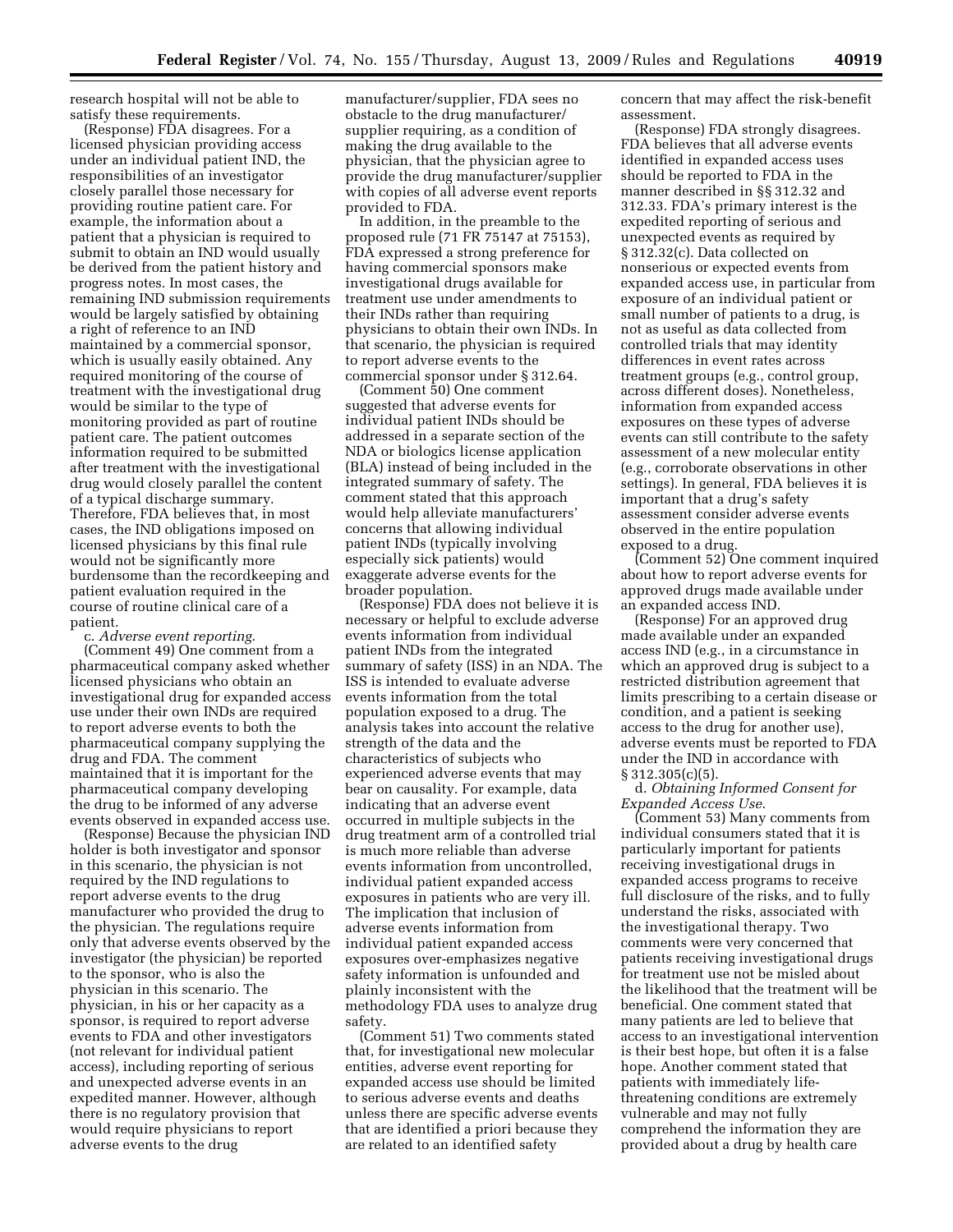practitioners. Another comment recommended that FDA provide guidance on how to obtain informed consent from patients who are candidates to receive an investigational drug for treatment use.

(Response) FDA agrees that patients who are candidates to receive investigational drugs under expanded access programs, because they have serious or immediately life-threatening diseases or conditions and have exhausted other treatment options, are a particularly vulnerable population. Therefore, they should be afforded a rigorous informed consent process that effectively communicates the risks and potential benefits of any investigational therapy to be used for treatment use in a way that does not raise false expectations about a positive outcome from treatment and makes clear what is unknown about the drug. Because of the vulnerable nature of expanded access patients, FDA encourages submission of informed consent documents intended to be used for expanded access programs to FDA for review. FDA will also consider whether guidance on how to obtain informed consent from such patients is needed.

(Comment 54) One comment stated that because expanded access does not technically involve ''research'' or a ''clinical investigation,'' the requirements and principles for obtaining the informed consent of subjects participating in clinical investigations in part 50 may not adequately address the range of issues that would arise in obtaining the informed consent of patients receiving investigational drugs under expanded access programs. The comment recommended that the expanded access regulations include requirements concerning the specific information that must be included in informed consent documents for expanded access programs.

(Response) Again, because of the vulnerable nature of the typical patient or population to receive an investigational drug under an expanded access program, FDA agrees that patients in expanded access programs should be afforded a rigorous informed consent process tailored to the unique issues that arise in the expanded access context. FDA does not believe, however, that it is necessary to add specific informed consent requirements to the expanded access regulations or to amend the informed consent regulations to incorporate specific requirements for expanded access. FDA believes that existing informed consent regulations adequately address the range of issues relevant to informed consent for

expanded access problems, in particular issues concerning informed consent in vulnerable populations (see, e.g., parts 50 and 56).

(Comment 55) One comment stated that informed consent documents must reflect that patients cannot expect to personally benefit from the drug, but that the knowledge gained from the experiment will help other patients in the future.

(Response) FDA disagrees. The comment seems to misunderstand the overarching purpose of expanded access—to make investigational drugs available for treatment purposes to patients with serious or immediately life-threatening diseases or conditions and with no other treatment options because the investigational drugs could conceivably benefit these patients—not to systematically investigate the use of the drug for the disease or condition. Treatment use under an expanded access mechanism, in contrast to evaluation of an investigational drug in a clinical trial, is not intended primarily to develop data that could be used to benefit future patients. However, as FDA made clear in response to comment 54, patients receiving investigational drugs for treatment use should be afforded a rigorous informed consent process that is careful not to overstate the expected benefits of the investigational drug and is otherwise cognizant of the inherent vulnerabilities and information needs of patients seeking access to investigational drugs for treatment use.

(Comment 56) One comment recommended that before an IRB can be allowed to review expanded access programs, FDA should require the IRB to establish special criteria to ensure that physicians have discussed all treatment options with patients as part of the informed consent process and that patients and their families fully understand the experimental and investigational nature of a drug or other therapy, the types and degrees of unknown risks, and the potential positive and negative health outcomes.

(Response) Because patients seeking access to investigational drugs for treatment use are a particularly vulnerable group and the intent is treatment of a disease or condition, as opposed to a clinical investigation of the use, FDA believes it is important for IRB review to be particularly sensitive to the unique issues raised by use of investigational drugs in expanded access programs. FDA agrees that it would be useful for an IRB that is likely to review expanded access use to be familiar with the nature of expanded access protocols, the rules and processes related to obtaining access, and the particular concerns related to obtaining informed consent from patients receiving investigational drugs for treatment use. FDA does not believe, however, that it is necessary to require in regulation that IRBs have special processes and procedures for reviewing expanded access protocols. Existing regulations already require IRBs to consider the vulnerable nature of the population that will receive an investigational drug and to ensure that risks are minimized (which would necessarily involve some consideration of whether there are any lower-risk treatment options), and § 50.25(a)(4) requires that an informed consent disclose appropriate alternative procedures or courses of treatment, if any, that might be advantageous to the subject.

(Comment 57) One comment stated that a patient receiving expanded access should be competent to give informed consent.

(Response) While FDA agrees that valid informed consent is a necessary prerequisite to receiving an investigational product in an expanded access setting, FDA does not agree that access to investigational drugs under expanded access programs should be limited to only those who are competent to give their own informed consent, if that is the intended implication of the comment. FDA's regulations concerning protection of human subjects informed consent (part 50) recognize that a subject may not be competent to give informed consent and that valid informed consent may be given by the subject's legally authorized representative. Section 50.20 defines ''legally authorized representative'' as an individual or judicial or other body authorized under applicable law to consent on behalf of a prospective subject to the subject's participation in the procedure(s) involved in the research. The same definition should apply to treatment with an investigational product under an expanded access program.

(Comment 58) One comment recommended requiring that IRBs establish criteria for the length and readability of informed consent documents.

(Response) This comment is beyond the scope of this rule. The rule does not address the requirements on IRBs and the comment raises a concern broader than expanded access.

e. *IRB review of expanded access use*. (Comment 59) Some comments were concerned that the requirement for IRB review was a potential obstacle to making investigational drugs available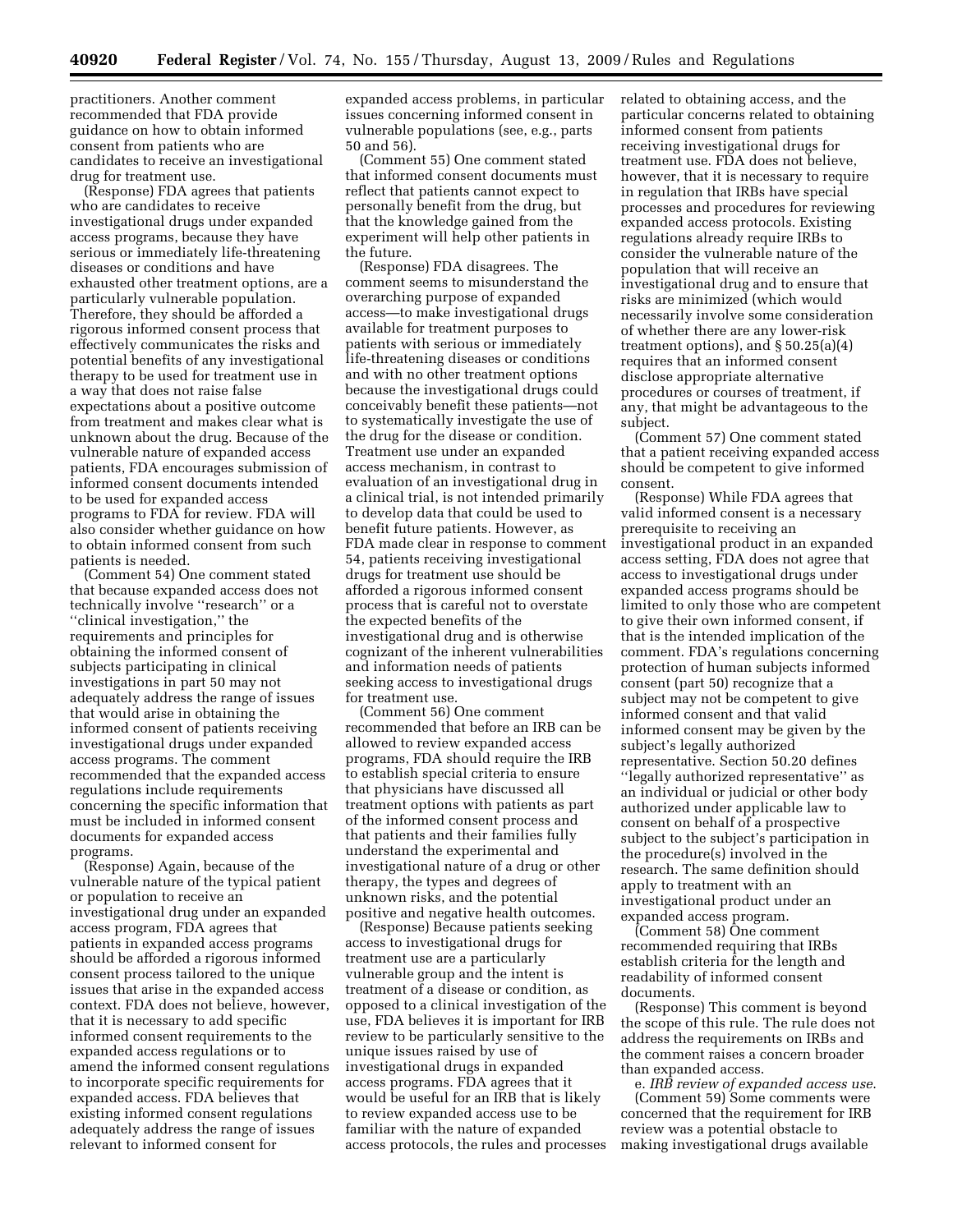for treatment use under expanded access INDs, particularly for individual patient INDs. One comment maintained that the IRB review process is slow, tedious, cumbersome, and requires too much documentation, and that physicians are not familiar with the IRB process. The comment suggested that some type of centralized IRB may be needed for small- to medium-sized access programs. Another comment noted that in academic research settings, there is intensive IRB approval and oversight, and recommended that FDA explore standardizing expanded access program protocols so that some of the administrative work, in particular IRB submissions, can be lessened. One comment recommended that, for individual patient expanded access INDs, FDA reduce or limit the scope of the requirement for IRB review because of the time, difficulty, and, in some cases, the expense (e.g., when a commercial IRB must be used) of obtaining IRB review. The comment recommended that FDA permit review by a subset of the full IRB or waive IRB review if a drug has completed phase 1 safety testing (see response to comment 60 for discussion of why waiver of IRB review is not a viable option).

(Response) FDA recognizes that there are circumstances in which IRB review for an expanded access use, particularly an individual patient use, may be difficult to obtain because an institution's IRB cannot or will not provide a timely review or because the hospital or other clinical setting does not have an affiliated IRB. FDA recommends that IRBs affiliated with institutions that are likely to have patients seeking access to investigational drugs for treatment use under individual patient access INDs consider establishing processes or procedures to facilitate timely IRB review of these INDs. In addition, use of centralized IRB review and other cooperative arrangements could facilitate IRB review at these institutions as well as in settings that are not affiliated with IRBs. FDA fully supports centralized IRB review under appropriate circumstances and encourages sponsors to help make this option available where possible. FDA believes these mechanisms could ease the burdens associated with obtaining IRB review of individual patient INDs and limit the need to rely on commercial INDs. Therefore, FDA is not persuaded that obtaining IRB review is an excessive burden and potential obstacle to obtaining access to investigational therapies under expanded access INDs.

FDA does not believe that current regulations provide authority for IRB review of individual patient expanded access INDs by less than the full IRB. The IRB regulations provide for expedited review—under which an IRB review may be done by only one or a small number of IRB members—of new INDs or protocols only under minimal risk situations (§ 56.110(b)). Use of an investigational drug for treatment purposes would not be considered minimal risk and, therefore, does not meet the criteria for expedited review. Revising the IRB regulations to provide for a more limited IRB review of individual patient expanded access INDs involves significant human subject protections issues that were not considered in this rulemaking and, therefore, such revision is beyond the scope of this rulemaking.

(Comment 60) One comment stated that FDA should eliminate the proposed requirements for IRB review and obtaining informed consent for individual patient treatment use INDs. The comment maintained that the use of an investigational drug for treatment use is not part of a clinical investigation and therefore beyond the intended scope of parts 56 and 50. The comment further argued that these safeguards are unnecessary for individual patient treatment use because there is an established physician-patient relationship and, therefore, individual patient treatment use is analogous to the physician-patient relationship in a typical clinical setting in which such safeguards are unnecessary.

(Response) FDA does not agree that it lacks legal authority to require IRB review and informed consent for individual patient expanded access use or any other expanded access use. Expanded access use involves administration of unapproved products that have not yet been shown to be safe and effective, and raises sufficiently similar concerns to clinical research that informed consent and IRB review are warranted. Moreover, section 561 of the act contains numerous references to ''conditions determined by the Secretary'' and to protocol compliance with ''regulations promulgated under section 505(i)'' (which include informed consent and IRB regulations), indicating that Congress intended FDA to require conditions such as informed consent and IRB review, consistent with FDA's long-standing practice regarding treatment use with investigational products. In addition, FDA strongly believes that recipients of investigational products under any type of expanded access IND should be afforded the same human subject

protections provided clinical trial participants by the IRB review process. FDA equally strongly believes that all patients considering treatment with an investigational therapy under an expanded access IND should be fully informed about the risks and potential benefits of the experimental therapy, including disclosure that safety and effectiveness have not been established, and give their informed consent prior to being treated with an investigational therapy. Patients seeking access to investigational therapies under expanded access programs often are in somewhat dire clinical circumstances and thus are a particularly vulnerable population. Therefore, such patients are, arguably, even more in need of the human subjects protections provided by IRB review and informed consent than many clinical trial participants.

(Comment 61) One comment recommended the elimination of the requirements for prior IRB review and approval in accordance with part 56 and the requirement for written informed consent in accordance with part 50 for individual patient expanded access use (but recommended the retention of these requirements for intermediate-size population and treatment INDs). The comment argued that use of an investigational drug for the emergency treatment of individual patients is not part of a clinical investigation and thus is not consistent with the scope of parts 50 and 56. The comment stated that eliminating the requirement would solve problems and avoid confusion related to differences between FDA's IRB regulations and IRB regulations applicable to Federal agencies and grantees under 45 CFR part 46 (the socalled ''Common Rule''). Current FDA regulations (§§ 56.104(c) and 50.23) allow for the emergency use of an investigational drug without prospective IRB review and approval and a waiver of the requirement for prospective informed consent of the involved patient-subject, but the Common Rule specifies that all research involving human subjects must be prospectively reviewed and approved by a convened IRB committee (with the exception of certain minimal risk categories of research, which do not include expanded access use). The comment maintained that the Common Rule applies unless the requested emergency use is considered ''treatment'' rather than ''research'' and thus is not subject to prior IRB review and approval under the Common Rule. The comment maintained that prior FDA review of individual patient expanded access would suffice to ensure patient safety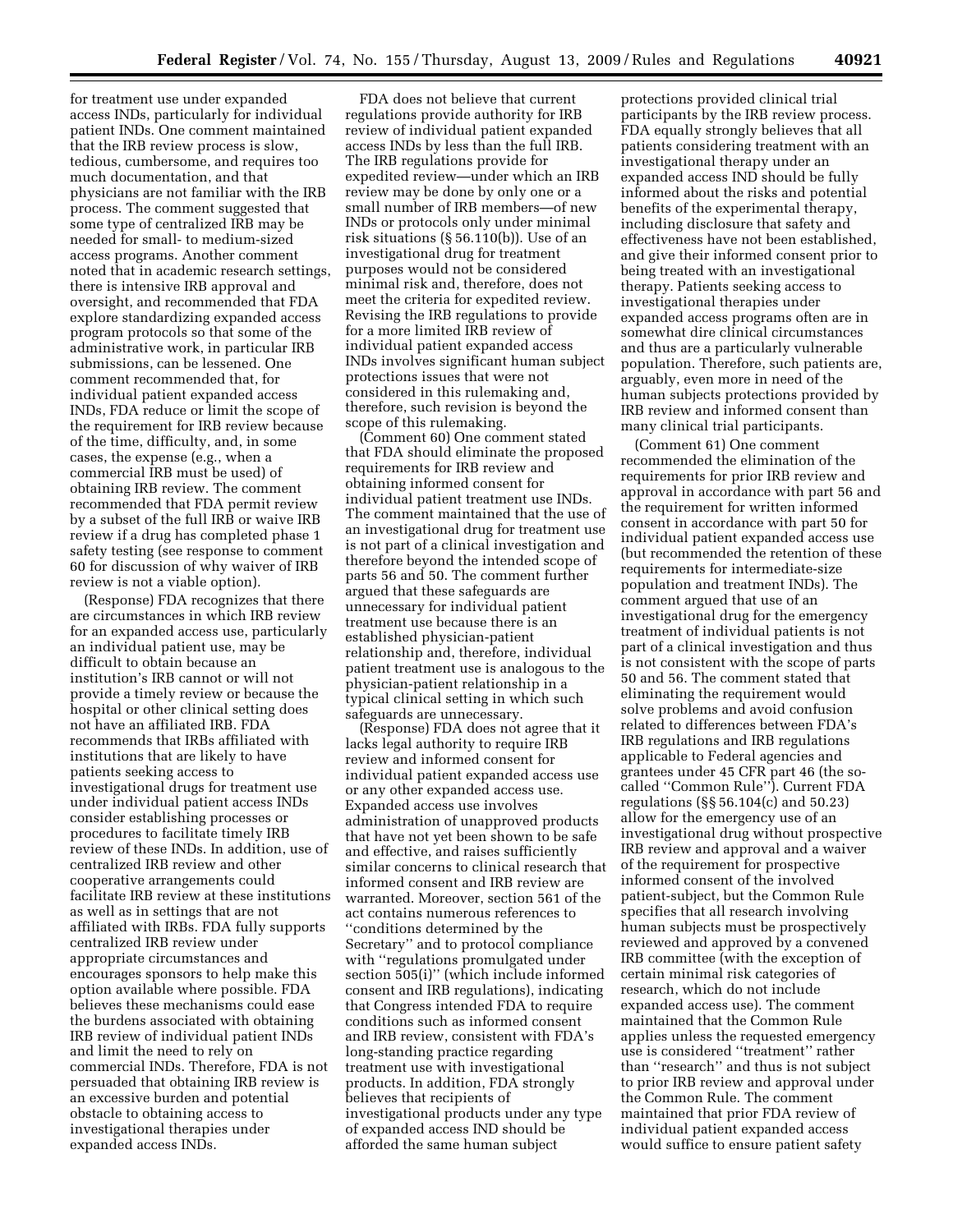and compliance with the protocol and applicable regulations.

(Response) Although FDA agrees that it is accurate to characterize the use as ''expanded access'' or ''treatment use'' rather than a ''clinical investigation'' of the drug, which places individual patient INDs outside the scope of the Common Rule, FDA disagrees that prior FDA review, without additional review by a qualified third party, provides adequate safeguards. The types of patients that would typically be eligible to obtain investigational drugs under expanded access programs are vulnerable and have somewhat desperate clinical circumstances and, therefore, are in particular need of the protections afforded by IRB review and the informed consent process. FDA acknowledges that in emergency situations involving individual patient access, there is not always prospective IRB review. However, FDA believes that some type of retrospective IRB review is still important in most cases, especially if treatment with the investigational drug is ongoing. FDA also believes that informed consent is an important element of any treatment use, even in emergency situations. From a medical ethics perspective, the need for informed consent increases with the seriousness of the disease or condition and the exigency of the clinical situation, so it would be all the more important in emergency situations with individual patients. The purported advantages of eliminating any prospective third-party IRB review and informed consent are not enough to offset the potential harm.

f. *Investigator reporting responsibilities for individual patient INDs*.

Proposed  $\S 312.310(c)(2)$  states that ''at the conclusion of treatment, the licensed physician or sponsor must provide a summary of the results of the expanded access use, including unexpected adverse effects.''

(Comment 62) One comment recommended that the licensed physician be required to provide a summary of ''all adverse effects possibly related to the investigational drug'' rather than only ''unexpected adverse effects.'' The comment stated that it is likely that many private practice physicians requesting expanded access for the emergency treatment of their individual patients will not be familiar with all of the current information related to the adverse event profile of the investigational drug and/or FDA's regulatory definition of ''unexpected adverse effects.'' The comment added that requiring physicians to report all adverse effects possibly related to the

investigational drug would be consistent with the investigator reporting requirements in § 312.64(b).

(Response) FDA agrees that the licensed physician may be unaware of what events are expected or unexpected and, therefore, should be required to include information on all observed adverse events. Therefore, section 312.310(c)(2) has been revised to state that at the conclusion of treatment, the licensed physician or sponsor must provide FDA with a written summary of the results of the expanded access use, including adverse effects.

(Comment 63) One comment stated that adverse event reporting for expanded access use should take advantage of technological modernization in adverse event reporting, such as by using a centralized electronic database. The comment stated that such a database could provide access to basic tabulation and analysis of the voluminous serious adverse event reports that, in their present form, are virtually useless to individual site investigators and site IRBs.

(Response) FDA has no plans to implement an electronic data capture and analysis system for adverse events that is devoted exclusively to adverse events observed during expanded access use. FDA is actively involved in efforts to develop and implement electronic data systems for adverse event reporting generally, for both pre- and postmarketing adverse event reporting. FDA believes these systems will also contribute to improved data collection and analysis of adverse events information obtained from exposure to investigational drugs in expanded access programs.

g. *Qualifications of licensed physicians to participate in expanded access*.

Proposed § 312.305(c)(5) requires, among other things, that sponsors ensure that licensed physicians participating in expanded access programs are qualified to administer the investigational drug for the expanded access use.

(Comment 64) One comment recommended that FDA revise § 312.305(c)(5) to state: ''In general any licensed physician may participate in an expanded access protocol. Additional specific qualifications may be necessary in some situations.'' The comment recommended that FDA clarify its expectations about investigator qualifications for expanded access programs to reduce the burden for sponsors and facilitate broader physician participation in expanded access programs.

(Response) FDA does not believe the recommended language is necessary or desirable. Section 312.305(c)(5) requires simply that sponsors assure themselves that the licensed physicians who will be participating in an expanded access program are qualified to administer the drug for the expanded access use. FDA believes the requirement concerning the qualifications of the licensed physicianinvestigator is narrowly focused on the most germane issue—whether the physician is qualified to administer the drug for the expanded access use. FDA believes the language proposed in the comment minimizes the qualifications of the licensed physician to too great an extent because it eliminates even the cursory inquiry as to whether the physician is qualified to administer the drug.

h. *Investigator's brochure*.

Proposed § 312.305(c)(5) also requires the sponsor to provide the licensed physician with information needed to minimize the risk and maximize the potential benefits of the investigational drug, including ''providing the investigator brochure, if there is one.''

(Comment 65) One comment requested that this language be revised to state that the sponsor provide the investigator's brochure ''if required under § 312.55 (Informing investigators).''

(Response) FDA does not agree with the proposed change because it would appear to narrow the circumstances in which a sponsor would be required to provide an investigator's brochure. It could be interpreted as requiring that a sponsor make the investigator's brochure available only if the treatment use is the same use as is being developed (i.e., the use for which the investigator's brochure was written). FDA believes that the investigator's brochure would typically contain information that would be important for any proposed use of the investigational drug (e.g., information about adverse events associated with use of the drug) and, therefore, should be made available by the sponsor to licensed physicians in an expanded access program whenever an investigator's brochure exists. To more accurately express this intent, FDA has revised the provision in the final rule to state as follows: ''In all expanded access cases, sponsors are responsible for \* \* \* providing licensed physicians with the information needed to minimize the risk and maximize the potential benefits of the investigational drug (the investigator's brochure must be provided if one exists for the drug) \* \* \*''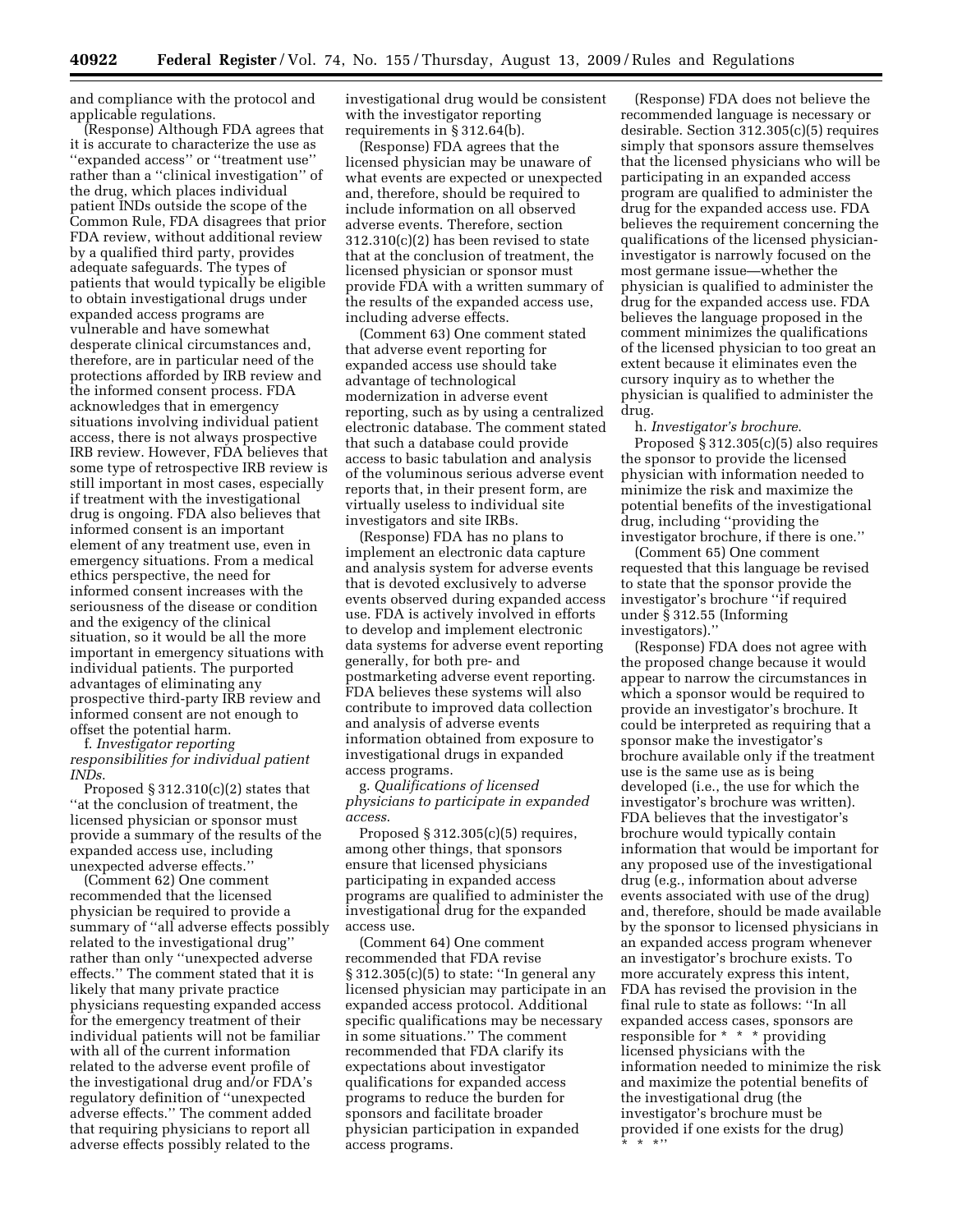# i. *Monitoring of expanded access INDs*.

The proposed rule makes the sponsor responsible for monitoring of expanded access INDs or protocols. Proposed § 312.305(c)(2) states that an individual or entity that submits an expanded access protocol or IND is a sponsor for purposes of part 312 and, therefore, must comply with the responsibilities for sponsors concerning the oversight of clinical investigations in subpart D of part 312, including monitoring of ongoing protocols (§ 312.56). Proposed § 312.310(c)(3) provides that FDA may require sponsors to monitor an individual patient expanded access use if the use is for an extended duration.

(Comment 66) One comment maintained that the requirement that sponsors monitor the conduct of individual patient expanded access protocols is impractical and burdensome and should be eliminated. Another comment objected to the requirement to monitor individual expanded access when the use is for an extended duration. The comment stated that this provision inappropriately interfered with the patient-physician relationship and implied that the individual physician may be incapable of monitoring the patient for an extended duration.

(Response) FDA does not believe the provision that gives FDA the option to require monitoring for an individual patient access protocol of extended duration is overly burdensome or impractical. The provision is intended to provide the option to monitor for relatively long-term use, such as chronic open-ended use that is likely to continue for many months. In FDA's experience, the majority of individual patient treatment uses do not go on for an extended duration, so the number of instances in which FDA is likely to require monitoring is small. Moreover, uses that go on for an extended duration are likely to have greater potential risk and, therefore, warrant higher scrutiny. Also, the monitoring need not be resource-intensive. Guidance concerning acceptable monitoring practice in the International Conference on Harmonisation guidance document entitled ''E6 Good Clinical Practice: Consolidated Guideline'' provides that the sponsor should determine the extent and nature of monitoring needed based on considerations such as the objective, purpose, design, complexity, blinding, size, and endpoints of the trial. These factors are either absent from an extended duration individual patient treatment use or favor low-intensity monitoring (e.g.,  $n = 1$ ), so minimal monitoring would likely suffice (e.g.,

may not need onsite monitoring). Therefore, it is reasonable to require monitoring for individual patient protocols of extended duration and necessary for appropriate patient protection.

(Comment 67) Two comments questioned why an industry sponsor should be required to monitor an individual patient IND when the licensed physician holds the IND.

(Response) Where the licensed physician is the IND holder for an individual patient expanded access IND, as opposed to the entity that is providing the investigational drug for the expanded access use, the entity providing the drug is not a sponsor with respect to that IND and, therefore, has no sponsor responsibilities under part 312.

Proposed § 312.315(d)(2) provides that the sponsor is responsible for monitoring the conduct of an intermediate-size patient population access protocol to ensure that licensed physicians who are providing the drug to their patients are complying with the protocol and applicable regulations.

(Comment 68) One comment requested that FDA eliminate the requirement for sponsor monitoring of intermediate-size access programs. The comment urged FDA to replace the monitoring requirement with additional information about the criteria for selection of investigators, the method for data collection by investigators, the circumstances under which a commercial IRB might be used to provide IRB oversight for investigators who practice in a setting without an IRB (and also in settings that have an IRB), and the sponsor's prospective plan for demonstrating due diligence in obtaining data from investigators.

(Response) FDA does not believe that the provisions the comment suggests adding to the intermediate-size patient population IND submission are adequate to replace real-time monitoring intended to determine whether investigators are complying with the protocol and their investigator responsibilities. FDA believes such monitoring is important to ensure appropriate use of the investigational drug and patient safety.

6. Issues Specific to Individual Patients, Including Emergency Use

(Comment 69) One comment recommended that FDA change the name of this expanded access category from ''individual patients, including for emergency use'' to ''individually identified patients for treatment use, including for emergency use'' to make it clear that this expanded access category

is limited to the use of an investigational drug in an established physician-patient relationship.

(Response) FDA does not believe the name of the category needs to be changed. In FDA's experience, individual patient treatment use arises in the context of an established physician-patient relationship, so FDA does not think that point needs clarification. Moreover, FDA is uncertain how the recommended name change would clarify that issue.

Proposed  $\S 312.310(a)(1)$  states that a licensed physician seeking to obtain an investigational drug for treatment use for a patient must determine that the probable risk to the person from the investigational drug is not greater than the probable risk from the disease or condition. FDA must also determine that the potential patient benefit justifies the potential risks of the treatment use and those potential risks are not unreasonable in the context of the disease or condition (proposed § 312.305(a)(2)).

(Comment 70) Some comments were concerned that the licensed physician would typically lack sufficient information about an investigational drug to make an informed decision about the risk to the patient from the investigational drug versus the risk from the disease or condition. One comment stated that the very nature of experimental drugs limits patients' and physicians' abilities to know and fully understand the risks and benefits of a particular drug. One comment maintained that it is also unlikely there would be any published literature or other sources of information available to physicians for drugs that are early in development. To address this problem, the comment requested that FDA revise the final rule to include a requirement that FDA provide information to the medical profession and patient advocacy organizations about the availability of investigational drugs for expanded access, including a full accounting of the scientific evidence supporting expanded access uses.

(Response) The requirement that the licensed physician determine that the probable risk to the person from the investigational drug is not greater than the probable risk from the disease or condition originates in Congress's mandate in FDAMA to expand access to investigational drugs for treatment use (section  $561(b)(1)$  of the act) and is intended to provide greater autonomy to individual patients and their physicians in decisions about expanded access use. The underlying premise of the requirement is that physicians know more about the clinical situations of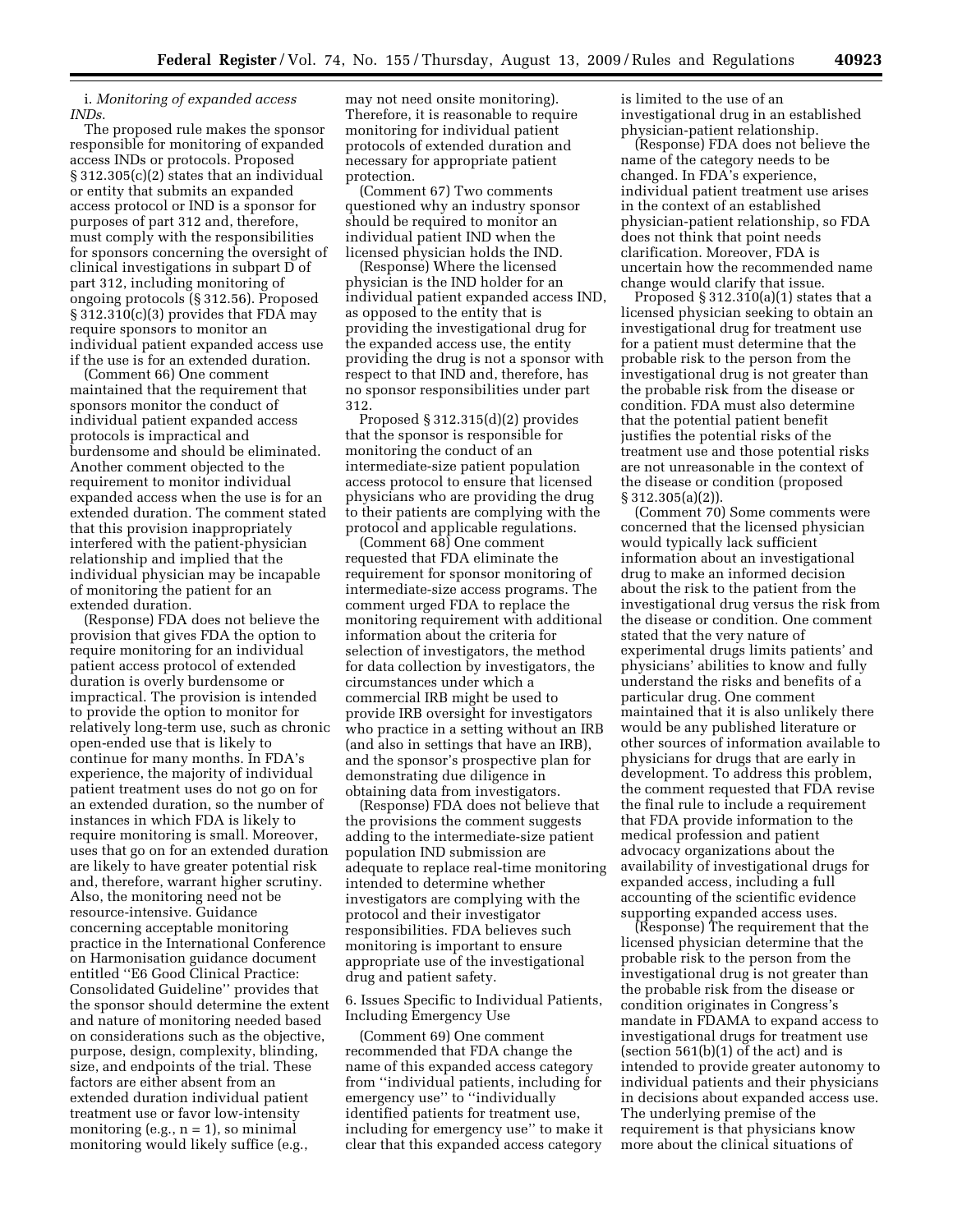their patients than does FDA and, therefore, should have considerable input into the assessment of risks and benefits. FDA acknowledges that there is often limited information available to physicians about the risks and benefits of an investigational drug and no practical way to provide the physician the information at FDA's disposal (information is typically proprietary and generally can only be disclosed to a member of the public on consent of the commercial sponsor).

That the physician will often have limited information does not, however, make access to investigational drugs for individual patients inherently dangerous. In these situations, in addition to the licensed physician's determination, FDA must determine that the potential benefit to the patient justifies the potential risks of the treatment use and that those potential risks are not unreasonable in the context of the disease or condition to be treated. FDA has access to considerably more information about the investigational drug and can evaluate the potential benefits and risks of the therapy in light of the information provided by the physician about risks and benefits in relation to the individual patient's condition. FDA believes that its knowledge of the drug combined with the licensed physician's knowledge of the patient's clinical condition will lead to expanded access decisions for individual patients that are in the best interests of those patients.

Proposed § 312.310(a)(2) states that FDA must determine that the individual patient for whom expanded access use is sought cannot obtain the drug under another type of IND or protocol.

(Comment 71) One comment recommended that the word ''type'' be deleted from the language in § 312.310(a)(2) that ''FDA must determine that the patient cannot obtain the drug under another type of IND or protocol.''

(Response) FDA agrees that the intent of § 312.310(a) is accurately conveyed when the words ''type of'' are omitted and has revised the provision accordingly.

Section 312.310(c)(1) of the proposed rule states: ''Treatment is generally limited to a single course of therapy for a specified duration unless FDA expressly authorizes multiple courses or chronic therapy.''

(Comment 72) One comment recommended that the final rule describe submission requirements and processes to extend the treatment use in those instances where the initial authorization was for a single course of

therapy, but additional courses are warranted.

(Response) FDA does not believe it is necessary to describe in the regulations specific requirements and processes for submissions to extend an expanded access treatment for an individual patient. FDA anticipates that, in most cases, the submission would require a minimal amount of information to demonstrate that the criteria for the expanded access use continue to be met and would focus primarily on the response to treatment to date, including any adverse events.

(Comment 73) One comment stated that the proposed rule's requirement that the duration of an individual patient treatment use generally be limited to a single course of therapy unless FDA expressly authorizes multiple courses or chronic therapy usurps the physician's role, restricts access, and therefore should be eliminated.

(Response) FDA disagrees. This rule provides for treatment use of an investigational drug in a vulnerable population, often on the basis of very little information about effectiveness and safety. To fairly weigh the risks and benefits of an investigational drug for use in this setting, FDA believes there has to be a clear understanding between the treating physician and FDA about the planned course of therapy. For example, to fairly evaluate the risks, it will usually be necessary to consider the planned dose and duration of therapy in relation to what is known about the occurrence of toxicity for that dose and duration of therapy. For the same reason, it will usually be necessary to consider the extent of prior exposure and the planned duration of subsequent therapy before authorizing additional courses of an investigational drug beyond the original treatment plan. Therefore, FDA does not believe it is reasonable or wise to authorize access of unspecified duration at the discretion of the treating physician. FDA also does not believe this provision unreasonably restricts access. FDA believes that subsequent courses of therapy will routinely be permitted where appropriate.

Proposed  $\S 312.310(c)(2)$  requires, among other things, that ''the licensed physician or sponsor must provide a written summary of the results of the expanded access use.''

(Comment 74) One comment stated that the proposed rule should make clear to whom—presumably FDA—the written summary of the results of treatment use must be submitted.

(Response) FDA agrees. The written summary should be submitted to FDA,

specifically to the IND. FDA has revised the language to clarify who should receive this summary as follows: ''At the conclusion of treatment, the licensed physician or sponsor must provide FDA with a written summary of the results of the expanded access use, including adverse effects.''

Proposed § 312.310(c)(4) provides that when a significant number of similar individual patient expanded access requests have been submitted, FDA may ask the sponsor to submit an IND or protocol for the use under § 312.315 or § 312.320.

(Comment 75) One comment objected to this provision because it may increase the amount of time it takes for an individual to obtain access and, because there is a higher evidentiary standard for authorizing an intermediate-size population IND than for an individual patient IND, may make a drug less accessible for treatment use.

(Response) FDA does not believe that § 312.310(c)(4) will increase the amount of time it takes for an individual patient to obtain access. The intent of this provision is to make access more efficient at the point it becomes apparent that there will be more than a few isolated requests for expanded access by individual patients. By obtaining a submission for an expanded access IND that can enroll multiple patients, FDA believes this provision will decrease the amount of time needed to get an investigational drug to any patient seeking access under the multipatient IND because it avoids the submission and review of many individual patient INDs. In addition, even at the point FDA believes it is appropriate to request a submission of a multi-patient access IND under § 312.315 or § 312.320, FDA does not intend to delay responding to individual patient submissions that are received during the time it takes a sponsor to prepare a submission for an intermediate-size population expanded access IND.

FDA agrees that the evidentiary requirement is somewhat higher as the size of the population to be treated under the access IND increases (e.g., from individual patient to intermediatesize population IND). However, FDA does not foresee that this will be an obstacle to obtaining access. FDA will not request submission of an expanded access IND that can enroll multiple patients until there has been some volume of experience under several individual patient INDs. Therefore, at the time FDA requests submission of a multi-patient expanded access IND under § 312.315 or § 312.320, FDA will have probably already concluded that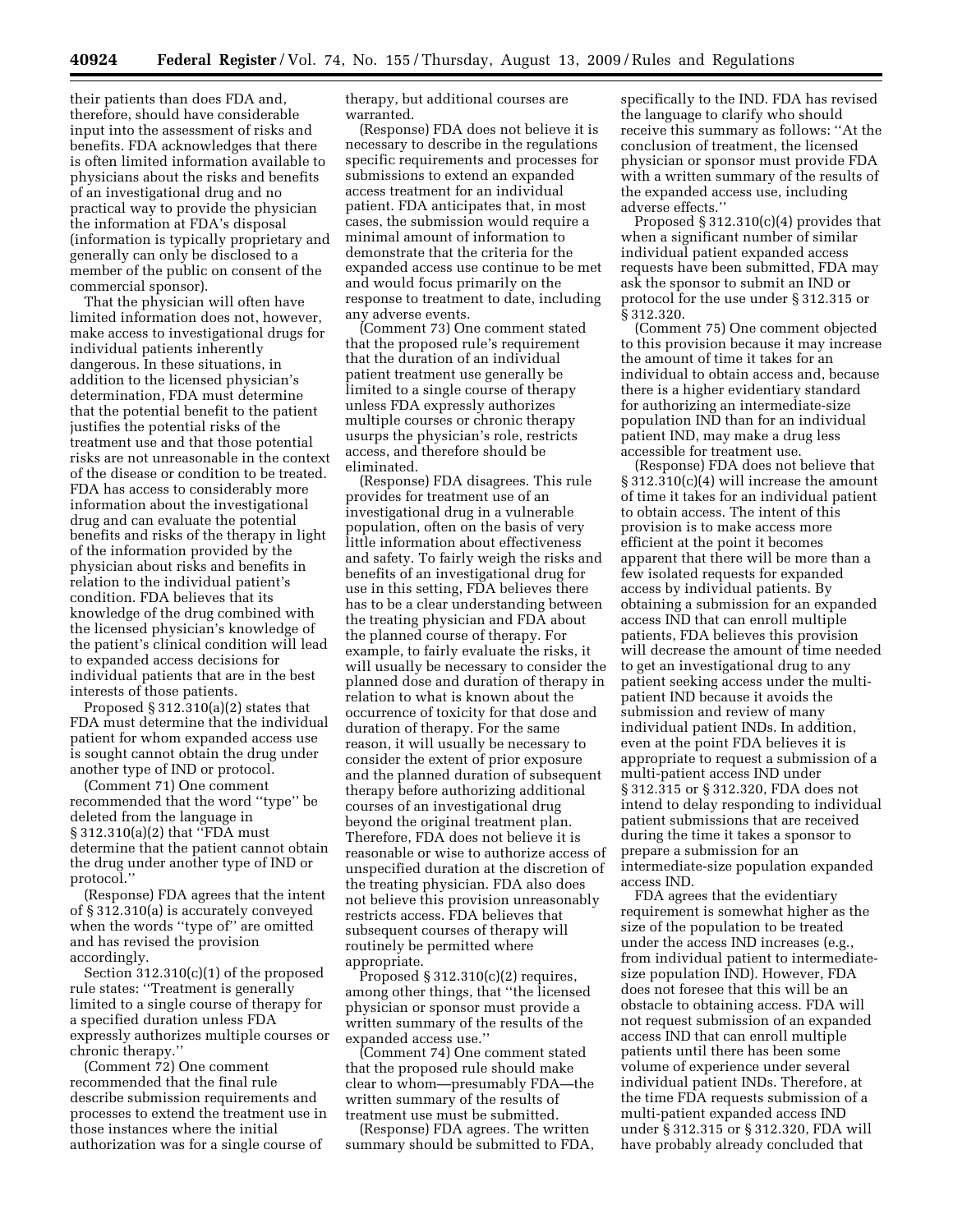there is enough patient experience under individual patient INDs and other evidence to justify broader exposure under an IND that can enroll multiple patients (e.g., to permit treatment of 10 patients under an intermediate-size population IND).

(Comment 76) One comment pointed out an apparent discrepancy between the codified language in § 312.310(c)(4) of the proposed rule and the preamble discussion of the section. Section  $312.310(c)(4)$  states that "\* \* \* FDA may ask the sponsor to submit an IND or protocol for use under § 312.315 or § 312.320.'' However, the preamble states that ''\* \* \* FDA will consider whether to request that a potential sponsor submit an intermediate-size patient population IND or protocol for the expanded access use and, possibly, conduct a clinical trial of the expanded access use.'' The comment stated that it appears that the preamble goes beyond the language of the regulation and asks what is meant by ''conduct a clinical trial of expanded access use'' in the preamble.

(Response) FDA does not believe there is an inconsistency between the two statements in the preamble and proposed  $\S 312.310(c)(4)$ . If FDA asks the sponsor to submit an IND or protocol for use under § 312.315 for a drug being developed, that submission would have to address why the patients to be treated under the intermediate-size expanded access IND cannot be enrolled in a clinical trial and under what circumstances the sponsor would conduct a clinical trial in these patients. Based on the information submitted, FDA must conclude that enrollment in a clinical trial is not possible before the intermediate-size population expanded access protocol can begin. However, FDA might reasonably conclude, based on that information, that a clinical trial in the intended treatment population is possible and ask the sponsor to conduct a clinical trial of the treatment use, either in lieu of, or in addition to, an intermediate-size population expanded access IND.

Proposed § 312.310(d) sets out emergency procedures for expanded access for individual patients. If there is an emergency that requires a patient to be treated before a written submission can be made, FDA may authorize the use of the drug without a written submission. The proposed rule provides that emergency use can be authorized by telephone.

(Comment 77) One comment was concerned that emergency use might be too narrowly defined and thus unnecessarily restrict access in a true emergency.

(Response) FDA's intent in articulating criteria for when it is appropriate to consider authorizing access without a written submission is intended to differentiate true emergency situations in which treatment must occur within a fairly narrow time frame from situations in which there is sufficient time to make a written submission. The emergency process is, by its exigent nature, not as deliberative and thorough a consideration of the risks and benefits of a proposed treatment use in an individual patient as is afforded by a review of a written submission. Therefore, the emergency procedures may expose patients to somewhat higher risk than a more deliberative, non-time-sensitive review and, therefore, should be used only in true emergencies. FDA is confident, however, that the rule as proposed will permit evaluation of all true emergency treatment use requests using the emergency procedures.

(Comment 78) One comment noted that the proposed regulations on emergency INDs require that licensed physicians obtaining an IND take on responsibilities more commonly associated with commercial sponsors such as monitoring, reporting adverse events, and submitting annual reports (where applicable). The comment was concerned that these responsibilities may make physicians less willing to obtain investigational drugs for their patients.

(Response) The agency recognizes that the licensed physician who must obtain his or her own IND to make a drug available for treatment use to an individual patient, whether or not in an emergency situation, is subject to regulatory obligations usually applicable to commercial sponsors and with which the physician may not be familiar. However, the agency believes that for an individual patient IND, these obligations will not be too onerous because they closely parallel the type of monitoring and documentation that are routine in a clinical practice (e.g., routine patient care, progress notes, discharge summary) and, therefore, are not a substantial added burden. FDA also believes these obligations are essential elements of human subject protection. In addition, FDA can provide assistance to licensed physicians in complying with their expanded access IND regulatory requirements (e.g., FDA's Office of Special Health Issues is a good resource for physicians concerning expanded access (see *http://www.fda.gov/oashi/ home.html*)).

Proposed  $\S 312.310(d)(2)$  requires, as a condition for authorizing emergency use

without a written submission, that the licensed physician or sponsor explain how the expanded access use will meet the requirements of §§ 312.305(a) and 312.310(a) and, further, that the licensed physician or sponsor make a written submission that complies with the requirements of §§ 312.205(b) and 312.310(b) within 5 working days of the onset of the use.

(Comment 79) Two comments expressed concern about the requirement to make a written submission within 5 working days in situations in which a commercial sponsor has agreed to make the drug available under its own IND (as opposed to making the licensed physician obtain an IND). These comments stated that in these situations the commercial sponsor is dependent on the licensed physician to obtain the information needed to make a written submission and, in their experience, it takes approximately 30 days to obtain all the information needed to complete the written submission from the licensed physician. They ask that FDA provide a longer time period in which to make a submission.

(Response) FDA acknowledges that in situations in which a commercial sponsor makes an investigational drug available for treatment use under its own IND, it is dependent, to a certain extent, on the patient's physician to obtain the information needed to make the submission. Therefore, FDA agrees that the time to make a written submission should be extended. FDA believes that 15 working days should be sufficient time to obtain whatever information is needed to make a written submission. FDA is concerned that providing a longer period of time, such as 30 days, may reduce compliance with the written submission requirement and may negatively impact patient safety. FDA also believes it is inefficient and potentially confusing to have different time frames for making a written submission for a commercial sponsor who must obtain information from a patient's physician to complete a submission and a licensed physician who must complete his or her own IND submission. Therefore, 15 working days will be the time for making a written submission for each of these situations. Accordingly, the  $\S 312.310(d)(2)$  has been revised to provide 15 working days for making a written submission following emergency authorization to treat an individual patient with an investigational drug.

(Comment 80) One comment stated that there were a number of administrative steps FDA should take to make expanded access for individual patients easier to obtain. The comment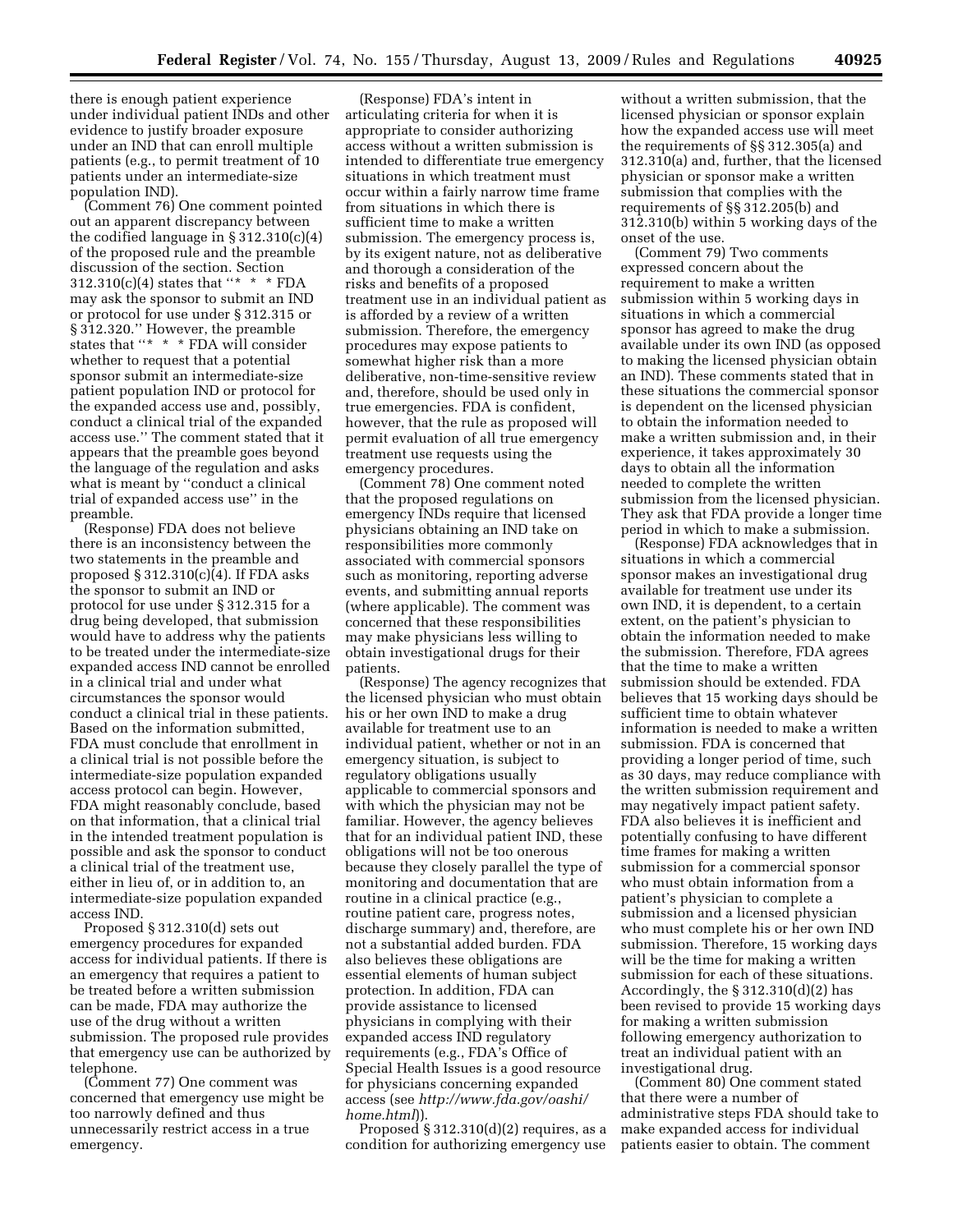stated that different divisions at FDA had different requirements concerning expanded access. The comment suggested that FDA make its internal requirements for individual patient expanded access consistent among the divisions. The comment also stated that FDA should post the name and contact information of the person in each division who is responsible for helping physicians submit individual patient expanded access requests.

(Response) One of the purposes that will be served by this final rule is to improve consistency in the way expanded access INDs are handled within FDA. FDA believes that including clear criteria and submission requirements in the regulations should help improve consistency in the individual patient expanded access process. In addition, FDA intends to educate reviewers and other review division staff on these new rules. FDA also plans to assess the implementation of these rules and will determine at a later time whether additional guidance is needed.

## 7. Issues Specific to Intermediate-Size Patient Populations

Proposed § 312.315 provides for expanded access use for multiple patients under a single IND or protocol for patient populations smaller than those typical in treatment INDs or treatment protocols, and sets forth the criteria, submission requirements, and safeguards specific to expanded access INDs for intermediate-size patient populations. The primary purpose of the intermediate-size patient population IND or protocol is to consolidate expanded access under a single IND to promote better monitoring, oversight, and ease of administration for an expanded access use compared to multiple individual patient INDs.

a. *General comments*.

(Comments 81) Several comments expressed approval for the creation of the intermediate-size patient population IND to formally bridge the gap between individual patient access and large population access under treatment INDs late in development. One comment agreed that this category would promote greater efficiency by aggregating various types of individual requests. Another comment stated that creation of this category might diminish the burdens of individual physicians in complying with the expanded access submission requirements for individual patient INDs, presumably because individual physicians would not have to make submissions once the individual patient INDs have been consolidated under an intermediate-size population IND.

(Response) FDA agrees that a potential advantage is to reduce the burdens of individual physicians trying to obtain access for individual patients. Ideally, only a limited number of physicians would make submissions for individual patients before patients receiving the investigational drug for the expanded access use could be consolidated under an intermediate-size population IND. That consolidation would ease the burden considerably for subsequent physicians seeking the drug for treatment use because they would not have to make their own IND submissions.

(Comment 82) One comment recommended that this expanded access category be renamed from ''Intermediate-size patient populations'' to ''Limited patient populations for treatment use.'' The comment maintained this change would clarify that the intent of this expanded access category is to provide ''compassionate'' treatment use of the investigational drug and involves only a limited number of prospective patients.

(Response) FDA does not believe it is necessary to further clarify the intent of this category of expanded access or of expanded access generally. Section 312.300(a) plainly describes the intent of expanded access. It states that ''[t]his subpart contains the requirements for the use of investigational new drugs when the primary purpose is to diagnose, monitor, or treat a patient's disease or condition.'' Moreover, it is apparent throughout the various requirements set forth in this subpart that the intent is treatment rather than assessment of the safety and effectiveness of an investigational drug in a controlled setting. In addition, FDA believes the term ''intermediate-size population'' better reflects the intent to describe an expanded access category intended to accommodate populations in between individual patients and the large populations that are typical of access to investigational drugs under treatment INDs or treatment protocols.

(Comment 83) One comment stated that the proposed rule does not address the situation in which an investigational drug being made available under a treatment IND would no longer be available under a treatment IND because of new information about the drug, but could still be made available under an intermediate-size patient population IND. The comment was concerned that, in that situation, the evidentiary threshold for expanded access would actually be lower than for the treatment IND.

(Response) FDA agrees that the proposed rule was not specifically

intended to address a situation in which an investigational drug once available under a treatment IND would no longer be available under a treatment IND, but would then become available under an intermediate-size patient population expanded access IND. FDA believes this would be an unusual circumstance, but a foreseeable one, and that the rule as proposed could accommodate that circumstance. For example, clinical trials of an investigational drug available under a treatment IND might demonstrate lack of effectiveness on a primary endpoint that is compatible with the expanded access use under the treatment IND, but also provide preliminary evidence of effectiveness on secondary endpoints or in subset analyses, and such evidence could support a different expanded access use (e.g., a more narrowly defined population within a disease or a different indication) under an intermediate-size population expanded access IND. In this circumstance, some of the patients who were receiving the drug under the treatment IND might be eligible to receive the drug under the intermediate-size population IND on the basis of lesser evidence than supported the treatment IND. However, FDA does not see why this would be a problem (e.g., expose any patient to unreasonable risk), provided the evidence is adequate to support the size population to be treated under the intermediate-size population IND.

b. *Number of patients*.

The preamble to the proposed rule stated that FDA anticipates that the typical intermediate-size patient population treatment use IND or protocol will provide access to between 10 and 100 patients.

(Comments 84) Some comments were concerned that FDA's estimated range for the number of patients that could be enrolled in an intermediate-size patient population IND was too narrow. One comment stated that FDA substantially underestimated the sizes of the potential populations that would need access to an investigational drug under an intermediate-size patient population, and that the estimated range (between 10 and 100 patients) leaves a significant gap between the intermediate-size population IND and the treatment IND. The comment recommended the creation of a fourth category of expanded access IND to bridge this gap. One comment asked FDA to clarify the difference in size of population between the intermediate category and larger populations under treatment INDs or protocols because FDA did not provide any estimate of the lower end of the range for a treatment IND. Two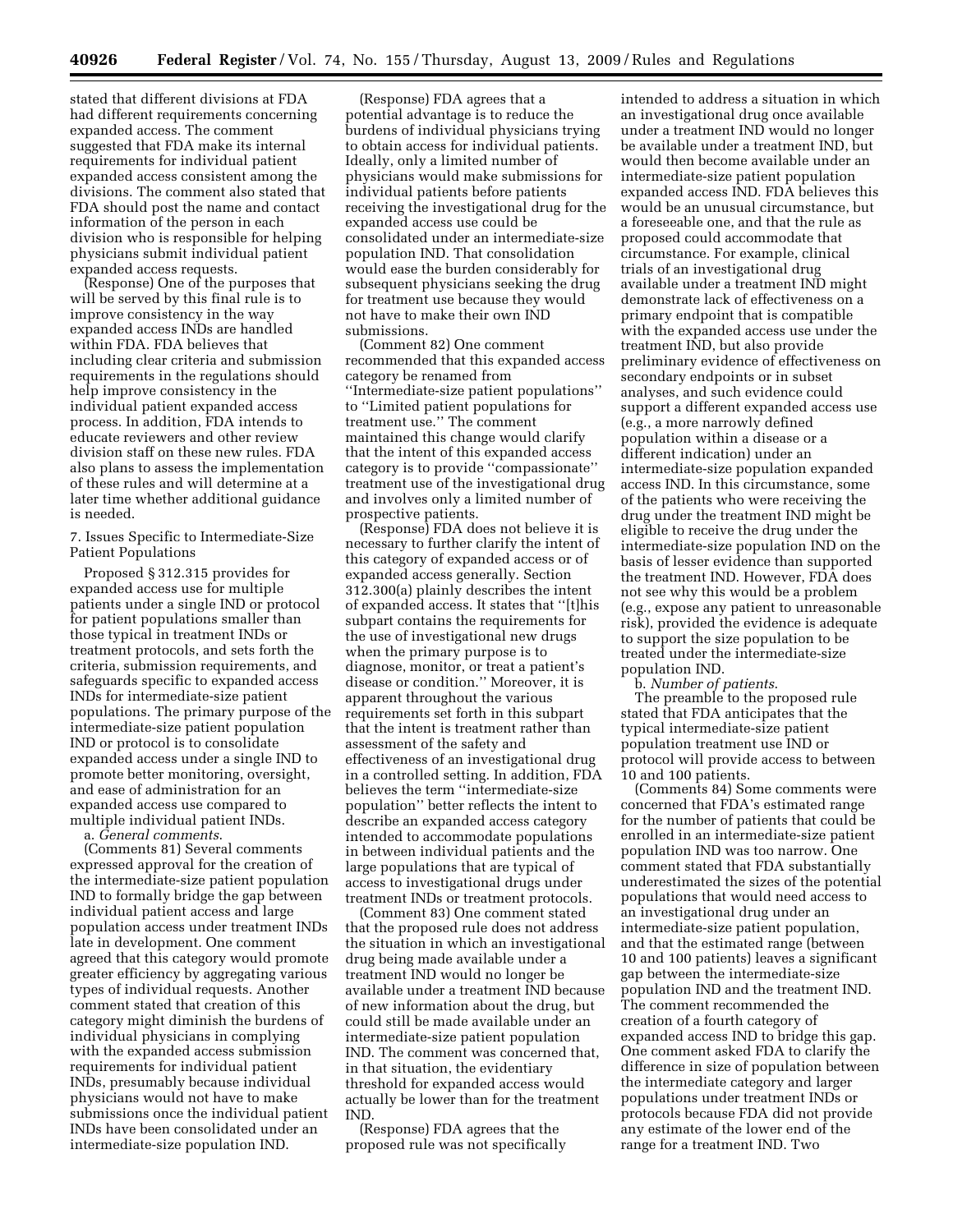comments stated that, although the proposed rule contemplated that § 312.315(a)(3)(i) and (a)(3)(ii) would be for an intermediate-size population of 10 to 100 patients, the situations described in these subsections could easily involve much larger numbers of patients.

(Response) The population range (10 to 100) for the intermediate-size patient population IND identified in the preamble to the proposed rule is simply an estimate and is not intended to exclude the possibility that more (or fewer) patients could be treated under an intermediate-size patient population IND. For a drug being developed, it is possible that more than 100 patients could be treated under an intermediatesize population IND. However, our experience suggests that programs substantially larger than this are best administered under a treatment IND. FDA expects that there would ordinarily be a seamless transition from intermediate-size population IND to treatment IND at the point when there was adequate evidence to support the treatment IND, adequate progress with drug development, a sponsor willing to make the drug available to a larger population under a treatment IND, and sufficient numbers of patients who need the drug to justify a treatment IND.

For a drug not being developed, there is also the possibility that greater than 100 patients will need access to an investigational drug under an intermediate-size patient population IND. Although FDA anticipates that a relatively small number of patients would be receiving access at any given point in time under such an IND, it is foreseeable that, for some drugs in this category, conditions will never be right for development, and over a period of years the IND will provide access to more than 100 patients. However, if substantially more than 100 patients seek or continue to need access under this category within a fairly narrow time frame, FDA believes there would likely be an adequate number of potential subjects to initiate a clinical trial and formal development of the drug.

When a drug has been withdrawn for safety reasons or in a drug shortage situation, it is also foreseeable that there will be greater than 100 patients who may need access to the drug—for patients in whom the benefits of the withdrawn drug continue to exceed the risks associated with the drug or patients who need to rely on a drug not approved for marketing in the United States to substitute for an approved drug in short supply. In those cases, the intermediate-size population IND could

be used to provide access to greater than 100 patients.

Because there is a need for flexibility to provide access to greater than 100 patients under an intermediate-size population IND in some circumstances, FDA has elected not to provide a specific estimate of the population range for this category in this final rule. FDA continues to believe that the population range identified in the proposed rule— 10 to 100 patients—would accommodate most intermediate-size population INDs. However, FDA believes foremost that the size population that can be treated under an intermediate-size population IND should be dictated by the available evidence—the amount of exposure that the evidence will support—and the circumstances of a given case, rather than by a somewhat arbitrary estimate of the size of the upper bound of the population.

c. *Sub-categories of intermediate-size patient population expanded access*.

Proposed § 312.315 provides for access to an intermediate-size population in four situations:

• To provide a drug that is not being developed to patients who may benefit from the drug (typically patients with a rare disease or condition) (§ 312.315(a)(1))

• To make a drug that is being developed available to patients who cannot participate in clinical trials of the drug (§ 312.315(a)(2))

• To provide an approved drug that has been withdrawn for safety reasons, or cannot be marketed due to failure to meet the conditions of the approved application (usually a manufacturing problem) to a limited number of patients who are dependent on the drug  $(S \ 312.315(a)(3)(i))$ 

• To provide a drug that is related to an approved drug, but is not approved for marketing in the United States, in situations where there is a shortage of the approved drug or the approved drug is unavailable due to failure to meet the conditions of the approved application  $(S312.315(a)(3)(ii))$ 

(Comment 85) One comment objected to the range of situations in this category, stating that the situations are too diverse to be accommodated in a single expanded access category.

(Response) FDA disagrees. Because the amount of evidence needed to make an investigational drug available under an intermediate-size population IND is based on the size of population anticipated to be treated under the IND, the category can accommodate situations with significant variations in the size of the treatment population (see also preceding comment response). FDA believes, therefore, that the criteria set forth in § 312.315 are adequate to ensure that the risks associated with use of drugs made available in each of these four situations are minimized and the potential benefits maximized across a variety of different treatment use situations and size populations.

(Comment 86) One comment recommended deleting the option to make an investigational drug available under an intermediate-size population IND when the drug is not being developed. The comment argued that because the disease is so rare that it is not possible to recruit patients for a clinical trial, the sponsor would not ordinarily maintain an active IND, nor would the sponsor be manufacturing investigational drug supplies (so, presumably, there is no reason for the category). The comment stated that the proposed rule also implies that this situation may be an open-ended commitment to expanded access, which is likely to further deter commercial sponsors. One comment asked how FDA would determine that the drug is the only promising therapy for the people with a rare condition without clinical data to support the use. The comment stated that this provision of the proposed rule would further erode the possibility of conducting a controlled clinical trial in this situation.

(Response) This category of expanded access use is based on FDA's experience with situations in which there has been no alternative but to make a drug not being developed available under an IND to a small number of patients who could benefit from it. In FDA's experience, it has not been difficult to determine that a drug is the treatment of choice for a discrete group of patients with a particular rare disease or condition. For example, some antivenins and drugs for tropical diseases are not commercially marketed in the United States because there is simply not a large enough market to develop the product for marketing, but these products are nonetheless needed on occasion by readily identifiable patients. FDA has made other products available to treat obscure conditions when the population is seemingly too small for even orphan drug development. For example, thalidomide was made available for a variety of conditions under several of these types of INDs before there was sufficient data to approve it. Currently, there are INDs for products not being actively developed that are ongoing, and FDA anticipates that it will encounter situations in the future in which this type of IND is needed. Because these types of INDs exist, and because one of FDA's goals with this rulemaking to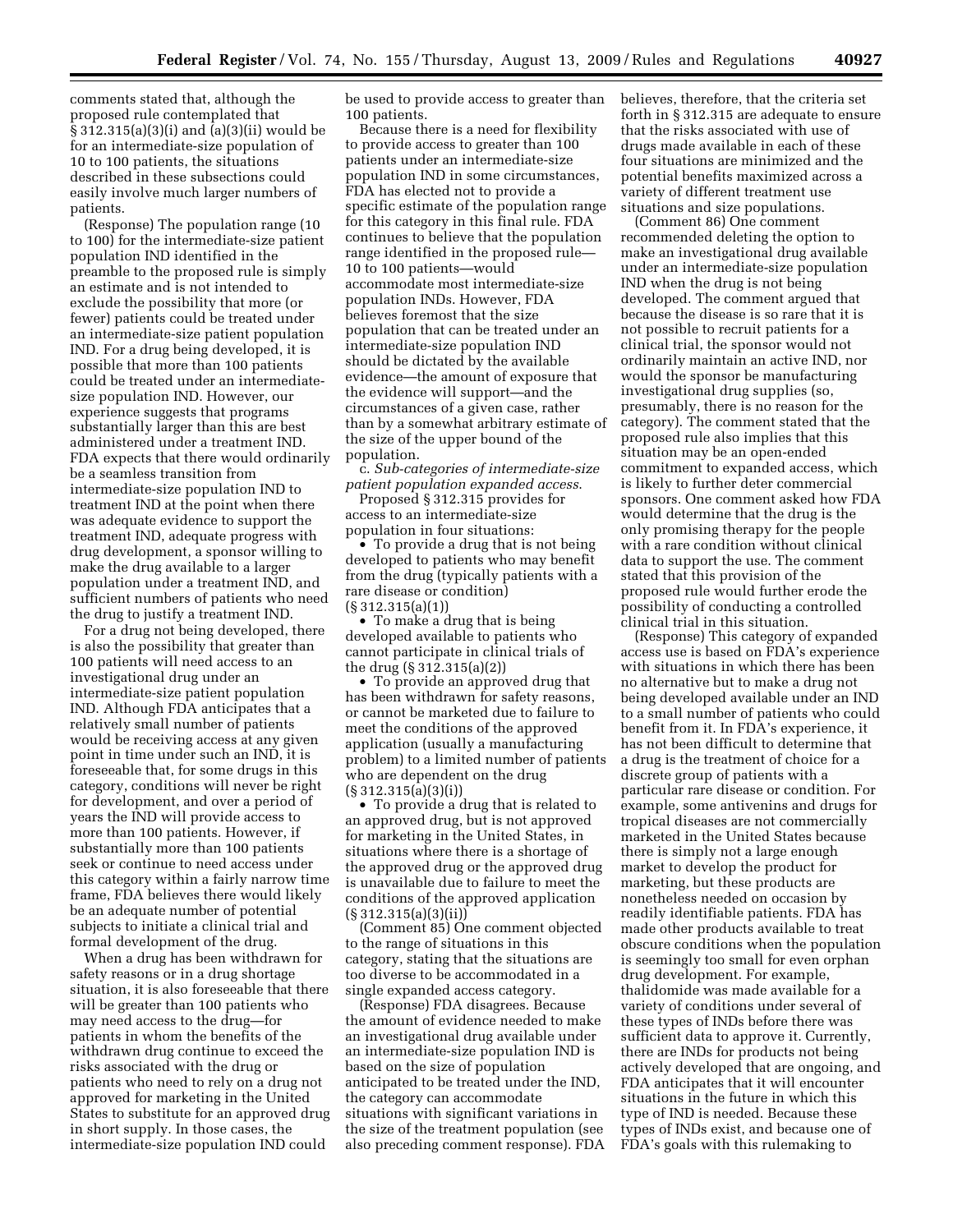make the agency's various mechanisms for expanded access transparent and thereby make investigational drugs more widely available to those who might benefit, the agency believes it is important to describe this type of expanded access in the regulations.

FDA recognizes that a commercial sponsor might not be inclined to be a sponsor for this type of IND or to make a potentially open-ended commitment to manufacture products to provide to another sponsor under this type of IND. In FDA's experience, these types of INDs are not usually held by commercial sponsors. They are more commonly held by government agencies and academic institutions. So the fact that this type of IND is of little interest to a commercial sponsor is no reason to remove it from the expanded access regulations, particularly when it meets a demonstrated public health need.

FDA also recognizes that this type of access could potentially usurp the entire population that could possibly be enrolled in a clinical trial of a drug. However, FDA thinks this situation is not very likely because drugs are rarely developed (at least not in the United States) for the types of indications for which drugs are made available under this category. Nonetheless, where appropriate, FDA intends to make every effort to encourage potential sponsors to study such a drug in a clinical trial rather than provide it under an expanded access IND.

(Comment 87) One comment stated that there was no reason to have an intermediate-size population expanded access IND for a drug being developed. The comment stated that there is no justification for allowing access under such an IND for a disease different from the one being studied in the clinical trials. For the other situations in which a patient is unable to participate in the clinical trial (different disease stage, patient otherwise fails to meet enrollment criteria, enrollment is closed, or the trial site is not geographically accessible), the comment stated that the treatment IND would be the appropriate vehicle for expanded access.

(Response) FDA believes there is adequate justification for allowing expanded access under an intermediatesize patient population IND for a disease different from the one being studied in the clinical development program. For an oncology drug, for example, the characteristic of a cancer that is the target of a given chemotherapeutic agent (e.g., specific receptor or enzyme) may be present in other types of cancers. In that situation, it may be appropriate to make an investigational drug being

studied for one cancer available to treat patients with another type of cancer before there is definitive evidence of effectiveness in the other type of cancer. As discussed above, FDA also believes it is important to be able to provide access to multiple patients in a controlled manner under an intermediate-size patient population IND at a point in time in which the use for which the drug is being made available would not yet meet the criteria for a treatment IND. In FDA's experience, it has been helpful from an administrative, clinical safety, and monitoring perspective to provide for a multi-patient expanded access IND to bridge the gap between individual patient INDs and treatment INDs.

(Comment 88) One comment stated that it is not clear why patients should receive expanded access to a drug that is no longer marketed for safety reasons. The comment stated that a clinical trial is the appropriate setting to identify patients for whom the potential benefits of a drug outweigh the risks. One comment agreed that, when a drug is withdrawn from marketing because of safety reasons, there may be a subset of patients for whom the benefits of treatment would outweigh the risks. The comment also pointed out that by stating in the preamble to the proposed rule that those patients for whom the benefits of treatment are believed to outweigh the risks ''could continue to receive the drug under an intermediatesize patient population IND,'' FDA implied that only patients who were already receiving the drug when marketing ceased could obtain the drug under such an IND. The comment asked FDA to clarify whether this provision is intended to make a drug available only to patients who were receiving the drug when it was withdrawn for safety reasons or if it would also be possible to provide the drug to patients who had not yet received it.

(Response) In FDA's experience, there are multiple examples of situations in which a drug has been withdrawn from the market for safety reasons and there has been a need to make the drug available to a subset of patients in whom the benefits of treatment outweigh the risks. Although those who receive the drug will ordinarily be those who were already receiving the drug at the time of withdrawal and appear to have benefited, it was not FDA's intent to absolutely foreclose the possibility that new patients could receive a drug that had been withdrawn from marketing for safety reasons. It is possible that a population in whom benefits continue to outweigh risks could be characterized in a way that

would permit access to patients who have not previously been treated with the drug, even though the drug is unsafe for marketing. However, a manufacturer may be reluctant to make an open-ended commitment to provide a drug that has been withdrawn for safety reasons to a subset of patients when there is no commercial benefit to the manufacturer. This reluctance could also affect whether new patients would be able to obtain the drug.

(Comment 89) One comment recommended that the final rule clarify that some situations in which a marketed drug is found to benefit only a subset of the population for which it was approved can be addressed through a restricted distribution program of the FDA-approved product in accordance with subpart H of part 314, rather than through withdrawal of the drug for safety reasons and use of an intermediate-size patient population IND to make the drug available to the subset population.

(Response) FDA agrees that, in situations in which a drug is found to be beneficial in only a subset of the population in which it was originally approved, it may be possible to allow continued marketing of the drug under a restricted distribution program (Lotronex was originally marketed without restrictions and is now marketed under a restricted distribution program). In these situations, there would usually be more compelling data to support the use in the subset population than would be needed for an expanded access IND (i.e., a more rigorously defined subset population). The appropriate mechanism for making a drug available to the subset of patients in whom the benefits continue to outweigh the risks would depend on the circumstances of the particular case. FDA is always willing to explore the full range of options with the manufacturer of such a drug.

d. *Drug shortage*.

(Comment 90) One comment stated that it is not clear that the expanded access rule would be the right mechanism for access in a drug shortage situation because the numbers of patients needing access could be well in excess of the 100 patients that the preamble suggests are the upper bound of the intermediate-size population IND category.

(Response) FDA is retracting a statement in the preamble to the proposed rule suggesting that there is a 100-patient upper bound on the population for an intermediate-size expanded access IND. FDA agrees that a drug shortage situation could result in a need for access in more than 100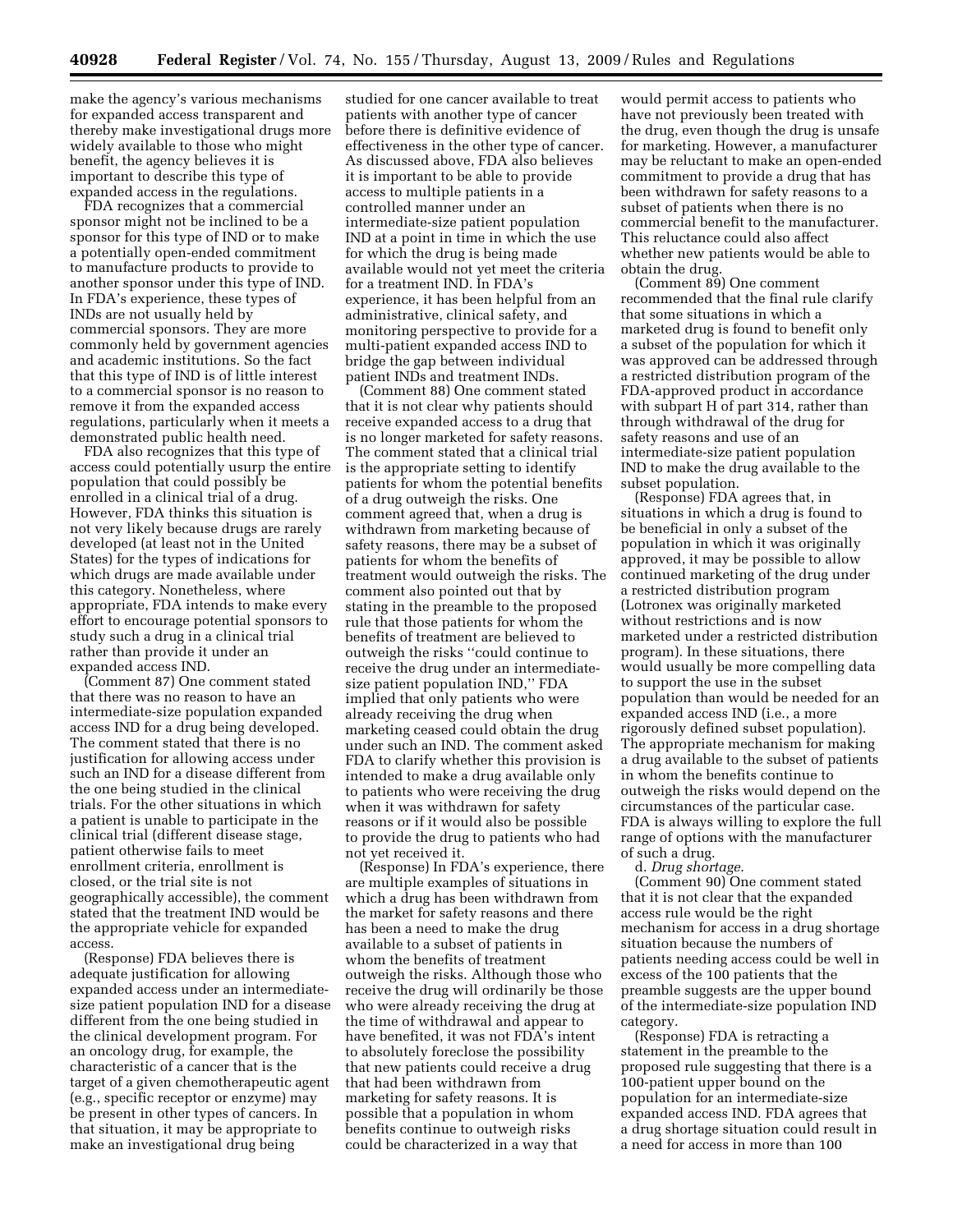patients and more patients than could reasonably be accommodated by an intermediate-size expanded access IND. In such situations, FDA would be more likely to exercise its enforcement discretion, the effect of which would be to permit marketing of a related product that did not meet the FDA approval requirements to substitute for the drug in short supply until supply issues for the FDA-approved product were resolved. FDA included the drug shortage provision in the expanded access regulations to address a situation in which there is a relatively small, discrete population affected by a drug shortage. Which mechanism would be appropriate to make a related drug available in a drug shortage situation an intermediate-size population IND or enforcement discretion—would depend on the circumstances of that situation. e. *Good manufacturing practices* 

# *(GMP) issues*.

(Comment 91) One comment suggested that expanded access was not the appropriate vehicle for providing access to a drug that is approved but is not being manufactured in a manner consistent with the approval. The comment stated that because the drug is not investigational, access should be handled under a different mechanism. The comment added that there should be assurance of close oversight of the manufacturer to minimize harm to patients. Another comment asked how it would be determined that the risk due to manufacturing problems is acceptable. The comment pointed out that the IND would have to crossreference the NDA for CMC information and also describe the good manufacturing practices (GMP) issues.

(Response) As in the case of a drug shortage, GMP issues for a product could create a need for access in a population too large to be accommodated under an intermediatesize expanded access IND. As with a drug shortage, in these situations FDA would be more likely to use enforcement discretion to make the drug available to a very large number of patients. FDA agrees that, whether enforcement discretion or an expanded access IND is used, there must be careful consideration of the safety implications of the manufacturing concerns, including possible monitoring mechanisms to ensure that patients are not being harmed by a product that has GMP concerns but is nonetheless being made available to patients.

8. Issues Specific to Treatment IND and Treatment Protocol

The proposed rule specifically solicited comment on FDA's decision to continue to describe the type of expanded access for treatment use that makes investigational drugs available to large populations as the ''treatment IND'' or ''treatment protocol.''

(Comment 92) One comment expressed the view that, despite 20 years of use, these terms are confusing. The comment recommended that the terminology be changed to ''large-size patient populations'' to be consistent with the names of the other two categories of expanded access.

(Response) FDA continues to believe that it would be preferable to retain the terms ''treatment IND'' and ''treatment protocol.'' Because these terms have been in use for more than 20 years, FDA believes they have become so strongly associated with making investigational drugs available to large populations that to replace the terms would generate needless confusion. FDA recognizes that the term ''treatment use'' is now widely used to refer generically to use of an investigational drug for treatment purposes outside of a clinical trial, and not just to use under a treatment IND or protocol. However, FDA believes the confusion that would result from changing the name of the treatment IND outweighs any potential confusion resulting from use of the word "treatment" in the title of the large population expanded access IND but not in the other expanded access categories.

(Comment 93) One comment noted that FDA's current regulation concerning the submission requirements for a treatment protocol (§ 312.35(a)(ii)) provides that a submission for a treatment protocol must explain why the use of the investigational drug is preferable to the use of available marketed treatments. The comment pointed out that § 312.305(b)(2)(ii) of the proposed rule provides that submissions for all expanded access uses must explain why the use of the investigational drug is preferable to the use of available therapeutic options. The comment interpreted this provision of the proposed rule as permitting expanded access for a treatment protocol only when the treatment protocol explains why the use of the investigational drug is preferable to any approved or unapproved therapies, not just preferable to any available marketed treatment. The comment contended that this provision could be interpreted to require companies to show that the product to be used for treatment use is better than both approved and unapproved therapies because the preamble states that ''available therapy'' includes not just FDA-approved products for that indication, but also includes (1) treatments not FDA-

regulated (e.g., surgery) and (2) off-label use (i.e., not labeled for use for the relevant condition or disease, but supported by compelling literature reference) (71 FR 75147 at 75151). To avoid this perceived problem, the comment suggested that FDA take one of three steps: (1) Put the definition of ''available therapy'' stated in FDA's guidance for industry entitled ''Available Therapy'' in a formally issued rule, (2) revert back to the requirement that the investigational new drug must only be measured against other FDA-approved marketed products, or (3) approve the unapproved therapy for the new indication so that its use becomes ''on-label.''

(Response) The Available Therapy guidance (p. 4) states that ''available therapy (and the terms existing treatments and existing therapy) should be interpreted as therapy that is specified in the approved labeling of regulated products, with only rare exceptions.'' This guidance was intended to apply to the use of the term in § 312.34(b)(1)(ii) of FDA's current regulations concerning treatment INDs and treatment protocols. That regulation includes the criterion that ''[t]here is no comparable or satisfactory alternative drug or other therapy available to treat that stage of the disease in the intended patient population.'' Section 312.34(b)(1)(ii) is intended to apply equally to the use of the term in new subpart I. FDA believes this guidance has effectively addressed confusion associated with use of the term ''available therapy'' in the varied contexts in which it is used in FDA's regulations. Therefore, FDA does not believe it is necessary at this time to promulgate a regulation defining the term or revise the guidance so that only approved therapies could be considered available therapy. Nor would it be appropriate to simply approve the unapproved therapy for the new indication for use, apparently without regard to the evidence supporting the use, so that its use becomes ''on-label.''

# 9. Clinical Holds of Expanded Access INDs

Proposed § 312.42(b)(3) specifies the conditions under which FDA may place an expanded access IND or protocol on clinical hold. Proposed § 312.42(b)(3)(i) allows FDA to place a proposed expanded access use on clinical hold if the pertinent criteria in subpart I for authorizing the use are not met (e.g., non-serious disease or condition, satisfactory or comparable therapies are available, insufficient evidence to support the use) or the IND does not comply with the pertinent submission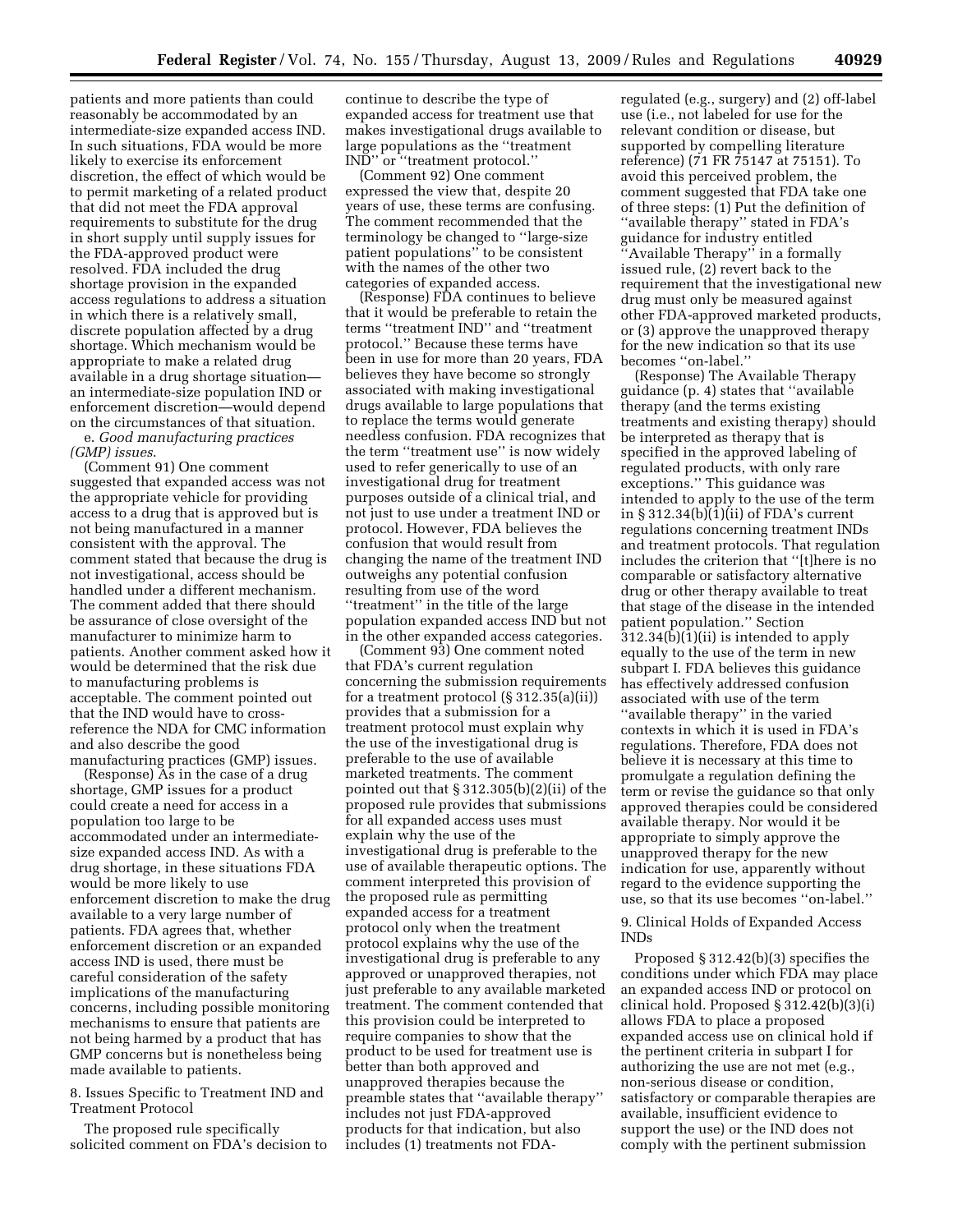requirements in subpart I. Proposed § 312.42(b)(3)(ii) allows FDA to place an ongoing expanded access IND on clinical hold if the agency determines that the pertinent criteria in subpart I are no longer satisfied.

(Comment 94) One comment emphasized the importance of providing a high degree of clarity about the reasons for imposing a clinical hold on an access program to assure that other studies of the investigational drug are not unintentionally affected. The comment stated that lack of clarity could shut down an entire development program and suggested that in the final rule, FDA cite specific reasons for imposing a clinical hold on an access program. The comment asserted that FDA should apply the same level of rigor for imposing holds on access programs as is applied to clinical holds of clinical trials. Another comment suggested that FDA propose an approach for supplying drugs to patients who are clearly benefiting from treatment and are participating in an expanded access program that is put on clinical hold.

(Response) FDA does not believe it is necessary or desirable to cite in the regulations specific potential reasons for a clinical hold of an expanded access IND. Section 312.42(b)(3) makes clear that failure to meet any of the criteria or submission requirements pertinent to authorizing any of the expanded access IND categories may be a basis for a clinical hold. It also makes clear that if any of the criteria that were the basis for authorizing an expanded access IND are no longer satisfied, FDA may place an ongoing expanded access IND on clinical hold. If FDA were to cite specific potential reasons for a hold, it could give the misimpression that failure to meet criteria or submission requirements not expressly mentioned would not be a basis for a hold.

FDA anticipates that clinical holds for expanded access INDs will be handled in the same manner as for INDs for clinical trials. That is, the clinical hold letter will cite the relevant regulation and explain in detail how the criteria that are the basis for the hold are not met. FDA further anticipates that, in the event that the basis for a clinical hold is relevant only to an expanded access IND and not to the clinical development program, the relevant clinical hold documentation will make this abundantly clear.

In addition, in situations in which an ongoing expanded access IND is placed on hold, FDA will carefully consider the needs of patients already receiving the drug. FDA will not hesitate to use a partial clinical hold (which permits

patients already being treated with a drug to continue treatment) where appropriate.

#### 10. Comments on Analysis of Impacts

(Comment 95) Three comments from pharmaceutical companies and a trade association stated that the rule would likely increase sponsors' administrative, medical, and regulatory burdens associated with expanded access. The comments specifically mentioned the costs of providing the investigational drug, conducting clinical laboratory tests, and monitoring, collecting, processing, analyzing, and summarizing data.

(Response) Based on our analysis, we conclude that the final rule will not have a substantial economic impact. The final rule clarifies and expands on regulations in place since 1986 but does not substantially change those regulations; therefore, the overall economic impact should be small. Treatment use of investigational drugs is relatively uncommon and a particular sponsor would be expected to submit a treatment use request only infrequently. Therefore any additional regulatory burden is expected to be small and widely dispersed among affected entities. Most treatment use requests are for individuals or single patients for which the drug, clinical laboratory testing, monitoring, data processing, and reporting costs are expected to be small. The proposed rule does not require sponsors to make investigational drugs available for treatment use. Such a decision is the sponsor's alone and will presumably be based on a number of factors, including cost. If the sponsor can demonstrate that the clinical trial could not be conducted unless the sponsor is able to charge for the investigational drug, the sponsor may request permission to charge patients and recover the direct costs associated with the treatment use.

(Comment 96) A comment from an insurance company provided an estimate of the costs to enrollees in commercial private health plans associated with the expanded access rule that indicates the costs to be much larger than those stated in the proposed rule. The comment assumed that physicians would request access to investigational drugs only when available therapies have failed or when conventional therapies do not exist. Additional information related to the comment and submitted to the docket at FDA's request indicated that ''\* \* \* the grand total number of patients projected to utilize INDs under these proposals each year is approximately 67,500.'' The comment also stated its belief that

investigational drugs will be used as first-line therapy, second-line therapy, monotherapy, and combined therapy with FDA-approved medications. The comment stated that the aggregate additive cost per year to all U.S. privatesector payers would be \$273,600,000. The comment maintained that these estimates actually understate the burden to private-sector payers because they exclude potential annual costs to Medicare Advantage plans.

(Response) Based on our analysis, we concluded that the costs of this final rule should be small. The cost estimate provided in the comment appears to include costs for investigational drugs under provisions of the charging final rule published elsewhere in this issue of the **Federal Register**. In response to the comment, we have included estimates of the number of individual patients with access to investigational drugs under current rules and the number of additional patients we expect to gain expanded access to investigational drugs under this final rule. FDA's estimates indicate that, on average, as many as 53,159 patients per year have access to investigational drugs under current rules. In addition, we estimate that as many as 3,095 additional patients will gain expanded access to investigational drugs under this final rule. These estimates are based on assumptions used in our Analysis of Impacts for the proposed rule that were not substantively challenged in any comments received. It appears that the estimate of 67,500 patients per year in the comment draws no distinction between patients receiving investigational drugs under current rules and the additional patients who will have expanded access under this final rule. In assessing the impact of the final rule, it is the incremental effect, or additional patients that will gain expanded access, that must be considered. Patients with access to investigational drugs under current rules are not relevant to an analysis of impacts for this final rule. The only direct costs that are relevant to this final rule are the costs to drug sponsors to prepare and submit expanded access requests. The comment did not provide an estimate of these costs.

(Comment 97) A comment from a capital fund disagreed with the proposed rule's assertion that the rule would not have a significant economic impact on a substantial number of small entities. The comment stated that FDA had overlooked the extensive role of small biotech companies in developing novel kinds of investigational drugs that are often the most sought-after therapies for expanded access. The comment also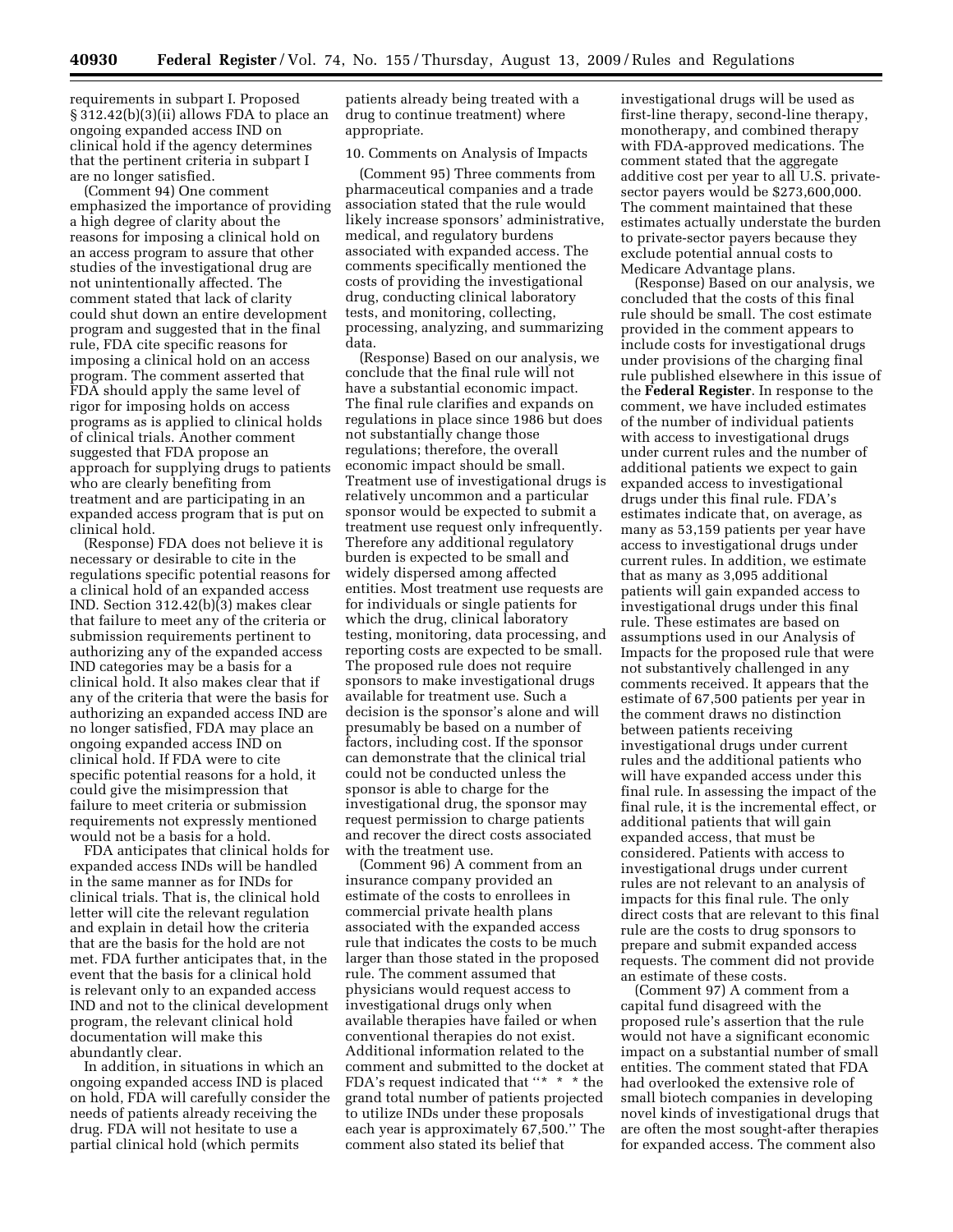stated that small biotech companies severely lack funding and also face special difficulties in getting their therapies to the stage where they are able to obtain significant partnering arrangements. The comment stated that such companies could be substantially helped by expanded access programs by permitting them to reach larger numbers of patients sooner and to generate larger amounts of supporting data sooner. The comment stated that the most powerful boost for small biotech companies and the patients seeking their new therapies would come from combining expanded access programs with policies allowing cost recovery and reimbursement (the subject of the charging proposed rule). The comment also advocated minimal efficacy requirements for expanded access and stated that such a policy would not impose substantial costs on society or the healthcare system because sponsors would be paying for the costs of producing and supplying the therapy in most expanded access programs. The comment added that if such programs enable a product to reach marketing approval sooner than otherwise, that would greatly reduce the costs that sponsors must recoup in pricing products for commercial sale.

(Response) The comment suggests that investigational drugs produced by small biotech companies are often the most sought-after therapies for expanded access, but provides no examples. While small biotech companies may face a number of difficulties—including a lack of funding and partnering opportunities—such obstacles are neither the subject of this final rule nor the responsibility of FDA. The purpose of the proposed expanded access rule is not to help sponsors reach larger numbers of patients and generate larger amounts of supporting data sooner. The agency believes that these goals are best pursued through the normal drug development process. FDA believes that cost recovery for expanded access—the subject of the charging proposed rule—is appropriate only in limited circumstances. Further, the agency has determined that the amount to be charged should be limited to the direct costs of providing the investigational drug for the treatment use. Cost recovery through charging is not intended as a mechanism through which sponsors may generate funds to support drug development generally. The agency agrees with the comment that the proposed rule would not impose substantial costs on society or the healthcare system.

(Comment 98) One comment stated that the estimates of increased expanded use in the Analysis of Impacts appeared

overly optimistic because **Federal Register** notices are not the best way of disseminating information to the lay public or their physicians and the proposed rule did not mention any additional efforts to disseminate information about expanded access.

(Response) Issuance of the final rule is not the only way FDA plans to disseminate information on expanded access programs to the lay public and physicians. FDA intends to develop and engage in a broad range of publicity and educational efforts in a variety of forums and media to increase awareness of the mechanisms for obtaining investigational drugs for treatment use.

# **IV. Legal Authority**

The agency believes it has the authority to impose requirements regarding expanded access to investigational drugs under various sections of the act, including sections 505(i), 561, 701(a) (21 U.S.C. 371(a)), and  $505-1(f)(6)$ .

Section 505(i) of the act directs the agency1 to issue regulations exempting from the operation of the new drug approval requirements drugs intended solely for investigational use by experts qualified by scientific training and expertise to investigate the safety and effectiveness of drugs. The final rule explains procedures for obtaining FDA authorization for expanded access uses of investigational drugs and factors relevant to making necessary determinations.

Section 561 of the act, added by FDAMA, provides significant additional authority for this final rule. Section 561(a) of the act states that FDA may, under appropriate conditions determined by the agency, authorize the shipment of investigational drugs for the diagnosis, monitoring, or treatment of a serious disease or condition in emergency situations. This final rule sets forth factors that the agency will consider in determining whether to authorize shipment of investigational drugs in emergency situations.

Section 561(b) of the act allows any person, acting through a physician licensed in accordance with State law, to request from a manufacturer or distributor an investigational drug for the diagnosis, monitoring, or treatment of a serious disease or condition if four conditions are met: (1) The physician must determine that the person has no comparable or satisfactory alternative

therapy available and the probable risk to the person from the investigational drug is not greater than the probable risk from the disease or condition; (2) FDA must determine that there is sufficient evidence of safety and effectiveness to support the use of the investigational drug in the particular case; (3) FDA must determine that provision of the investigational drug will not interfere with the initiation, conduct, or completion of clinical investigations to support marketing approval; and (4) the sponsor or clinical investigator of the investigational drug must submit a clinical protocol consistent with the provisions of section 505 of the act (21 U.S.C. 355) describing the use of the investigational drug in a single patient or a small group of patients. The final rule sets forth factors that FDA will consider in making the necessary determinations and explains the procedures and criteria for physicians, sponsors, and/or investigators to make the necessary representations and submissions to FDA.

Section 561(c) of the act specifically authorizes expanded access under a treatment IND if FDA makes the following determinations: (1) Under the treatment IND, the investigational drug is intended for use in diagnosing, monitoring, or treating a serious or immediately life-threatening disease or condition; (2) there is no comparable or satisfactory alternative therapy available to diagnose, monitor, or treat that stage of the disease or condition in the population of patients to which the investigational drug is intended to be administered; (3) the investigational drug is already under investigation in a controlled clinical trial for the same use under an IND under section 505(i) of the act, or all clinical trials necessary for approval of that use of the investigational drug have been completed; (4) the sponsor of the controlled clinical trials is actively pursuing marketing approval of the investigational drug, with due diligence, for the same intended use; (5) provision of the investigational drug will not interfere with the enrollment of patients in ongoing clinical investigations under section 505(i) of the act; (6) in the case of serious diseases, there is sufficient evidence of safety and effectiveness to support the intended use; and (7) in the case of immediately life-threatening diseases, the available scientific evidence, taken as a whole, provides a reasonable basis to conclude that the investigational drug may be effective for its intended use and will not expose patients to an unreasonable and significant risk of illness and injury. The

<sup>1</sup> In light of section 903(d) of the act (21 U.S.C. 393(d)) and the Secretary's delegations to the Commissioner of Food and Drugs, statutory references to ''the Secretary'' in the discussion of legal authority have been changed to ''FDA'' or ''the agency.''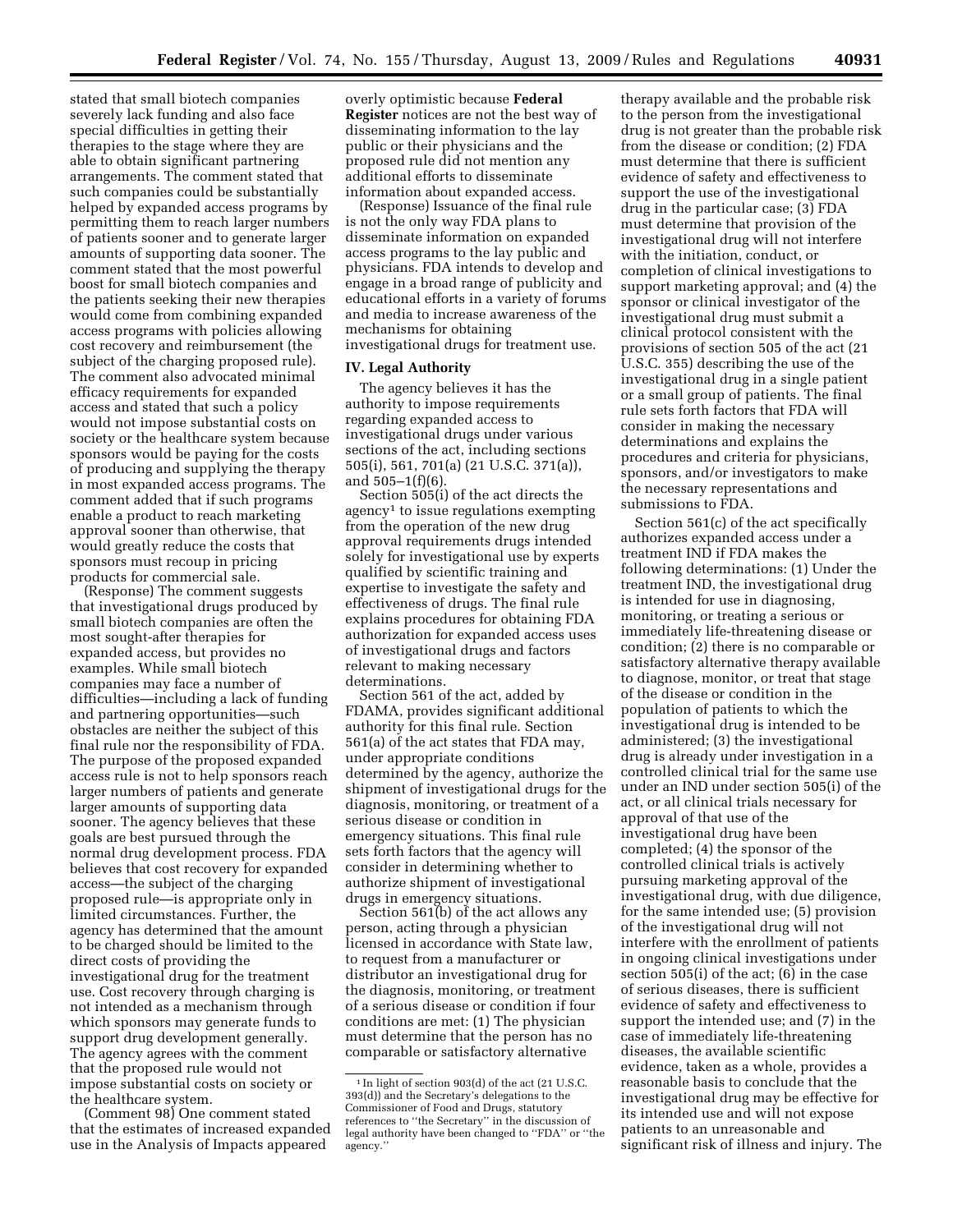final rule sets forth factors that FDA will consider in making the necessary determinations.

Section 561 of the act further requires that protocols submitted under section 561 be subject to section 505(i) of the act including regulations issued under section 505(i). Section 561(d) of the act permits the agency to terminate expanded access for failure to comply with the requirements of section 561 of the act. The final rule sets forth the conditions under which FDA will place an expanded access use on clinical hold.

This final rule establishes three categories of expanded access. While authority for individual patient access is based on section 561(b) of the act, and authority for treatment INDs and treatment protocols is based on section 561(c) of the act, there is also authority in the statute for FDA to issue regulations for intermediate-size patient populations. Section 561(b)(4) of the act requires submission of a protocol for the expanded access use that is consistent with the requirements of the IND regulations describing the use of the investigational drug in a single patient or a small group of patients. The provisions of the final rule concerning expanded access for intermediate-size patient populations address the use of the investigational drug in the small groups of patients mentioned in the statute.

Section 701(a) of the act provides general authority to issue regulations for the efficient enforcement of the act. By clarifying the criteria and procedures relating to expanded access to investigational products, this final rule is expected to aid in the efficient enforcement of the act.

Finally, section  $505-1(f)(6)$  of the act, added by FDAAA, states that ''[t]he mechanisms under section 561 to provide for expanded access for patients with serious or life-threatening diseases or conditions may be used to provide access for patients with a serious or lifethreatening disease or condition, the treatment of which is not an approved use for the drug, to a drug that is subject to elements to assure safe use under this subsection.'' FDA ''shall promulgate regulations for how a physician may provide the drug under the mechanisms of section 561.'' Because the expanded access mechanisms in this final rule may be used by patients seeking access to a drug that is subject to elements to assure safe use, this rule fulfills the FDAAA requirement.

#### **V. Environmental Impact**

The agency has determined under 21 CFR 25.30(h) that this action is of a type that does not individually or cumulatively have a significant effect on the human environment. Therefore, neither an environmental assessment nor an environmental impact statement is required.

#### **VI. Analysis of Economic Impacts**

FDA has examined the impacts of the final rule under Executive Order 12866 and the Regulatory Flexibility Act (5 U.S.C. 601–612), and the Unfunded Mandates Reform Act of 1995 (Public Law 104–4). Executive Order 12866 directs agencies to assess all costs and benefits of available regulatory alternatives and, when regulation is necessary, to select regulatory approaches that maximize net benefits (including potential economic, environmental, public health and safety, and other advantages; distributive impacts; and equity). The agency believes that this final rule is not an economically significant regulatory action under the Executive Order.

The Regulatory Flexibility Act requires agencies to analyze regulatory options that would minimize any significant impact of a rule on small entities. Our economic analysis for the proposed rule did not indicate any significant new regulatory burden, and we did not receive any comments that would cause us to reconsider this determination. Therefore, the agency certifies that the final rule will not have a significant economic impact on a substantial number of small entities.

Section 202(a) of the Unfunded Mandates Reform Act of 1995 requires that agencies prepare a written statement, which includes an assessment of anticipated costs and benefits, before proposing ''any rule that includes any Federal mandate that may result in an expenditure by State, local, and tribal governments, in the aggregate, or by the private sector, of \$100,000,000 or more (adjusted annually for inflation) in any one year.'' The current threshold after adjustment for inflation is \$133 million, using the most current (2008) Implicit Price Deflator for the Gross Domestic Product. FDA does not expect this final rule to result in any 1-year expenditure that will meet or exceed this amount.

The agency estimates that the total costs to drug sponsors and physicians to submit the additional expanded access submissions expected under this final rule will be between \$1.5 million and \$3.0 million per year. Because a typical sponsor will submit an expanded access use request only infrequently, these costs are expected to be widely dispersed among affected entities. The benefits of the final rule are expected to

result from increased patient access to investigational drugs generally and from expanded access being made available for a broader variety of disease conditions and treatment settings. Private benefits will accrue to individual patients receiving drugs for expanded access use, whereas social benefits will accrue if information obtained contributes to the development of new therapies generally. Due to uncertainty with respect to the potential magnitude of such benefits, and a lack of necessary data, FDA did not generate quantitative estimates of expected benefits.

#### *A. Objectives of the Final Action*

FDA is proposing this action to describe in greater detail all of the ways patients may obtain expanded access to investigational drugs for treatment use. Specifically, the final rule establishes eligibility criteria, submission requirements, and safeguards for the expanded access use of investigational drugs by individual patients, including in emergencies; intermediate-size patient populations; and larger populations under a treatment protocol or treatment IND. The proposal is also intended to increase public knowledge and awareness of expanded access and, thus, to make investigational drugs more widely available. In addition, by establishing clear eligibility criteria and submission requirements, the final rule will ease administrative burdens on physicians seeking investigational drugs for their patients and on sponsors who are willing to make promising unapproved therapies available for treatment use.

### *B. Nature of the Problem Being Addressed*

The fundamental problem addressed by the final rule is one of incomplete information. In some circumstances, a lack of clearly defined eligibility criteria and submission requirements has created inefficiencies that limit patient access to potentially beneficial investigational drugs. The final rule is also intended to address concerns that, historically, cancer and Acquired Immunodeficiency Syndrome (AIDS) patients have had better access to investigational drugs than patients with other serious diseases or conditions, and that patients under the care of physicians based in academic medical centers are more likely to obtain such access than patients whose physicians practice outside such centers. In addition, the lack of clearly defined eligibility criteria and submission requirements has led some physicians and drug sponsors to devote more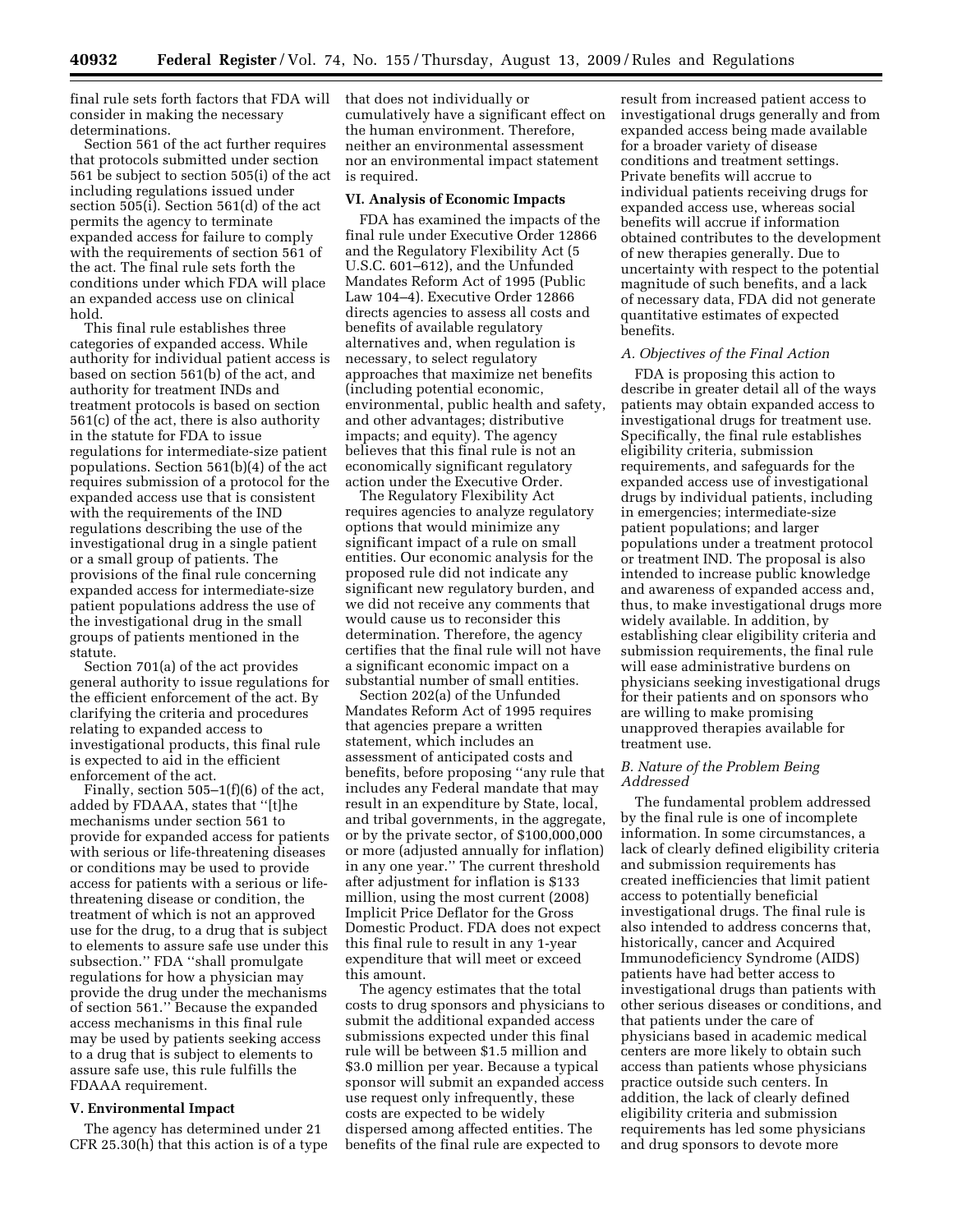resources than necessary to the preparation of expanded access submissions. Through this final rule, the agency seeks to correct these shortcomings.

The final rule establishes general eligibility criteria, submission requirements, and safeguards for the expanded access use of investigational drugs. The requirements that apply to all types of expanded access use are discussed in section III.C.3 of this document. The final rule also describes more specific eligibility criteria, submission requirements, and safeguards for three specific categories of expanded access: (1) Expanded access for individual patients, (2) expanded access for intermediate-size patient populations, and (3) expanded access

under a treatment protocol or treatment IND.

### *C. Baseline for the Analysis*

During the period 1997 through 2005, FDA received an average of 2,046.6 INDs per year. Of this number, on average, approximately 659, or 32.2 percent  $(0.322 = 659 / 2,046.6)$  were individual patient or emergency INDs. In addition, FDA received approximately 4.6 treatment IND or treatment protocol submissions per year during this time period. Thus, treatment IND or treatment protocol submissions represent about  $0.2$  percent  $(0.0022 =$ 4.6 / 2,046.6) of all INDs received by the agency each year. Because expanded access for intermediate-size patient populations is not currently established in the regulations, FDA does not have a

record of the number of submissions in this category. However, based on an internal survey of drug review divisions, FDA estimates that approximately 55 other expanded access submissions were received each year between 2000 and 2002. While it is not possible to determine the precise number that will be considered intermediate-size patient population expanded access submissions, FDA experts believe that most of the 55 other submissions each year will fall under this category.

Thus, approximately 2.7 percent  $(0.0269 = 55 / 2,046.6)$  of all INDs received by FDA each year may be associated with intermediate-size patient population expanded access requests. The information presented previously is summarized in table 1 of this document.

TABLE 1.—BASELINE DATA FOR THE NO. OF INDS AND EXPANDED ACCESS REQUESTS BY CATEGORY

| Category            | <b>Total INDs</b> | Individual Patient or<br>Emergency IND | Treatment IND<br>or Protocol | Other |  |
|---------------------|-------------------|----------------------------------------|------------------------------|-------|--|
| Number              | 2046.6            | 659                                    | 4.6                          | 55    |  |
| Percent of all INDs | 100               | 32.2                                   | 0.2                          | 2.7   |  |

One comment submitted in response to the proposed rule provided an estimate of the number of patients that might be affected by this rule. As part of our response, we have generated estimates of the number receiving investigational drugs under current expanded access programs, in place since 1986.

Based on the information presented previously, FDA currently receives an average of 659 individual patient or emergency INDs per year. Thus, approximately 659 individuals per year currently receive investigational drugs

under single patient or emergency INDs. FDA believes that it is reasonable to assume that a typical expanded access submission for an intermediate-size patient population will affect between 10 and 100 individuals. Given that FDA currently receives an average of 55 such submissions per year, we estimate that between 550 and 5,500 individuals currently receive investigational drugs under intermediate-size patient population or other expanded access programs. A treatment IND or protocol can vary significantly in size and may include between 100 and 10,000

patients. Thus, an average of 4.6 treatment IND or protocol submissions could affect between 460 and 46,000 individuals. Based on this information, FDA estimates that between 1,669 and 52,159 individuals currently receive investigational drugs through expanded access programs. The wide range of these estimates reflects significant variation in the number of patients in intermediate-size patient populations, and treatment INDs or protocols. These estimates are summarized in table 2 of this document.

TABLE 2.—APPROXIMATE NO. OF INDIVIDUALS AFFECTED BY EXPANDED ACCESS PROGRAMS IN PLACE SINCE 1986

| Category                              | Average No.<br>of Submissions | No. of<br>Patients | Minimum No.<br>of Individuals | Maximum No.<br>of Individuals |
|---------------------------------------|-------------------------------|--------------------|-------------------------------|-------------------------------|
| Individual Patient or Emergency IND   | 659                           |                    | 659                           | 659                           |
| <b>Small Patient Population/Other</b> | 55                            | 10 to 100          | 550                           | 5,500                         |
| <b>Treatment IND or Protocol</b>      | 4.6                           | 100 to 10,000      | 460                           | 46,000                        |
| Total                                 |                               |                    | 1,669                         | 52,159                        |

### *D. Nature of the Impact*

The final rule will affect patients who lack effective therapeutic alternatives and may benefit from access to investigational drugs, physicians attempting to obtain investigational drugs for their patients, drug sponsors who make investigational drugs

available to patients, and FDA in its oversight role in the process for making investigational drugs available for expanded access use. As discussed in the preamble of the proposed rule (71 FR 75147 at 75149 to 75150), a major purpose of this rule is to expand access to investigational drugs for patients with serious and immediately life-threatening conditions who lack satisfactory therapeutic alternatives. Therefore, FDA anticipates that the final rule will increase the number of patients who obtain access to investigational drugs for treatment use. This increase in volume will lead to more expanded access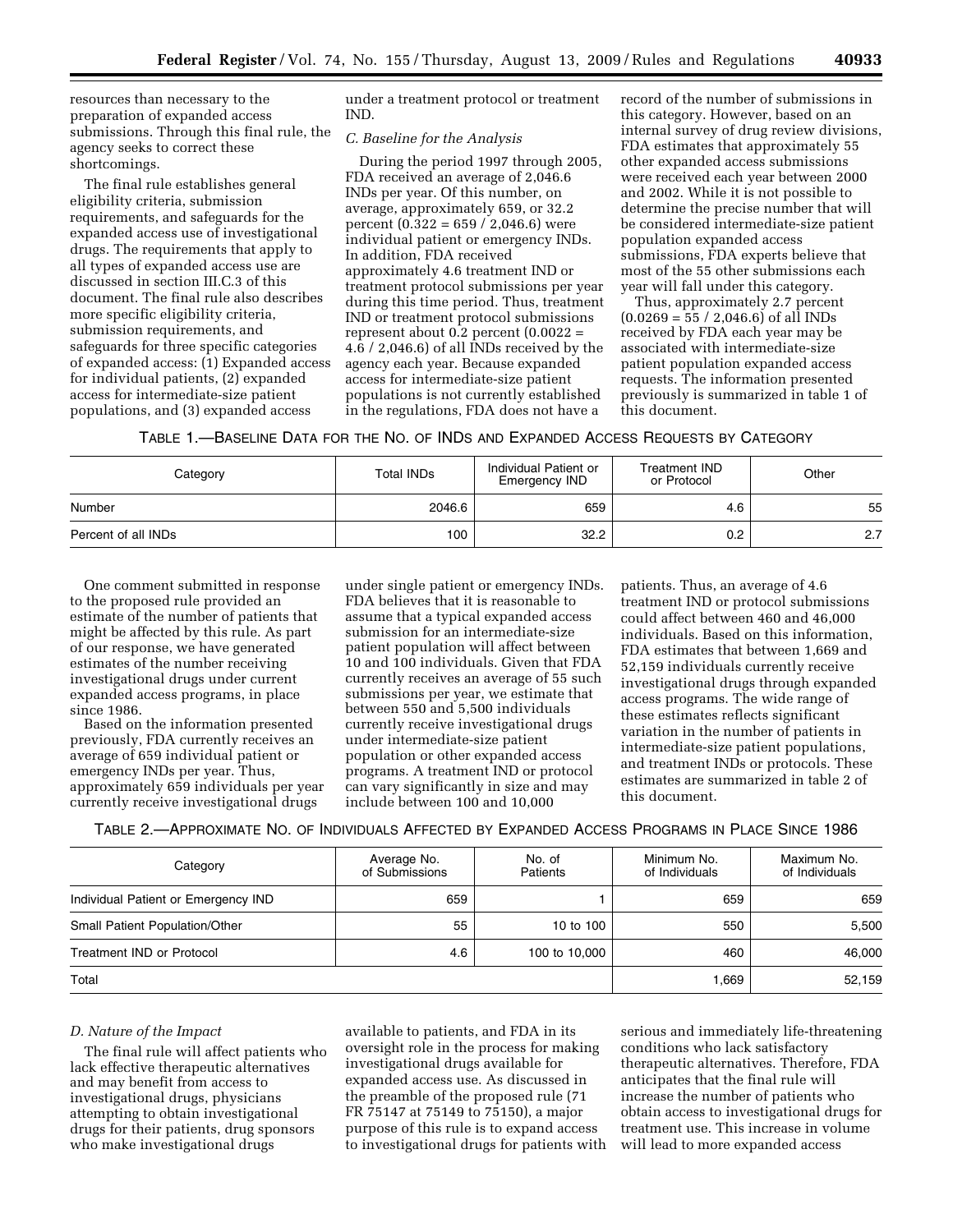submissions from sponsors and physicians seeking investigational drugs for their patients and, as a consequence, will require FDA to review more submissions. Given the relatively small burden associated with expanded access use submissions under the previous regulations (although such submissions are approximately one-third of all IND submissions, the vast majority of those are for individual patients and do not typically require substantial agency resources to review), and the small additional burden associated with the expanded access provisions in this final rule, FDA expects that the economic impact of the final rule will be small.

The final rule also attempts to minimize the potential administrative burdens for physicians, sponsors, and FDA that will result from an increased volume of patients obtaining investigational drugs for expanded access use. The final rule encourages the consolidation of multiple individual patient INDs or protocols for a given use under an intermediate-size patient population IND or protocol. By reducing the total volume of submissions that will have been prepared if all patients were to obtain a drug under individual patient INDs or protocols, consolidation will limit the additional administrative burdens from increased patient access. In addition, by explicitly clarifying the eligibility criteria and submission requirements for expanded access, the final rule should make the process of obtaining access to investigational drugs more efficient for all affected parties.

It is expected that any increase in the volume of submissions will result primarily from greater numbers of

patients obtaining investigational drugs under expanded access INDs or protocols for individual patients and intermediate-size patient populations. Because this final rule does not significantly change the existing regulations concerning treatment INDs or treatment protocols, the number of patients receiving investigational drugs under these mechanisms should be largely unaffected.

1. Individual Patient Expanded Access Submissions

By increasing awareness of the ways individual patients can obtain expanded access to investigational drugs for treatment use, and decreasing the perceived difficulty of obtaining such access, the final rule should increase the number of individual patients seeking access to investigational drugs. FDA anticipates that this increase in individual patient expanded access submissions will be greatest in the years immediately following implementation of the final rule and will at some point level off or possibly even decline. This leveling off or decline will occur when a significant volume of individual patient expanded access has accumulated for a variety of drugs, and the individual patient expanded access INDs or protocols for those drugs are then replaced with intermediate-size patient population INDs or protocols that enroll multiple subjects. Making the transition from multiple individual patient INDs or protocols to a single intermediate-size patient population IND or protocol should reduce the overall administrative burden associated with making a particular investigational drug available for treatment use.

From 1997 to 2005, FDA received, on average, approximately 659 individual patient and emergency IND submissions per year. Although FDA is confident this final rule will increase this volume, it is difficult to predict with precision the extent of the increase. There is uncertainty concerning the extent to which patients who desire expanded access to investigational drugs are unable to obtain them; the extent to which better information about the mechanisms and processes for obtaining access to investigational drugs will stimulate more patients, or their physicians, to seek investigational drugs for expanded access use; and the extent to which drug manufacturers will be willing to make investigational drugs more broadly available for expanded access use. Although FDA is confident there will be an increase in the volume of individual patient expanded access use following issuance of this final rule, because of these uncertainties the agency can provide only an estimate of the range of potential increase. FDA believes that, after publication of the final rule, it is reasonable to anticipate a 40 to 60 percent increase in the volume of individual patient expanded access submissions by year 3. As discussed previously in this document, we anticipate that growth will be most rapid in the years immediately following publication of the final rule and will eventually plateau or possibly even decline. The implications of these assumptions for the total number of individual patient expanded access submissions are summarized in table 3 of this document.

|   | Year After Implementation of Final Rule | Expected Percent Increase in Individual Pa-<br>tient Submissions | Expected No. of Individual Patient Submis-<br>sions <sup>1</sup> |
|---|-----------------------------------------|------------------------------------------------------------------|------------------------------------------------------------------|
|   |                                         | 20 to 40                                                         | 791 to 923                                                       |
| 2 |                                         | 30 to 50                                                         | 857 to 988                                                       |
| 3 |                                         | 40 to 60                                                         | 923 to 1054                                                      |
| 4 |                                         | O                                                                | 923 to 1054                                                      |
| 5 |                                         |                                                                  | 923 to 1054                                                      |

TABLE 3.—EXPECTED PERCENT INCREASE AND ESTIMATED NO. OF INDIVIDUAL PATIENT EXPANDED ACCESS SUBMISSIONS

1Based on the current average of 659 individual patient treatment use submissions per year and the estimated percent increases in column 2.

2. Intermediate-Size Patient Population Expanded Access Submissions

Although intermediate-size patient population expanded access has not previously been described in the regulations, this general type of mechanism has been used informally to make investigational drugs available for treatment use. Based on an internal survey of review divisions, FDA estimates that for the period 2000 through 2002 it received approximately 55 submissions per year that would be considered intermediate- size patient population expanded access submissions under the final rule. The

agency anticipates that this final rule will increase the number of such submissions. Because this previously informal mechanism will be described in the regulations for the first time, there will be greater awareness, which is likely to stimulate submissions. In addition, the anticipated increase in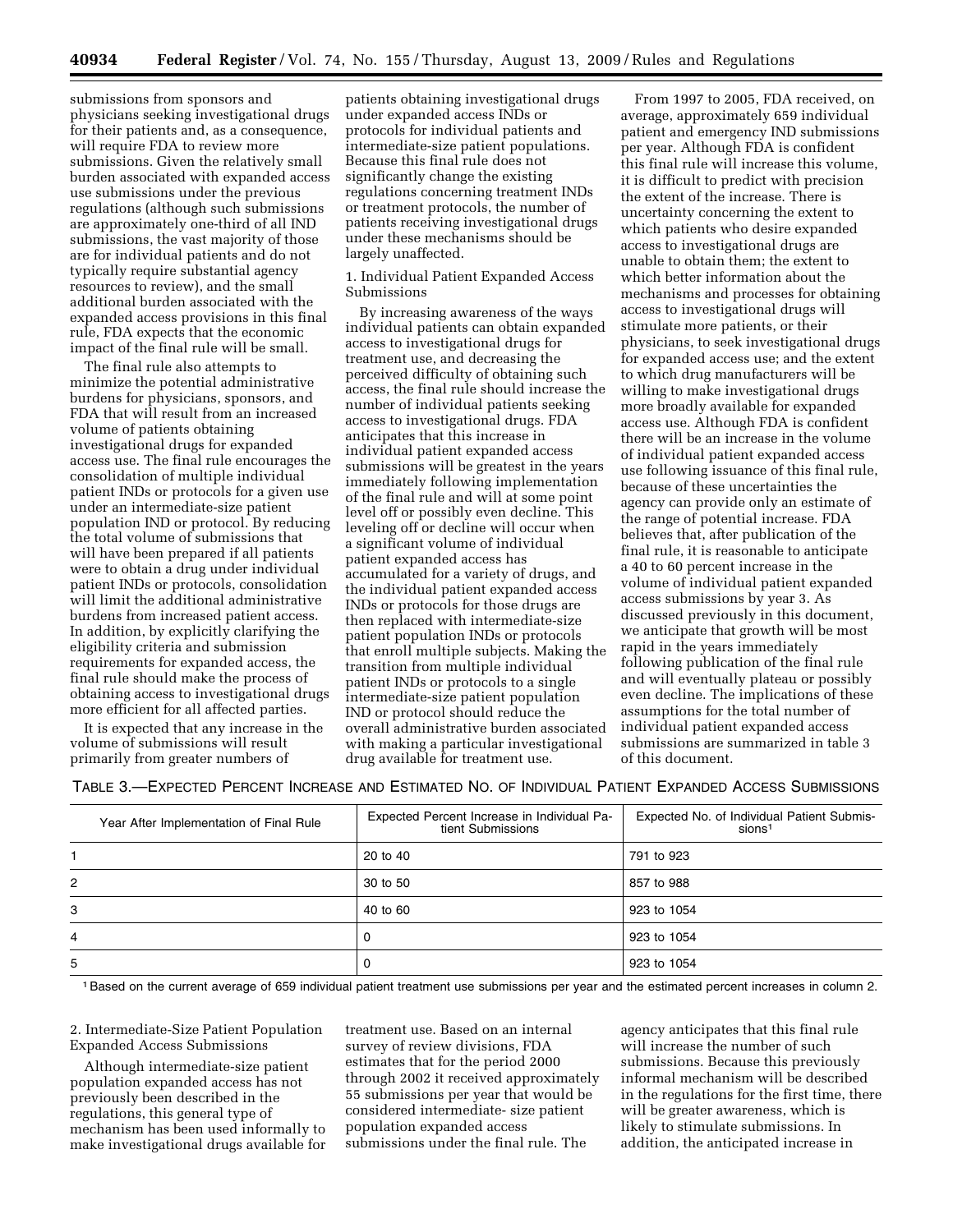volume of individual patient expanded access submissions discussed previously in this document is expected to increase the number of intermediatesize patient population expanded access submissions because the final rule encourages the consolidation of multiple individual patient INDs or protocols for a given expanded access use.

The extent to which submissions for expanded access for intermediate-size patient populations will increase is uncertain. Section 312.315 of the final rule concerns expanded access for intermediate-size patient populations. This section provides that FDA may ask a sponsor to consolidate expanded access under this section when the agency has received a significant number of requests for individual patient expanded access to an investigational drug for the same use. FDA does not have historical information that will permit us to accurately predict what portion of

individual patient expanded access submissions are likely to be appropriate for consolidation.

Based on our experience, we believe that many of the individual patient expanded access submissions we receive will be appropriate for consolidation. However, some individual patient expanded access submissions will be for expanded access uses that are sufficiently rare that it is unlikely that there will be enough similar uses to consolidate them under an intermediate-size patient population IND or protocol. There is also uncertainty about the extent to which sponsors will be willing to make investigational drugs available for expanded access use under intermediate-size patient population INDs or protocols. Although FDA is confident that there will be growth in the volume of intermediate-size patient population expanded access INDs or protocols, because of the uncertainties identified, we can provide only an

estimate of the range of potential increase. FDA believes it is reasonable to anticipate a 25 to 50 percent growth in the volume of submissions for intermediate-size population expanded access INDs or protocols over a 5-year period.

Compared with the growth in individual patient expanded access submissions, this increase is likely to be more gradual in the years immediately following implementation of a final rule, and will increase more sharply after 2 to 3 years as some of the increase in volume of individual patient expanded access submissions is shifted to intermediate-size population INDs or protocols. As in the case of expanded access for individual patients, growth in the number of submissions is expected to plateau or even decline after a few years. The implications of these assumptions for the number of individual patient expanded access submissions are summarized in table 4 of this document.

TABLE 4.—EXPECTED PERCENT INCREASE AND ESTIMATED NO. OF INTERMEDIATE-SIZE PATIENT POPULATION EXPANDED ACCESS SUBMISSIONS

| Year After Implementation of Final Rule | Expected Percent Increase in Intermediate-<br>Size Patient Population Submissions | Expected No. of Intermediate-Size Patient<br>Population Submissions <sup>1</sup> |
|-----------------------------------------|-----------------------------------------------------------------------------------|----------------------------------------------------------------------------------|
|                                         | 5 to 10                                                                           | 58 to 61                                                                         |
| 2                                       | 10 to $20$                                                                        | 61 to 66                                                                         |
| 3                                       | 20 to 40                                                                          | 66 to 77                                                                         |
| 4                                       | 25 to 50                                                                          | 69 to 82                                                                         |
| 5                                       |                                                                                   | 69 to 82                                                                         |

1Based on the current average of 55 intermediate-size patient population submissions per year and the estimated percent increases in column 2.

3. Expanded Access under Treatment INDs and Treatment Protocols

The number of treatment INDs and treatment protocols should be largely unaffected by the final rule. The concept of large access programs is well established and most drugs that meet an unmet medical need for a serious or immediately life-threatening condition have had some kind of large access program late in their development. Therefore, the number of large access programs is primarily a function of the number of new drugs to treat serious and immediately life-threatening conditions that reach the latter stages of drug development (e.g., become NDA submissions). This rule is unlikely to influence that number.

As stated in the preamble of the proposed rule (71 FR 75147 at 75155), sponsors have instituted large expanded access programs under treatment INDs

or treatment protocols or under less formal open-label (also referred to as open-access) protocols. The agency intends to be more vigilant in ensuring that a use of an investigational drug that has the characteristics of a treatment IND or treatment protocol is submitted and authorized as such, rather than as an open-label protocol. While this increased vigilance may increase the number of treatment INDs or treatment protocols, any increase will be primarily attributable to reclassifying open-label safety studies as treatment INDs or treatment protocols rather than a net increase in the overall number of large access programs. This reclassification should also improve safety monitoring of large access programs without significantly increasing administrative costs, because the costs for a treatment IND or treatment protocol and an openlabel protocol are similar.

Reclassification of an open-label protocol as a treatment IND or treatment protocol may also increase publicity for, and awareness of, the access program. Sponsors of treatment INDs or treatment protocols may, in certain circumstances, be required to list those programs at *http://www.clinicaltrials.gov*, a Web site maintained by the NIH as a resource for patients seeking to enroll in clinical trials or obtain access to investigational drugs for treatment use. The additional exposure generated by this site may attract more patients than will have had access under an open-label protocol. As a result, any given treatment IND or treatment protocol may be somewhat more costly than a less-publicized openlabel protocol due to the volume of patients enrolled. FDA is not able to predict the impact on patient volume as a result of reclassifying open-label or open-access protocols as treatment INDs or treatment protocols. However, FDA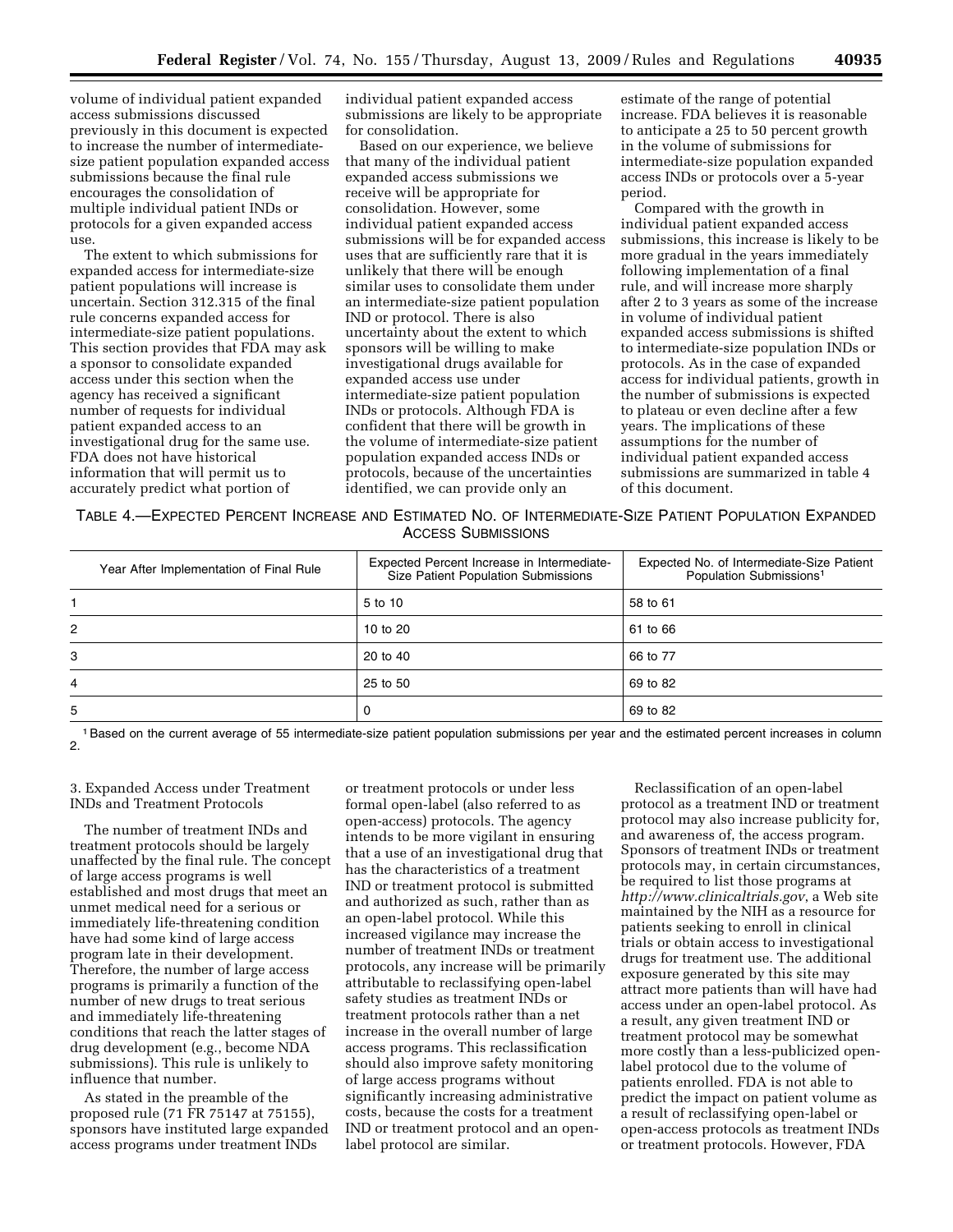anticipates that there will be some economies of scale, so that the incremental costs will be relatively small on a per-patient basis. FDA believes any added costs will be justified by the potentially greater number of patients who will benefit from access to investigational drugs.

### *E. Benefits of the Final Rule*

Because FDA currently has no data that will allow us to predict the extent to which the amendments to existing IND regulations will generate direct benefits for consumers, it is not possible to accurately quantify the magnitude of any expected incremental benefits at this time. The number of patients obtaining expanded access to investigational drugs is expected to increase. However, because eligible patients will have serious or immediately life-threatening conditions that have failed to respond to available therapies, and because the investigational drugs are unproven, FDA cannot predict the extent to which individual patients will benefit from access to these drugs. Thus, the following discussion describes, in general terms, the nature of the potential benefits associated with the final rule.

The benefits of the final rule are expected to result from improved patient access to investigational drugs generally and from expanded access being made available for a broader variety of disease conditions and treatment settings. In particular, the clarification of eligibility criteria and submission requirements will enhance patient access by easing the administrative burdens on individual physicians seeking investigational drugs for their patients and on sponsors who make investigational drugs available for expanded access use. Expanded access to investigational drugs may generate both private and social benefits. Private benefits will accrue to individual patients receiving drugs for expanded access use, whereas social benefits will accrue if these private benefits are also valued by society at large, or if any information obtained contributes to the development of new therapies generally.

The final rule is also designed to address concerns that many physicians and their patients, particularly those outside of academic medical centers, are unaware of the availability of investigational drugs for expanded access use. In FDAMA, Congress included language in section 561(c) of the act to authorize the Secretary to inform medical associations, medical societies, and other appropriate persons of the availability of investigational drugs under treatment INDs or treatment protocols. FDA believes that this action, along with detailed eligibility criteria and submission requirements established in the final rule, will improve access to investigational drugs and result in making expanded access use more widely available to patients regardless of treatment setting.

In formulating the final rule, FDA considered its statutory mandate and the interests of individuals and special patient populations, drug sponsors, and the general public. The agency found that in many situations, individuals or special patient populations have benefited from increased access to a drug that has not yet been approved for marketing (e.g., in the case of cancer or HIV therapies). These individuals or patient groups generally have serious or immediately life-threatening conditions and have not responded to available therapies or cannot participate in ongoing clinical trials for some reason.

On the other hand, unrestricted access to investigational drugs for treatment use could reduce the patient population available for enrollment in the clinical trials required to demonstrate safety and efficacy in support of new drug marketing applications. If expanded access to investigational drugs were to adversely affect the marketing approval process, the general population will experience diminished social benefits due to the reduced or delayed availability of new therapies approved for marketing by FDA.

The final rule addresses these competing interests by allowing investigational drugs to be made available for expanded access use only if providing the drug for the requested use will not interfere with the initiation, conduct, or completion of clinical investigations that could support marketing approval, or otherwise compromise the potential development of the expanded access use. In this way, the final rule effectively balances the interests of those patient populations who will benefit from having greater access to investigational drugs with the broader interests of society in having safe and effective new therapies approved for marketing and widely available.

The agency is also aware that allowing expanded access to investigational drugs before they are fully evaluated for safety may have adverse consequences for the seriously ill patients who receive them. The safeguards in the final rule are also designed with this concern in mind. Authorization of a particular expanded access use is generally contingent upon a number of factors, including some evidence of the drug's safety and

effectiveness, obtaining the informed consent of the patient, approval of an IRB, and a careful assessment of the potential risks and benefits to the patient. In addition, the final rule will place limits on the scope and duration of certain types of expanded access use, require that sponsors of such INDs or protocols monitor the expanded access use and comply with safety and annual reporting requirements for INDs, and subject ongoing INDs or protocols to periodic reassessment. The agency believes these safeguards will adequately protect the safety and welfare of patients who will seek, and may benefit from, expanded access to investigational drugs.

#### *F. Costs of the Final Rule*

To the extent that the final rule results in an increase in the number of expanded access submissions, drug sponsors and physicians requesting investigational drugs on behalf of their patients will incur some additional costs. Because the final rule does not include any new, mandatory reporting requirements, the agency believes that the one-time costs associated with this rule will be negligible. Thus, the incremental burden imposed by this final rule will be in the form of additional annual or recurring costs associated with the increased number of expanded access submissions estimated previously in this document.

The agency estimates that preparation and submission of an individual patient expanded access submission will require a total of approximately 8 hours. This time burden will be divided among physicians (approximately 15 percent or 1.2 hours) and nurses, nurse practitioners, or medical administrators (approximately 85 percent or 6.8 hours). According to the U.S. Department of Labor, Bureau of Labor Statistics,<sup>2</sup> total employer costs per hour worked for employee compensation for registered nurses in the health care and social assistance sector was \$44.21 as of March 2008. Thus, the cost of the estimated 6.8 hours of nurse time required to prepare and submit an individual patient expanded access submission will be approximately \$301 (\$300.62 = \$44.21 per hour x 6.8 hours).

Historically, most of the treatment use requests submitted to the agency have been prepared by physicians in the hematology/oncology specialty category. Data available on the Internet indicate

<sup>2</sup>See *http://www.bls.gov/news.release/ ecec.toc.htm*, last viewed July 11, 2008. (FDA has verified the Web site address, but FDA is not responsible for any subsequent changes to the Web site after this document publishes in the **Federal Register**.)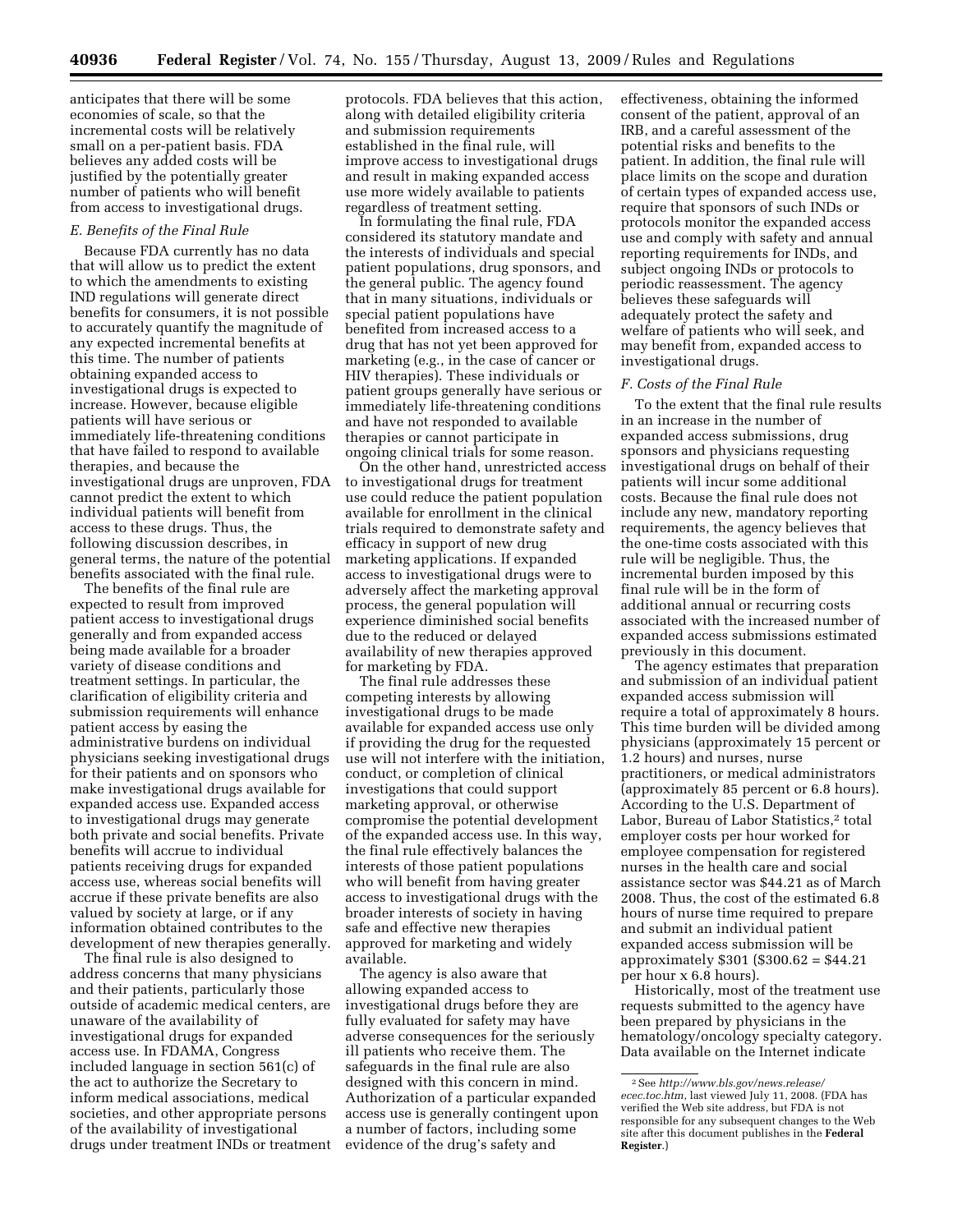that the median expected total compensation for a physician in the hematology/oncology specialty category was \$387,739 as of March 2008.3 This median total compensation figure corresponds to approximately \$186 per hour (\$186.41 = \$387,739 / 2,080 hours). Thus the cost for the 1.2 hours of

physician time required to prepare and submit an individual patient expanded access submission is about \$224  $($223.69 = $186.41$  per hour x 1.2 hours). Therefore, the agency estimates that the total cost to prepare and submit an individual patient expanded access submission will be about \$525 (\$525 =

\$301 + \$224). Applying this cost figure to the number of additional individual patient expanded access submissions estimated previously in this document suggests the pattern of incremental annual costs summarized in table 5 of this document.

# TABLE 5.—NO. OF ADDITIONAL INDIVIDUAL PATIENT EXPANDED ACCESS SUBMISSIONS AND ESTIMATED ANNUAL COSTS

|                | Year After Implementation of Final Rule | Expected Increase in the No. of Individual<br>Patient Submissions <sup>1</sup> | Expected Cost of Additional Individual Pa-<br>tient Submissions <sup>2</sup> |
|----------------|-----------------------------------------|--------------------------------------------------------------------------------|------------------------------------------------------------------------------|
|                |                                         | 132-264                                                                        | \$69,300 to \$138,600                                                        |
| $\overline{2}$ |                                         | 198–329                                                                        | \$103,950 to \$172,725                                                       |
| 3              |                                         | 264-395                                                                        | \$138,600 to \$207,375                                                       |
| 4              |                                         | 264-395                                                                        | \$138,600 to \$207,375                                                       |
| 5              |                                         | 264-395                                                                        | \$138,600 to \$207,375                                                       |

<sup>1</sup>Based on increases in the number of individual patient expanded access submissions implied by the estimates presented in table 2 of this document.

 $2$ Based on an estimated cost of \$525 per individual patient expanded access submission.

Preparation and submission of an intermediate-size patient population expanded access IND or protocol is expected to require a total of about 120 hours of staff time. This time burden will be divided between a Medical Director or Director of Clinical Research, typically a medical doctor (approximately 50 percent or 60 hours), a Regulatory Affairs Director (approximately 20 percent or 24 hours), and a Clinical Research Associate (approximately 30 percent or 36 hours).

Information available on the Internet suggests that the median total compensation for a physician serving as a Medical Director is about \$316,134 per year.4 This translates into an estimated hourly total compensation figure of about \$152 (\$151.98 = \$316,134 / 2,080 hours). Thus, the cost associated with the 60 hours of Medical Director time required to prepare and submit an

intermediate-size patient population expanded access submission is approximately \$9,120 (\$9,120 = 60 hours x \$152).

Information available on the Internet also indicates that the median total compensation for a Regulatory Affairs Director is approximately \$235,149 per year.5 This translates into an estimated hourly total compensation figure of about  $$113 ($113.05 = $235,149 / 2,080$ hours). Thus, the cost associated with the 24 hours of Regulatory Affairs Director time required to prepare and submit an intermediate-size patient population expanded access submission is approximately \$2,712 (\$2,712 = 24 hours x \$113).

Finally, information available on the Internet indicates that the median total compensation for a Clinical Research Associate is approximately \$86,890 per year.6 This translates into an estimated

hourly total compensation figure of about \$42 (\$41.77 = \$86,890 / 2,080 hours). Thus, the cost associated with the 36 hours of Clinical Research Associate time required to prepare and submit an intermediate-size patient population expanded access submission is approximately \$1,512 (\$1,512 = 36 hours x \$42).

Based on the information presented, the agency estimates that the total cost to prepare and submit an intermediatesize patient population expanded access submission will be approximately  $$13,350$  (\$13,344 = \$9,120 + \$2,712 + \$1,512). Applying this figure to the increases in the number of intermediatesize patient population expanded access submissions estimated previously in this document suggests the pattern of annual cost increases summarized in table 6 of this document.

TABLE 6.—NO. OF ADDITIONAL INTERMEDIATE-SIZE PATIENT POPULATION EXPANDED ACCESS SUBMISSIONS AND ESTIMATED ANNUAL COSTS

| Year After Implementation After Final Rule | Expected Increase in the No. of Inter-<br>mediate-Size Patient Population Submis-<br>sions <sup>1</sup> | Expected Cost of Additional Intermediate-<br>Size Patient Population Submissions <sup>2</sup> |
|--------------------------------------------|---------------------------------------------------------------------------------------------------------|-----------------------------------------------------------------------------------------------|
|                                            | $3$ to $6$                                                                                              | \$40,050 to \$80,100                                                                          |
| 2                                          | 5 to 11                                                                                                 | \$66,750 to \$146,850                                                                         |
| 3                                          | 11 to 22                                                                                                | \$146,850 to \$293,700                                                                        |

<sup>3</sup>See *http://swz.salary.com/salarywizard/ layoutscripts/swzl*\_*newsearch.asp*, last viewed July 11, 2008. (FDA has verified the Web site address, but FDA is not responsible for any subsequent

changes to the Web site after this document publishes in the **Federal Register**).

4See *http://swz.salary.com/salarywizard/ layoutscripts/swzl*\_*newsearch.asp*, last viewed July 11, 2008. (FDA has verified the Web site address,

but FDA is not responsible for any subsequent changes to the Web site after this document publishes in the **Federal Register**.)

5See footnote 4 of this document.

6See footnote 4 of this document.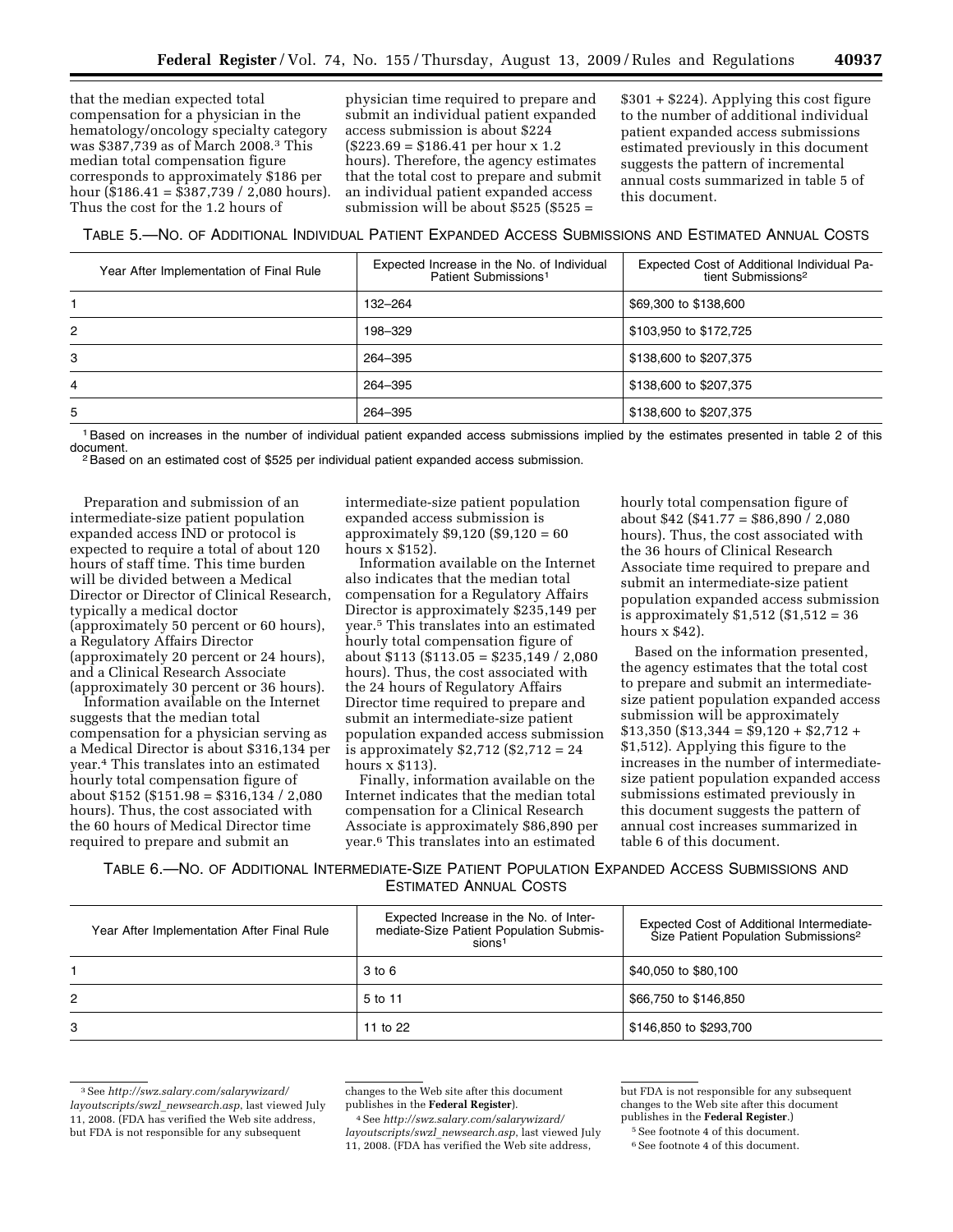# TABLE 6.—NO. OF ADDITIONAL INTERMEDIATE-SIZE PATIENT POPULATION EXPANDED ACCESS SUBMISSIONS AND ESTIMATED ANNUAL COSTS—Continued

| Year After Implementation After Final Rule | Expected Increase in the No. of Inter-<br>mediate-Size Patient Population Submis-<br>sions <sup>1</sup> | Expected Cost of Additional Intermediate-<br>Size Patient Population Submissions <sup>2</sup> |
|--------------------------------------------|---------------------------------------------------------------------------------------------------------|-----------------------------------------------------------------------------------------------|
| 4                                          | 14 to 27                                                                                                | \$186,900 to \$360,450                                                                        |
| 5                                          | 14 to 27                                                                                                | \$186,900 to \$360,450                                                                        |

<sup>1</sup>Based on increases in the number of intermediate-size patient population expanded access submissions implied by the estimates presented<br>in table 3 of this document

<sup>2</sup> Based on an estimated cost of \$11,000 per intermediate-size patient population expanded access submission.

For reasons discussed previously in this document, the agency does not expect that the final rule will have an impact on the overall number of treatment INDs or treatment protocols. Therefore, FDA does not expect the provisions of this final rule regarding treatment INDs or treatment protocols to impose any incremental cost burden. The total estimated variable and annual

TABLE 7.—COST SUMMARY

cost burdens associated with this final rule are summarized in table 7 of this document.

| Year After Implementation of Final Rule | One-Time Fixed<br>Cost | Variable Cost          | Annual Cost <sup>1</sup> |
|-----------------------------------------|------------------------|------------------------|--------------------------|
|                                         | \$0                    | \$109,350 to \$218,700 | \$109,350 to \$218,700   |
| $\overline{2}$                          | \$0                    | \$170,700 to \$319,575 | \$170,700 to \$319,575   |
| 3                                       | \$0                    | \$285,450 to \$501,075 | \$285,450 to \$501,075   |
| 4                                       | \$0                    | \$325,500 to \$567,825 | \$325,500 to \$567,825   |
| 5                                       | \$0                    | \$325,500 to \$567,825 | \$325,500 to \$567,825   |

<sup>1</sup> Since estimated one-time fixed costs are negligible, annual costs equal variable costs.

For reasons discussed previously in this document, the agency expects that the total one-time costs of the final rule will be negligible. FDA expects that the annual costs of this final rule will range from a low of about \$109,000 to \$219,000 in the first year following publication of the final rule, to a high of about \$325,000 to \$568,000 in the fourth and fifth years. These estimates suggest total annual costs for the final rule of between \$1.2 and \$2.2 million for the 5-year period following implementation of the final rule.

The agency expects that the estimated incremental cost burdens associated with this final rule are likely to be widely dispersed among affected entities for several reasons. First, given the historical volume of various types of treatment use submissions, the agency believes that a particular drug sponsor or a physician acting on behalf of a patient—will submit a request for expanded access to investigational drugs fairly infrequently. Second, as noted previously, the final rule encourages the consolidation of multiple expanded access INDs or protocols for individual patients for a particular expanded access use under an intermediate-size patient population expanded access IND or protocol. Such

consolidation should, to some extent, offset incremental administrative burdens caused by increased patient access. Making the transition from multiple individual patient expanded access INDs or protocols to a single IND or protocol for an intermediate-size patient population should reduce for sponsors the administrative burdens associated with making a drug available for expanded access use. In addition, provisions of the final rule are designed to minimize the amount of information and paperwork required to support a particular expanded access request. Physicians and drug sponsors will need to review the rule to become familiar with its provisions and to gather the evidence and information necessary to support an expanded access submission. However, in instances where a current IND already exists, a sponsor need only submit an amendment describing the information relevant to the expanded access protocol. Also, another sponsor or individual physician acting on behalf of a patient may, with the written permission of the original sponsor, reference information in the current IND already on file. The agency believes that a majority of expanded access submissions will have such a right of reference, either because the sponsor is

also the drug developer or the developer will generally be willing to grant the request. To the extent that these provisions minimize the informational burden on potential sponsors or physicians, the final rule will enhance both efficiency and cost effectiveness.

One comment submitted in response to the proposed rule provided an estimate of the number of patients that might be affected by this final rule. As part of our response, we have generated estimates of the number additional individuals that will gain access to investigational drugs as a result of the final rule.

Information presented in table 5 of this document indicates that FDA expects this final rule to generate between 132 and 395 additional individual patient or emergency INDs per year. Thus, we estimate that between 132 and 395 additional individuals per year will have expanded access to investigational drugs under single patient or emergency INDs as a result of this final rule. Information presented in table 6 of this document indicates that FDA expects this final rule to generate between 3 and 27 additional expanded access submissions for intermediate-size patient populations. As discussed previously,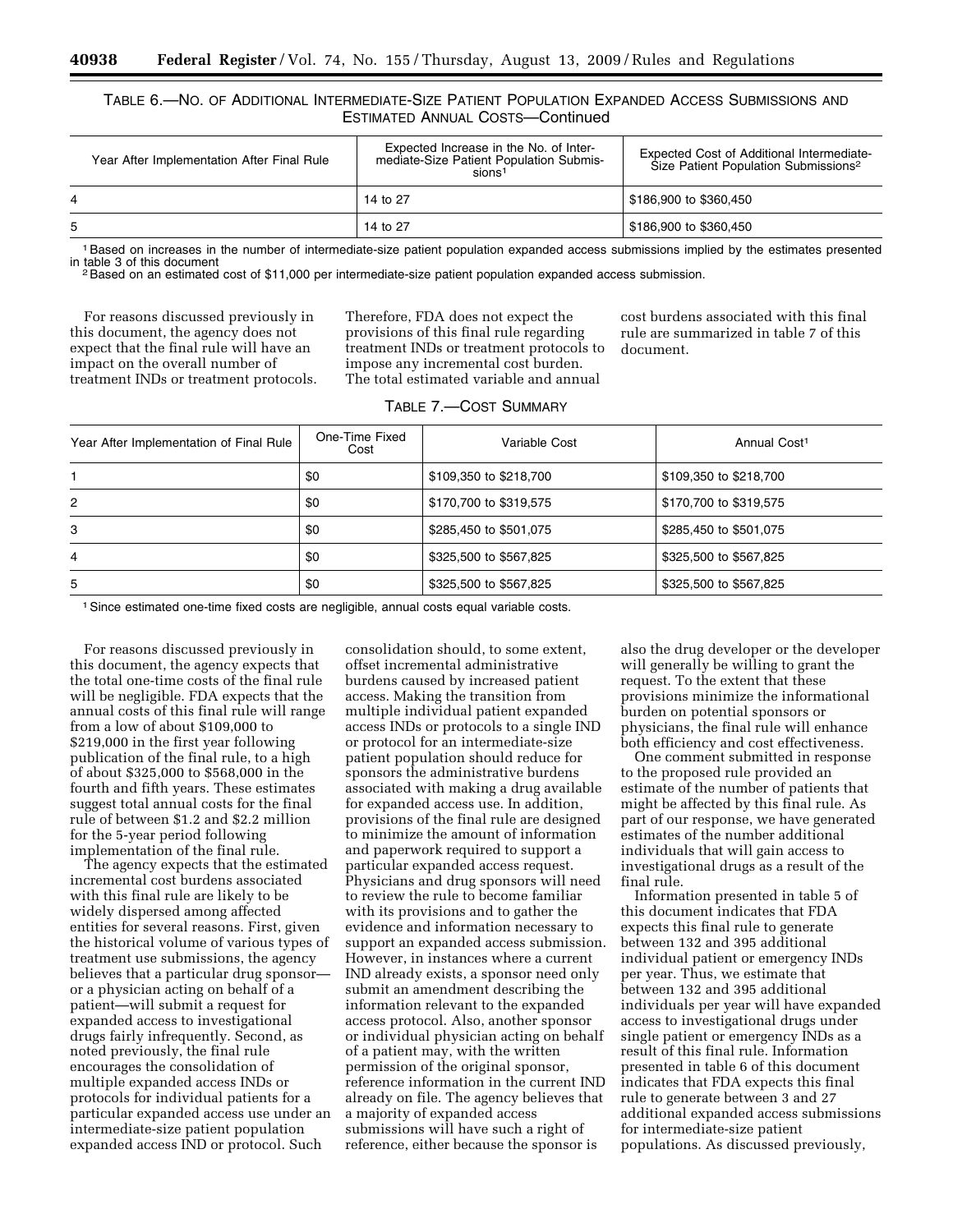we believe that an intermediate-size patient population or other expanded access program will generally include between 10 and 100 individuals. Therefore, we estimate that between 30  $(30 = 3 \times 10)$  and 2,700  $(2,700 = 27 \times$ 100) additional individuals per year will have expanded access to investigational drugs under intermediate-size patient

populations. Finally, because FDA expects this final rule to have no impact on the number of treatment INDs or protocols, the number of patients with access to investigational drugs will be unaffected. Based on this information, FDA estimates that between 162 (162 =  $132 + 30$ ) and  $3,095 (3,095 = 395 +$ 2,700) additional individuals will

receive investigational drugs through expanded access programs as a result of this final rule. The range of these estimates reflects significant variation in the number of patients in intermediatesize patient populations. These estimates are summarized in table 8 of this document.

TABLE 8.—APPROXIMATE NO. OF ADDITIONAL INDIVIDUALS AFFECTED BY EXPANDED ACCESS PROGRAMS UNDER THE FINAL RULE

| Category                              | Expected No. of<br><b>Additional Submissions</b> | No. of<br>Patients | Minimum No. of<br>Additional Individuals | Maximum No. of<br>Additional Individuals |
|---------------------------------------|--------------------------------------------------|--------------------|------------------------------------------|------------------------------------------|
| Individual Patient or Emergency IND   | 132 to 395                                       |                    | 132                                      | 395                                      |
| <b>Small Patient Population/Other</b> | 3 to 27                                          | 10 to 100          | 30                                       | 2.700                                    |
| Treatment IND or Protocol             | 0                                                | 100 to 10,000      | O                                        | U                                        |
| Total                                 |                                                  |                    | 162                                      | 3.095                                    |

# *G. Minimizing the Impact on Small Entities*

The agency does not believe the final rule will have a significant economic impact on a substantial number of small entities. Nevertheless, in the proposed rule, we recognized our uncertainty regarding the number and size distribution of affected entities, as well as the economic impact of the final rule on those entities, and requested detailed comment on these important issues. We received no comments that would cause us to change our determination that the final rule will not have a significant economic impact on a substantial number of small entities.

Agency records indicate that the majority of submissions for treatment use of investigational drugs (about 78 percent) are submitted by commercial drug sponsors. Other entities making treatment use submissions include government agencies (approximately 14 percent), individual physicians (7 percent), and academic institutions (1 percent). Thus, the agency believes that the vast majority (92 percent) of sponsors of expanded access INDs or protocols (consisting of commercial drug sponsors or government agencies) will not be considered small entities. The remaining 8 percent of treatment use submissions are made by individual physicians and academic institutions that the agency believes will meet Small Business Administration small business criteria.

Of the average of 659 individual patient treatment use submissions submitted annually, very few are associated with commercial sponsors. The vast majority are submitted by individual physicians and various other

unidentified sponsors for research purposes. Because nearly all individual patient treatment use submissions are made by various types of entities for research purposes, the agency believes that most of these entities will be classified as small entities.

Because there is currently no formal mechanism in place for tracking the other types of expanded access (e.g., intermediate-size patient population submissions), no data exist that will allow the agency to identify the number of sponsors in this category that will qualify as small entities.

Thus, while highly uncertain, the agency believes that at least some of the entities submitting expanded access requests will qualify as small entities. As discussed in section VI.F of this document, the agency expects that any incremental burden associated with the final rule will be small and widely dispersed among affected entities.

#### *H. Alternatives*

FDA considered several alternatives to the final rule. They are discussed in the following paragraphs.

1. Do Not Propose Implementing Regulations for the Expanded Access Provisions of FDAMA

FDAMA revised the act to specifically authorize the use of investigational new drugs by licensed physicians to diagnose, monitor, or treat individual patients who have a serious disease or condition if, among other things, the physician determines that the person has no comparable or satisfactory alternative therapy to diagnose, monitor, or treat the disease or condition, and that the probable risk from the investigational drug is not greater than

the probable risk from the disease or condition; and FDA determines that there is sufficient evidence of safety and effectiveness to support the use of the investigational drug. FDAMA also largely incorporated into the act FDA's current regulation concerning treatment INDs or treatment protocols under which large populations currently receive investigational drugs for treatment use. Because FDAMA did not require that FDA adopt implementing regulations, the agency could have chosen not to do so.

However, the agency believes that implementing regulations will further improve expanded access to investigational drugs for treatment use. One of the major criticisms about access to investigational drugs is that the criteria for authorizing access are unclear and that there is not broad knowledge among affected, or potentially affected, parties about the mechanisms or procedures to obtain access. FDA believes the final regulations are needed to address these concerns. The regulations provide to sponsors, patients, and licensed physicians who will be seeking investigational drugs for their patients clear direction about the criteria for authorizing expanded access and what information must be submitted to the agency to enable it to evaluate a proposed expanded access submission. Clearer direction and greater knowledge of the mechanisms and procedures for obtaining investigational drugs for expanded access use should reduce barriers to access.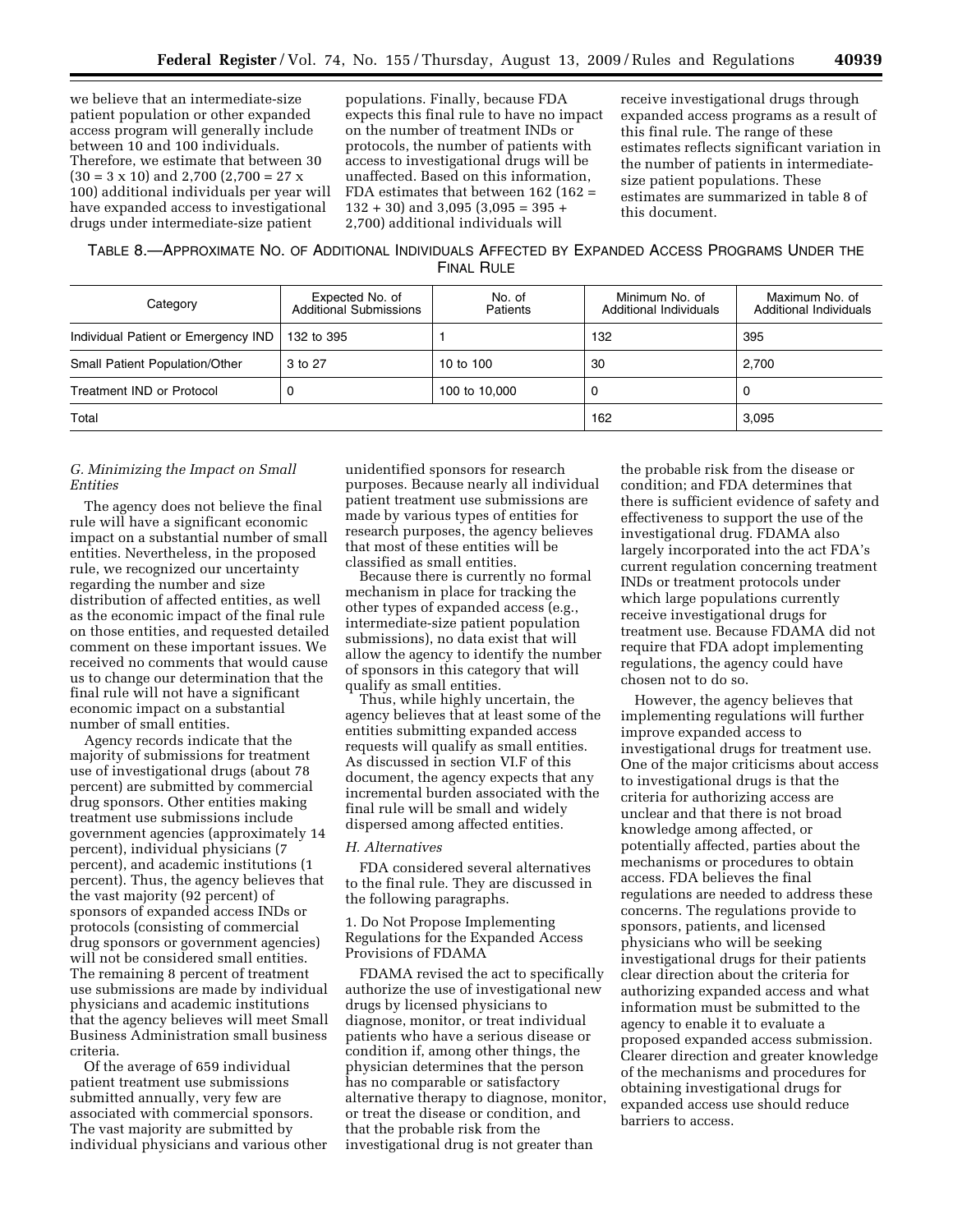2. Propose a Regulation Describing Only Individual Patient Expanded Access and the Treatment IND or Treatment Protocol

As discussed in the previous paragraphs, FDAMA specifically authorized the use of investigational new drugs by licensed physicians to diagnose, monitor, or treat individual patients in certain circumstances. FDAMA also essentially repeated FDA's current regulation concerning treatment INDs or treatment protocols under which large populations currently receive investigational drugs for treatment use.

FDA could have chosen to adopt regulations that described only these two categories of expanded access. However, FDA has had a long history of using an informal mechanism to make investigational drugs available to intermediate-size patient populations. This mechanism has been used in situations in which both: (1) The expanded access use did not meet the criteria for a treatment IND under the previous regulation and (2) it would have been excessively burdensome for sponsors and FDA to require large numbers of individual patient INDs for the same use. The agency concluded that, consistent with the terminology of section 561(b)(4) of the act, it is preferable to establish an intermediate category for expanded access, with additional criteria and monitoring requirements, that will be used for more than an individual patient, but fewer than the large numbers of patients in treatment INDs or treatment protocols.

In FDA's experience, there is often a need for a middle ground between an individual patient IND or protocol and a treatment IND or treatment protocol. For some drugs in development, there is considerable demand for expanded access before the use meets the criteria for a treatment IND or treatment protocol. There are also situations in which investigational drugs that are not being actively developed are the best available therapy for a significant number of patients and should be made available to patients under an expanded access process. In these situations, making the drug available under a series of individual patient expanded access INDs or protocols is burdensome on physicians, sponsors, and FDA, and makes it difficult to monitor the expanded access use to identify significant safety concerns such as serious adverse events.

Describing this intermediate category in the regulations is also consistent with FDA's goal of maximizing awareness of expanded access programs by being

more transparent about the processes for making drugs available for expanded access. As stated previously, FDA has used this intermediate category informally in the past and believes it will have reason to use this category in the future. Therefore, FDA believes it is appropriate to formalize and fully describe in the regulations the intermediate expanded access category, as well as the two other categories of expanded access.

3. Propose a Regulation Describing More Than Three Expanded Access Categories

FDA also considered proposing a rule that will include more than three expanded access categories, but rejected this alternative. In internal discussions, FDA found that the distinctions between the proposed categories and the additional categories it considered were unclear. FDA was concerned that the additional categories would create confusion rather than provide the clarity that is the goal of the final regulations. FDA concluded that the additional categories could be merged into the three proposed categories and that these categories will be able to provide access to investigational drugs in all situations FDA is likely to encounter.

### **VII. Paperwork Reduction Act of 1995**

This final rule contains information collection requirements that are subject to review by the Office of Management and Budget (OMB) under the Paperwork Reduction Act of 1995 (44 U.S.C. 3501– 3520) (the PRA). The title, description, and respondent description of the information collection provisions are shown below with an estimate of the annual reporting burden. Our estimate includes the time for reviewing instructions, searching existing data sources, gathering and maintaining the data needed, and completing and reviewing each collection of information.

*Title*: Expanded Access to Investigational Drugs for Treatment Use

*Description*: The final rule clarifies existing regulations and revises them by adding new types of expanded access for treatment use. Under the final rule, expanded access to investigational drugs will be available to individual patients, including in emergencies; to intermediate-size patient populations; and to larger populations under a treatment protocol or IND. The final rule is intended to improve access to investigational drugs for patients with serious or immediately life-threatening diseases or conditions who lack other therapeutic options and may benefit from such therapies.

#### *A. The Final Rule*

1. Submission Requirements for All Expanded Access Uses

Section 312.305(b) describes the submission requirements applicable to all types of expanded access.

Section 312.305(b)(1) states that an expanded access submission is required for each type of expanded access. The submission may be a new IND or a protocol amendment to an existing IND. Information required for a submission may be supplied by referring to pertinent information contained in an existing IND if the sponsor of the existing IND grants a right of reference to the IND.

Section 312.305(b)(2) describes the expanded access submission requirements. The following items must be included:

• A cover sheet (Form FDA 1571) meeting the requirements of § 312.23(a);

• The rationale for the intended use of the drug, including a list of available therapeutic options that will ordinarily be tried before resorting to the investigational drug or an explanation of why the use of the investigational drug is preferable to the use of available therapeutic options;

• The criteria for patient selection; or, for an individual patient, a description of the patient's disease or condition, including recent medical history and previous treatments used for the disease or condition;

• The method of administration of the drug, dose, and duration of therapy;

• A description of the facility where the drug will be manufactured;

• Chemistry, manufacturing, and controls information adequate to ensure the proper identification, quality, purity, and strength of the investigational drug;

• Pharmacology and toxicology information adequate to conclude that the drug is reasonably safe at the dose and duration for expanded access use (ordinarily, information that will be adequate to permit clinical testing of the drug in a population of the size expected to be treated); and

• A description of clinical procedures, laboratory tests, or other monitoring necessary to evaluate the effects of the drug and minimize its risks.

# 2. Individual Patient Expanded Access

Section 312.310(b) contains additional submission requirements that apply to use of an investigational drug for the treatment of an individual patient by a licensed physician. The expanded access submission must include information adequate to satisfy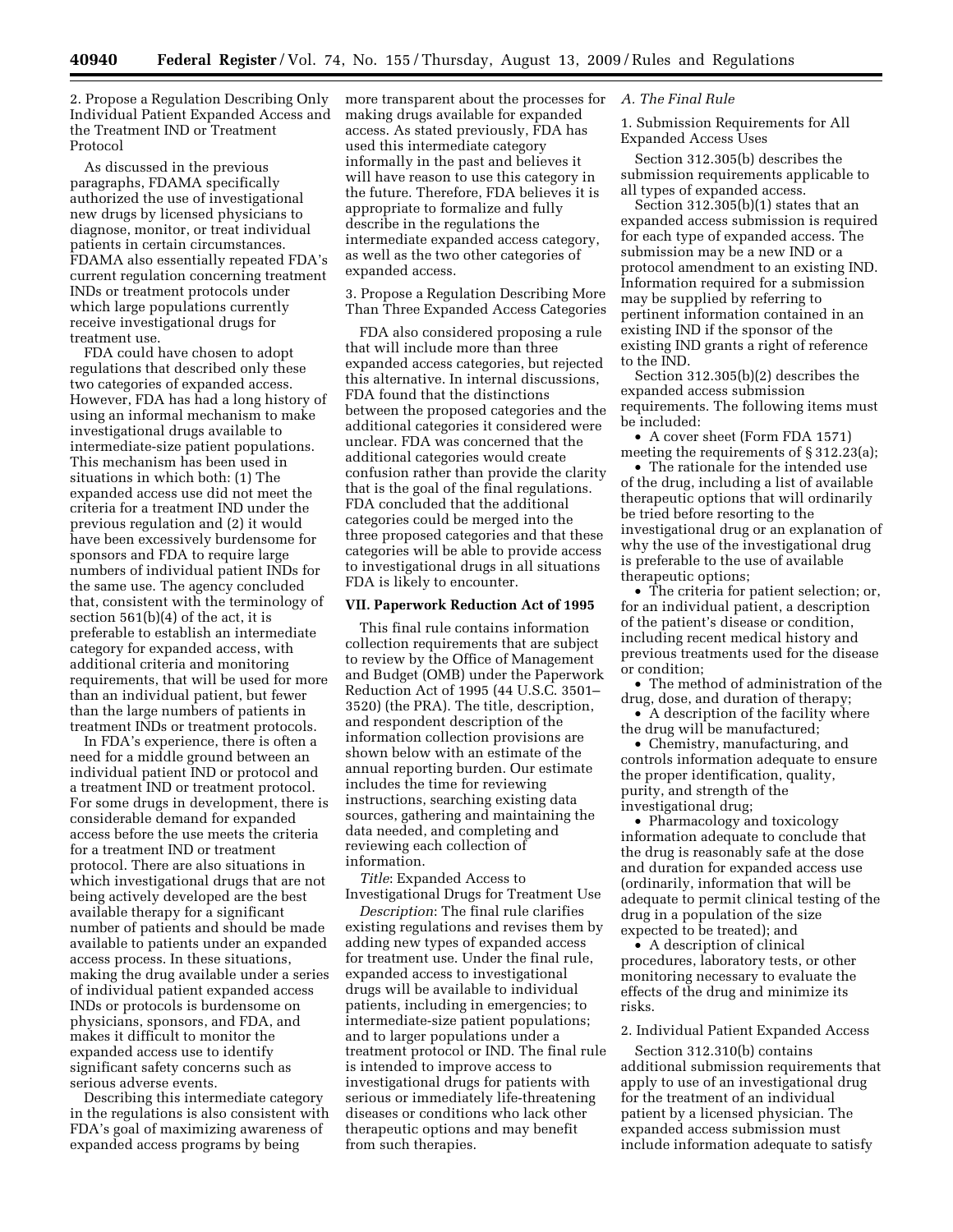FDA that the criteria for all expanded access uses and those specific to individual patient expanded access have been met. The individual patient expanded access criteria are:

• The physician must determine that the probable risk to the person from the investigational drug is not greater than the probable risk from the disease or condition, and

• FDA must determine that the patient cannot obtain the drug under another type of IND.

Section 312.310(b)(1) states that if the drug is the subject of an existing IND, the expanded access submission may be made by a commercial sponsor or by a licensed physician.

Section 312.310(b)(2) states that a sponsor may satisfy the submission requirements by amending its existing IND to include an individual patient expanded access protocol.

Section  $312.310(b)(3)$  states that a licensed physician may satisfy the submission requirements by obtaining a right of reference to pertinent information in the IND and providing any other required information not contained in the IND (usually only the information specific to the individual patient).

3. Intermediate-Size Patient Populations

Section 312.315(c) states that an expanded access submission for an intermediate-size patient population must include information adequate to satisfy FDA that the criteria for all expanded access uses and those specific to intermediate-size patient populations have been met. The intermediate-size patient population criteria are: (1) There is enough evidence that the drug is safe at the dose and duration proposed for treatment use to justify a clinical trial of the drug in the approximate number of patients expected to receive the drug for treatment use; and (2) there is at least preliminary clinical evidence of effectiveness of the drug or of a plausible pharmacologic effect of the drug to make expanded access use a reasonable therapeutic option in the anticipated patient population. Section 312.315(c) contains additional submission requirements that apply to use of an investigational drug for intermediate-size patient populations. The expanded access submission must state whether the drug is being developed or is not being developed and describe the patient population to be treated. If the drug is not being actively developed, the sponsor must explain why the drug cannot currently be developed for the expanded access use and under what circumstances the drug could be developed. If the drug is being

studied in a clinical trial, the sponsor must explain why the patients to be treated cannot be enrolled in the clinical trial and under what circumstances the sponsor will conduct a clinical trial in these patients.

#### 4. Treatment IND or Protocol

Section 312.320 describes the treatment IND or treatment protocol currently codified in §§ 312.34 and 312.35. Section 312.320(b) states that the expanded access submission must include information adequate to satisfy FDA that the criteria for all expanded access uses and those specific to the treatment IND or protocol have been met. The criteria specific to a treatment IND or treatment protocol are: (1) The drug is being investigated in a controlled clinical trial designed to support a marketing application for the expanded access use or all clinical trials of the drug have been completed, (2) the sponsor is pursuing marketing approval of the drug for the expanded access use with due diligence, and (3) there is sufficient clinical evidence of safety and effectiveness to support the treatment use. Such evidence will ordinarily consist of data from phase 3 trials, but could consist of compelling data from completed phase 2 trials. When the expanded access use is for an immediately life-threatening disease or condition, the available scientific evidence, taken as a whole, could provide a reasonable basis to conclude that the investigational drug may be effective for the expanded access use and will not expose patients to an unreasonable and significant risk of illness or injury. This evidence will ordinarily consist of clinical data from phase 3 or phase 2 trials, but could be based on more preliminary clinical evidence.

#### *B. Estimates of Reporting Burden*

Our estimate of the amount of time required to complete an expanded access submission is based on the assumption that either the submission will be made by the drug developer or the submitter will have obtained a right of reference from the drug developer. We expect an increase in the number of submissions for expanded access for individual patients and for intermediate-size patient populations as a result of this final rule.

### 1. Individual Patient Expanded Access

From 1997 to 2005, we received on average approximately 659 submissions for the treatment use of investigational drugs by individual patients per year. This estimate is based on our records of the number of individual patient IND

submissions (primarily from physicians) and a survey of our review divisions on the prevalence of individual patient protocol exception submissions received from commercial drug sponsors. As indicated in the table below, we expect an increase in the number of individual patient expanded access submissions because the final rule will increase awareness of the option for individual patients to gain access to investigational drugs and decrease the perceived difficulty of obtaining such access. We anticipate that the increase in individual patient expanded access INDs or protocols will be greatest in the years immediately following implementation of the final rule and will at some point level off or possibly even decline. This leveling off or decline will occur when a significant volume of individual patient expanded access INDs or protocols have accumulated for a variety of drugs, and the individual patient expanded access INDs or protocols for those drugs are then replaced with intermediate-size patient population expanded access INDs or protocols that enroll multiple subjects.

We estimate that preparation and submission of an individual patient expanded access IND or protocol submission will require a total of approximately 8 hours.

# 2. Intermediate-Size Patient Population Expanded Access

Although intermediate-size patient population expanded access INDs or protocols have not previously been described in regulation, investigational drugs have been made available informally for treatment use to such populations. Based on an internal survey of our review divisions, we estimate that, for the period 2000 through 2002, we received approximately 55 submissions per year that we consider expanded access for an intermediate-size patient population under the final rule. As indicated in table 9, we anticipate that this number will increase under the final rule because there will be greater awareness of this option. In addition, the anticipated increase in volume of submissions for expanded access for individual patients discussed previously is expected to increase the number of submissions for expanded access for intermediate-size patient populations because the final rule encourages the consolidation of multiple individual patient INDs or protocols for a given expanded access use.

Information provided by our review divisions indicates that preparation and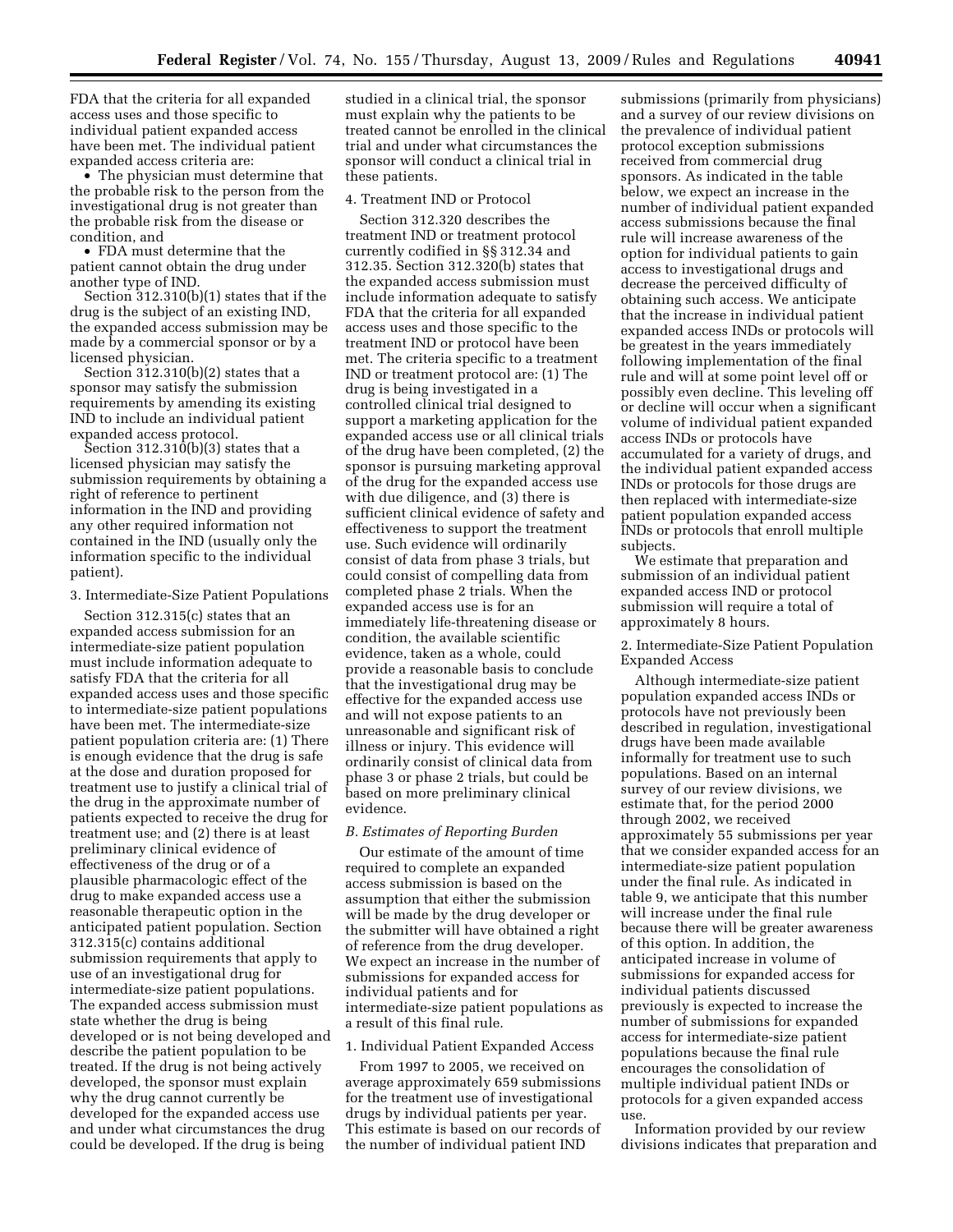submission of an intermediate-size patient population IND will require a total of approximately 120 hours.

### 3. Treatment IND or Treatment Protocol

We do not expect the final rule to have an impact on the overall number of treatment INDs or treatment protocols because this type of expanded access is already established in FDA regulations at §§ 312.34 and 312.35. Therefore, we

do not expect the provisions of this final rule regarding treatment INDs or treatment protocols to impose any increased paperwork burden. The burden for these submissions, as currently required under § 312.35, is already approved by OMB under OMB control number 0910–0014.

*Description of Respondents*: Licensed physicians and manufacturers, including small business manufacturers.

Table 9 of this document presents the annualized reporting burden for the total number of expanded access submissions by type of expanded access use. The estimates in the table are based on data from section VI of this document and are calculated by averaging the projected number of submissions for the first 3 years after implementation of this final rule.

| TABLE 9.—ESTIMATED ANNUAL REPORTING BURDEN <sup>1</sup> |  |
|---------------------------------------------------------|--|
|---------------------------------------------------------|--|

| 21 CFR Section               | No. of<br>Respondents | No. of Responses<br>per Respondent | Total<br>Responses | Hours per<br>Response | <b>Total Hours</b> |
|------------------------------|-----------------------|------------------------------------|--------------------|-----------------------|--------------------|
| §§ 312.305 and 312.310(b)    | 988                   |                                    | 988                |                       | 7.904              |
| §§ 312.305(b) and 312.315(c) | 68                    |                                    | 68                 | 120                   | 8.160              |
| Total                        |                       |                                    |                    |                       | 16.064             |

1There are no capital costs or operating and maintenance costs associated with this collection.

The information collection provisions in this final rule have been submitted to OMB for review. Prior to the effective date of this final rule, FDA will publish a notice in the **Federal Register**  announcing OMB's decision to approve, modify, or disapprove the information collection provisions in this final rule. An agency may not conduct or sponsor, and a person is not required to respond to, a collection of information unless it displays a currently valid OMB control number.

### **VIII. Federalism**

FDA has analyzed this final rule in accordance with the principles set forth in Executive Order 13132. FDA has tentatively determined that the rule does not contain policies that have substantial direct effects on the States, on the relationship between the National Government and the States, or on the distribution of power and responsibilities among the various levels of government. Accordingly, the agency has tentatively concluded that the rule does not contain policies that have federalism implications as defined in the order and, consequently, a federalism summary impact statement is not required.

#### **List of Subjects**

#### *21 CFR Part 312*

Drugs, Exports, Imports, Investigations, Labeling, Medical research, Reporting and recordkeeping requirements, Safety.

# *21 CFR Part 316*

Administrative practice and procedure, Drugs, Investigations, Medical research, Reporting and recordkeeping requirements.

■ Therefore, under the Federal Food, Drug, and Cosmetic Act and under authority delegated to the Commissioner of Food and Drugs, 21 CFR parts 312 and 316 are amended as follows:

# **PART 312—INVESTIGATIONAL NEW DRUG APPLICATION**

■ 1. The authority citation for 21 CFR part 312 is revised to read as follows:

**Authority:** 21 U.S.C. 321, 331, 351, 352, 353, 355, 360bbb, 371; 42 U.S.C. 262.

■ 2. Section 312.30 is amended by revising paragraph (c) to read as follows:

# **§ 312.30 Protocol amendments.**

\* \* \* \* \*

(c) *New investigator*. A sponsor shall submit a protocol amendment when a new investigator is added to carry out a previously submitted protocol, except that a protocol amendment is not required when a licensed practitioner is added in the case of a treatment protocol under § 312.315 or § 312.320. Once the investigator is added to the study, the investigational drug may be shipped to the investigator and the investigator may begin participating in the study. The sponsor shall notify FDA of the new investigator within 30 days of the investigator being added.

\* \* \* \* \*

### **§ 312.34 [Removed]**

■ 3. Section 312.34 is removed.

#### **§ 312.35 [Removed]**

■ 4. Section 312.35 is removed.

#### **§ 312.36 [Removed]**

■ 5. Section 312.36 is removed.

■ 6. Section 312.42 is amended by revising paragraph (b)(3) to read as follows:

### **§ 312.42 Clinical holds and requests for modification.**

- \* \* \* \* \*
	- (b)  $* * * *$

(3) *Clinical hold of an expanded access IND or expanded access protocol*. FDA may place an expanded access IND or expanded access protocol on clinical hold under the following conditions:

(i) *Final use*. FDA may place a proposed expanded access IND or treatment use protocol on clinical hold if it is determined that:

(A) The pertinent criteria in subpart I of this part for permitting the expanded access use to begin are not satisfied; or

(B) The expanded access IND or expanded access protocol does not comply with the requirements for expanded access submissions in subpart I of this part.

(ii) *Ongoing use*. FDA may place an ongoing expanded access IND or expanded access protocol on clinical hold if it is determined that the pertinent criteria in subpart I of this part for permitting the expanded access are no longer satisfied.

\* \* \* \* \*

■ 7. Part 312 is amended by adding and reserving subpart H, and by adding subpart I, consisting of §§ 312.300 through 312.320, to read as follows:

# **Subpart H—[Reserved]**

**Subpart I—Expanded Access to Investigational Drugs for Treatment Use**  Sec.

312.300 General.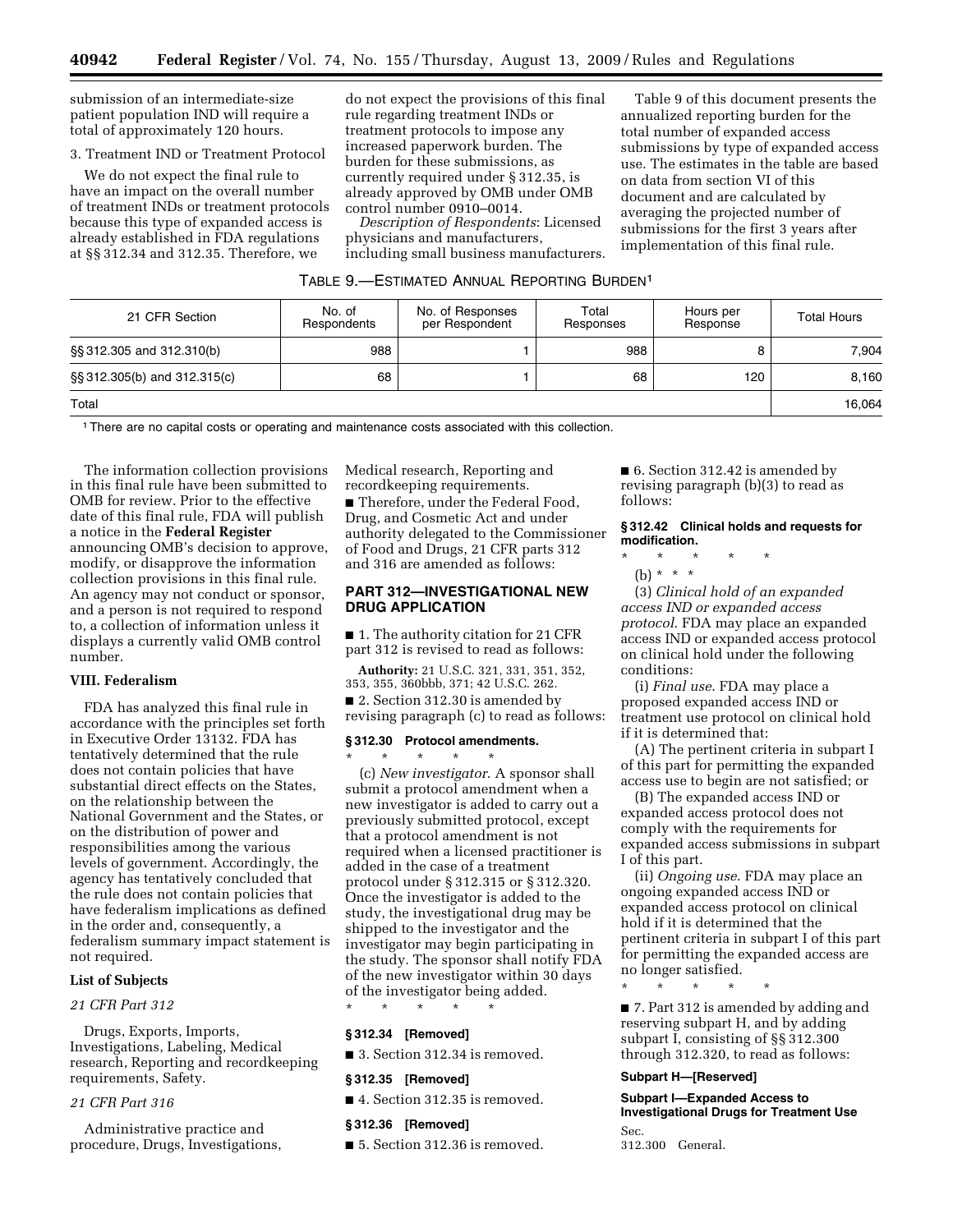- 312.305 Requirements for all expanded access uses.
- 312.310 Individual patients, including for emergency use.
- 312.315 Intermediate-size patient populations.
- 312.320 Treatment IND or treatment protocol.

# **Subpart I—Expanded Access to Investigational Drugs for Treatment Use**

### **§ 312.300 General.**

(a) *Scope*. This subpart contains the requirements for the use of investigational new drugs and approved drugs where availability is limited by a risk evaluation and mitigation strategy (REMS) when the primary purpose is to diagnose, monitor, or treat a patient's disease or condition. The aim of this subpart is to facilitate the availability of such drugs to patients with serious diseases or conditions when there is no comparable or satisfactory alternative therapy to diagnose, monitor, or treat the patient's disease or condition.

(b) *Definitions*. The following definitions of terms apply to this subpart:

*Immediately life-threatening disease or condition* means a stage of disease in which there is reasonable likelihood that death will occur within a matter of months or in which premature death is likely without early treatment.

*Serious disease or condition* means a disease or condition associated with morbidity that has substantial impact on day-to-day functioning. Short-lived and self-limiting morbidity will usually not be sufficient, but the morbidity need not be irreversible, provided it is persistent or recurrent. Whether a disease or condition is serious is a matter of clinical judgment, based on its impact on such factors as survival, day-to-day functioning, or the likelihood that the disease, if left untreated, will progress from a less severe condition to a more serious one.

#### **§ 312.305 Requirements for all expanded access uses.**

The criteria, submission requirements, safeguards, and beginning treatment information set out in this section apply to all expanded access uses described in this subpart. Additional criteria, submission requirements, and safeguards that apply to specific types of expanded access are described in §§ 312.310 through 312.320.

(a) *Criteria*. FDA must determine that: (1) The patient or patients to be treated have a serious or immediately life-threatening disease or condition, and there is no comparable or

satisfactory alternative therapy to diagnose, monitor, or treat the disease or condition;

(2) The potential patient benefit justifies the potential risks of the treatment use and those potential risks are not unreasonable in the context of the disease or condition to be treated; and

(3) Providing the investigational drug for the requested use will not interfere with the initiation, conduct, or completion of clinical investigations that could support marketing approval of the expanded access use or otherwise compromise the potential development of the expanded access use.

(b) *Submission*. (1) An expanded access submission is required for each type of expanded access described in this subpart. The submission may be a new IND or a protocol amendment to an existing IND. Information required for a submission may be supplied by referring to pertinent information contained in an existing IND if the sponsor of the existing IND grants a right of reference to the IND.

(2) The expanded access submission must include:

(i) A cover sheet (Form FDA 1571) meeting the requirements of § 312.23(a);

(ii) The rationale for the intended use of the drug, including a list of available therapeutic options that would ordinarily be tried before resorting to the investigational drug or an explanation of why the use of the investigational drug is preferable to the use of available therapeutic options;

(iii) The criteria for patient selection or, for an individual patient, a description of the patient's disease or condition, including recent medical history and previous treatments of the disease or condition;

(iv) The method of administration of the drug, dose, and duration of therapy;

(v) A description of the facility where the drug will be manufactured;

(vi) Chemistry, manufacturing, and controls information adequate to ensure the proper identification, quality, purity, and strength of the investigational drug;

(vii) Pharmacology and toxicology information adequate to conclude that the drug is reasonably safe at the dose and duration proposed for expanded access use (ordinarily, information that would be adequate to permit clinical testing of the drug in a population of the size expected to be treated); and

(viii) A description of clinical procedures, laboratory tests, or other monitoring necessary to evaluate the effects of the drug and minimize its risks.

(3) The expanded access submission and its mailing cover must be plainly marked ''EXPANDED ACCESS SUBMISSION.'' If the expanded access submission is for a treatment IND or treatment protocol, the applicable box on Form FDA 1571 must be checked.

(c) *Safeguards*. The responsibilities of sponsors and investigators set forth in subpart D of this part are applicable to expanded access use under this subpart as described in this paragraph.

(1) A licensed physician under whose immediate direction an investigational drug is administered or dispensed for an expanded access use under this subpart is considered an *investigator*, for purposes of this part, and must comply with the responsibilities for investigators set forth in subpart D of this part to the extent they are applicable to the expanded access use.

(2) An individual or entity that submits an expanded access IND or protocol under this subpart is considered a *sponsor*, for purposes of this part, and must comply with the responsibilities for sponsors set forth in subpart D of this part to the extent they are applicable to the expanded access use.

(3) A licensed physician under whose immediate direction an investigational drug is administered or dispensed, and who submits an IND for expanded access use under this subpart is considered a *sponsor-investigator*, for purposes of this part, and must comply with the responsibilities for sponsors and investigators set forth in subpart D of this part to the extent they are applicable to the expanded access use.

(4) *Investigators*. In all cases of expanded access, investigators are responsible for reporting adverse drug events to the sponsor, ensuring that the informed consent requirements of part 50 of this chapter are met, ensuring that IRB review of the expanded access use is obtained in a manner consistent with the requirements of part 56 of this chapter, and maintaining accurate case histories and drug disposition records and retaining records in a manner consistent with the requirements of § 312.62. Depending on the type of expanded access, other investigator responsibilities under subpart D may also apply.

(5) *Sponsors*. In all cases of expanded access, sponsors are responsible for submitting IND safety reports and annual reports (when the IND or protocol continues for 1 year or longer) to FDA as required by §§ 312.32 and 312.33, ensuring that licensed physicians are qualified to administer the investigational drug for the expanded access use, providing licensed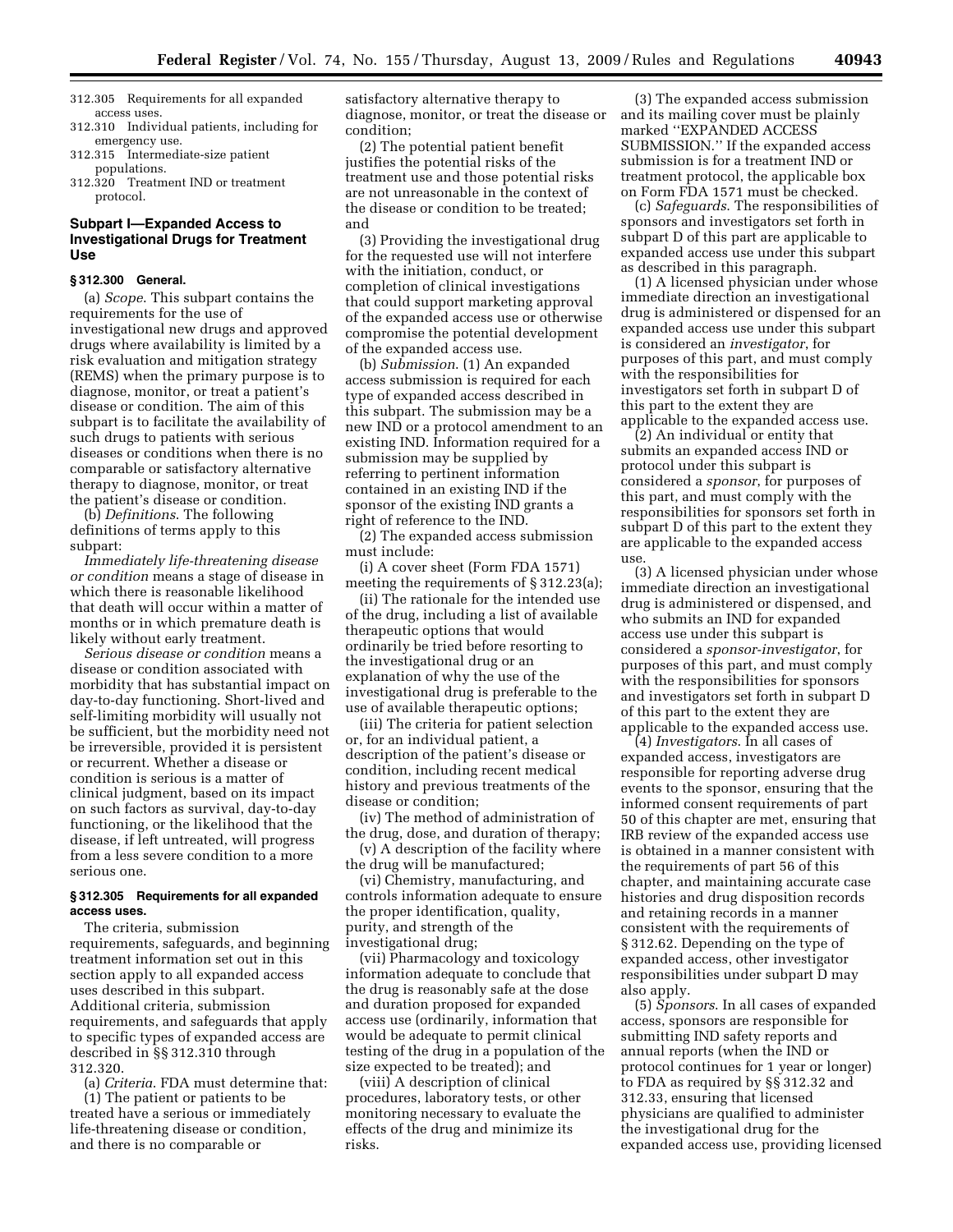physicians with the information needed to minimize the risk and maximize the potential benefits of the investigational drug (the investigator's brochure must be provided if one exists for the drug), maintaining an effective IND for the expanded access use, and maintaining adequate drug disposition records and retaining records in a manner consistent with the requirements of § 312.57. Depending on the type of expanded access, other sponsor responsibilities under subpart D may also apply.

(d) *Beginning treatment*—(1) *INDs*. An expanded access IND goes into effect 30 days after FDA receives the IND or on earlier notification by FDA that the expanded access use may begin.

(2) *Protocols*. With the following exceptions, expanded access use under a protocol submitted under an existing IND may begin as described in § 312.30(a).

(i) Expanded access use under the emergency procedures described in § 312.310(d) may begin when the use is authorized by the FDA reviewing official.

(ii) Expanded access use under § 312.320 may begin 30 days after FDA receives the protocol or upon earlier notification by FDA that use may begin.

(3) *Clinical holds*. FDA may place any expanded access IND or protocol on clinical hold as described in § 312.42.

#### **§ 312.310 Individual patients, including for emergency use.**

Under this section, FDA may permit an investigational drug to be used for the treatment of an individual patient by a licensed physician.

(a) *Criteria*. The criteria in § 312.305(a) must be met; and the following determinations must be made:

(1) The physician must determine that the probable risk to the person from the investigational drug is not greater than the probable risk from the disease or condition; and

(2) FDA must determine that the patient cannot obtain the drug under another IND or protocol.

(b) *Submission*. The expanded access submission must include information adequate to demonstrate that the criteria in § 312.305(a) and paragraph (a) of this section have been met. The expanded access submission must meet the requirements of § 312.305(b).

(1) If the drug is the subject of an existing IND, the expanded access submission may be made by the sponsor or by a licensed physician.

(2) A sponsor may satisfy the submission requirements by amending its existing IND to include a protocol for individual patient expanded access.

(3) A licensed physician may satisfy the submission requirements by

obtaining from the sponsor permission for FDA to refer to any information in the IND that would be needed to support the expanded access request (right of reference) and by providing any other required information not contained in the IND (usually only the information specific to the individual patient).

(c) *Safeguards*. (1) Treatment is generally limited to a single course of therapy for a specified duration unless FDA expressly authorizes multiple courses or chronic therapy.

(2) At the conclusion of treatment, the licensed physician or sponsor must provide FDA with a written summary of the results of the expanded access use, including adverse effects.

(3) FDA may require sponsors to monitor an individual patient expanded access use if the use is for an extended duration.

(4) When a significant number of similar individual patient expanded access requests have been submitted, FDA may ask the sponsor to submit an IND or protocol for the use under § 312.315 or § 312.320.

(d) *Emergency procedures*. If there is an emergency that requires the patient to be treated before a written submission can be made, FDA may authorize the expanded access use to begin without a written submission. The FDA reviewing official may authorize the emergency use by telephone.

(1) Emergency expanded access use may be requested by telephone, facsimile, or other means of electronic communications. For investigational biological drug products regulated by the Center for Biologics Evaluation and Research, the request should be directed to the Office of Communication, Outreach and Development, Center for Biologics Evaluation and Research, 301– 827–1800 or 1–800–835–4709, e-mail: *ocod@fda.hhs.gov*. For all other investigational drugs, the request for authorization should be directed to the Division of Drug Information, Center for Drug Evaluation and Research, 301– 796–3400, e-mail: *druginfo@fda.hhs.gov*. After normal

working hours, the request should be directed to the FDA Office of Emergency Operations, 301–443–1240, e-mail: *emergency.operations@fda.hhs.gov*.

(2) The licensed physician or sponsor must explain how the expanded access use will meet the requirements of §§ 312.305 and 312.310 and must agree to submit an expanded access submission within 15 working days of FDA's authorization of the use.

### **§ 312.315 Intermediate-size patient populations.**

Under this section, FDA may permit an investigational drug to be used for the treatment of a patient population smaller than that typical of a treatment IND or treatment protocol. FDA may ask a sponsor to consolidate expanded access under this section when the agency has received a significant number of requests for individual patient expanded access to an investigational drug for the same use.

(a) *Need for expanded access*. Expanded access under this section may be needed in the following situations:

(1) *Drug not being developed*. The drug is not being developed, for example, because the disease or condition is so rare that the sponsor is unable to recruit patients for a clinical trial.

(2) *Drug being developed*. The drug is being studied in a clinical trial, but patients requesting the drug for expanded access use are unable to participate in the trial. For example, patients may not be able to participate in the trial because they have a different disease or stage of disease than the one being studied or otherwise do not meet the enrollment criteria, because enrollment in the trial is closed, or because the trial site is not geographically accessible.

(3) *Approved or related drug*. (i) The drug is an approved drug product that is no longer marketed for safety reasons or is unavailable through marketing due to failure to meet the conditions of the approved application, or

(ii) The drug contains the same active moiety as an approved drug product that is unavailable through marketing due to failure to meet the conditions of the approved application or a drug shortage.

(b) *Criteria*. The criteria in § 312.305(a) must be met; and FDA must determine that:

(1) There is enough evidence that the drug is safe at the dose and duration proposed for expanded access use to justify a clinical trial of the drug in the approximate number of patients expected to receive the drug under expanded access; and

(2) There is at least preliminary clinical evidence of effectiveness of the drug, or of a plausible pharmacologic effect of the drug to make expanded access use a reasonable therapeutic option in the anticipated patient population.

(c) *Submission*. The expanded access submission must include information adequate to satisfy FDA that the criteria in § 312.305(a) and paragraph (b) of this section have been met. The expanded